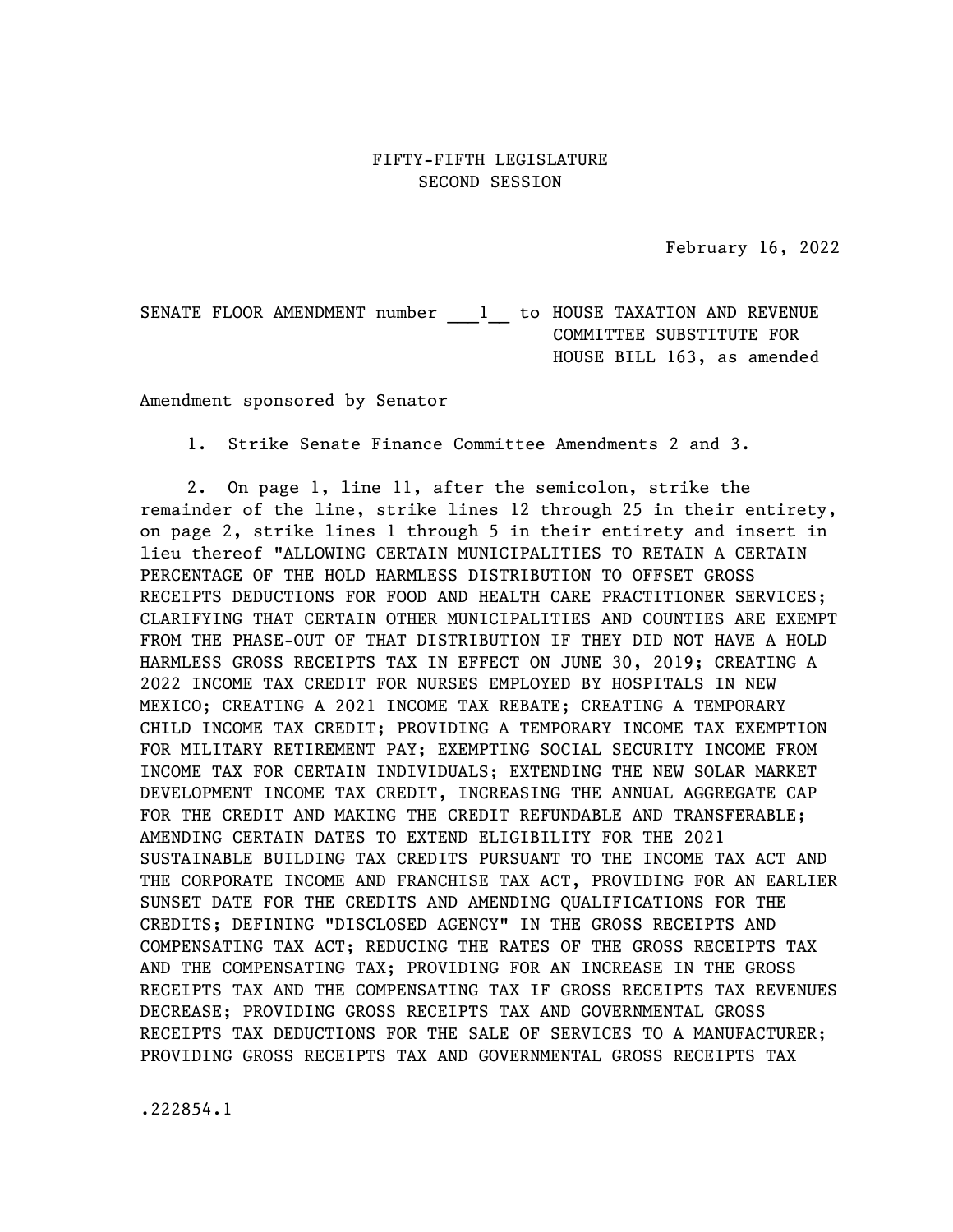SFl/HTRC/HB 163, aa Page 2

DEDUCTIONS FOR FEMININE HYGIENE PRODUCTS.".

3. On pages 2 through 64, strike Sections 1 through 13 in their entirety and insert in lieu thereof the following new sections:

"SECTION 1. Section 7-1-6.46 NMSA 1978 (being Laws 2004, Chapter 116, Section 1, as amended) is amended to read:

"7-1-6.46. DISTRIBUTION TO MUNICIPALITIES--OFFSET FOR FOOD DEDUCTION AND HEALTH CARE PRACTITIONER SERVICES DEDUCTION.--

A. For a municipality that [has not elected to impose] did not have in effect on June 30, 2019 a municipal hold harmless gross receipts tax through an ordinance and that has a population of less than ten thousand according to the most recent federal decennial census, a distribution pursuant to Section 7-1-6.1 NMSA 1978 shall be made to  $[a]$  the municipality in an amount, subject to any increase or decrease made pursuant to Section 7-1-6.15 NMSA 1978, equal to the [sum of:

(1) the total deductions claimed pursuant to Section 7-9-92 NMSA 1978 for the month by taxpayers from business locations attributable to the municipality multiplied by the sum of the combined rate of all municipal local option gross receipts taxes in effect in the municipality for the month plus one and two hundred twenty-five thousandths percent; and

(2) the total deductions claimed pursuant to Section 7-9-93 NMSA 1978 for the month by taxpayers from business locations attributable to the municipality multiplied by the sum of the combined rate of all municipal local option gross receipts taxes in effect in the municipality for the month plus one and two hundred twenty-five thousandths percent] applicable maximum distribution for the municipality.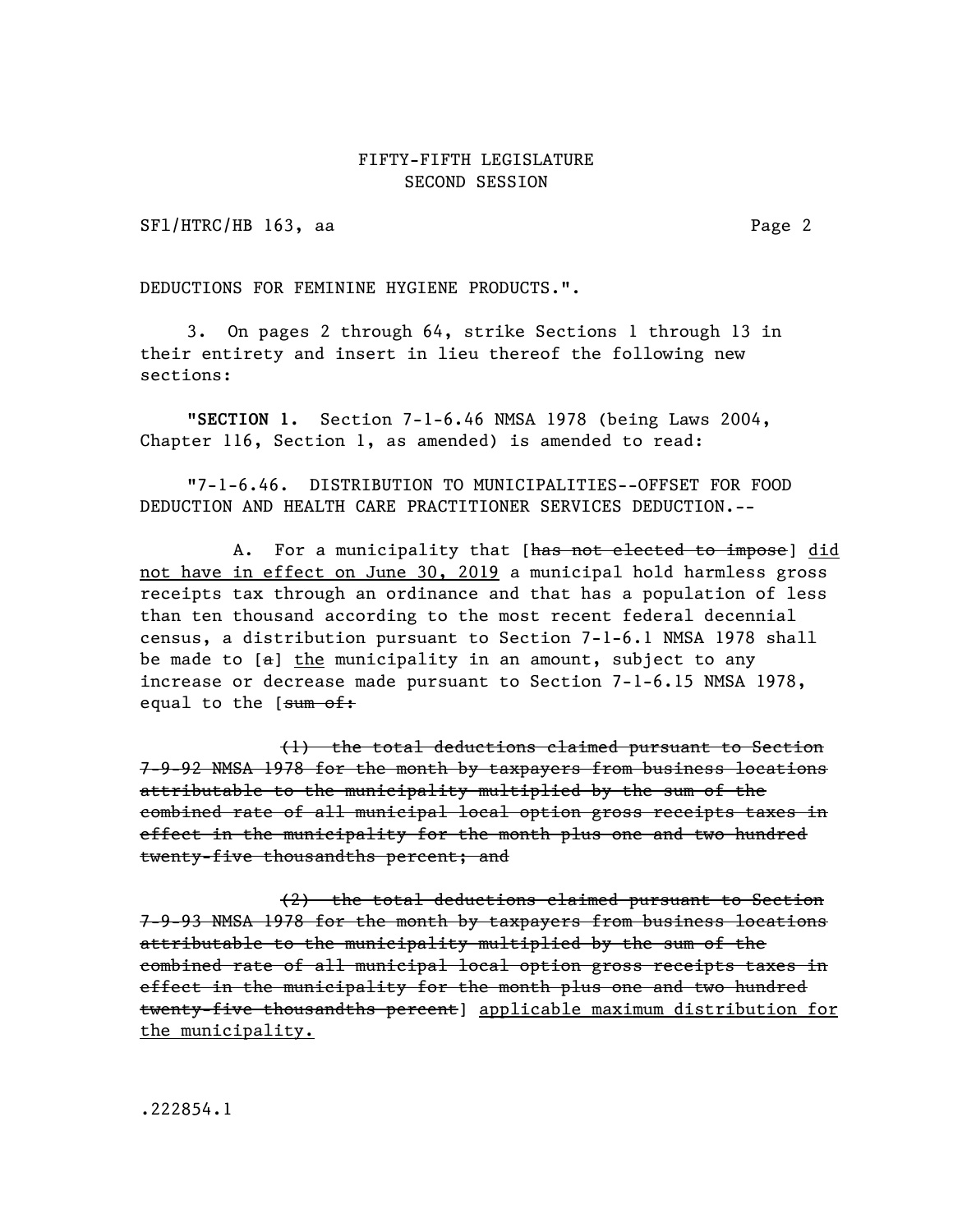SF1/HTRC/HB 163, aa Page 3

B. For a municipality that did not have in effect on June 30, 2019 a municipal hold harmless gross receipts tax through an ordinance and has a population of at least ten thousand according to the most recent federal decennial census, a distribution pursuant to Section 7-1-6.1 NMSA 1978 shall be made to the municipality in an amount, subject to any increase or decrease made pursuant to Section 7-1-6.15 NMSA 1978, equal to the following percentages of the applicable maximum distribution for the municipality:

(1) for a municipality that has a municipal poverty level two percentage points or more above the state poverty level, eighty percent;

(2) for a municipality that has a poverty level of less than two percentage points above or below the state poverty level, fifty percent; and

(3) for a municipality that has a poverty level two percentage points or more below the state poverty level:

(a) on or after July 1, 2022 and prior to July 1, 2023, forty-nine percent;

(b) on or after July 1, 2023 and prior to July 1, 2024, forty-two percent;

(c) on or after July 1, 2024 and prior to July 1, 2025, thirty-five percent; and

(d) on or after July 1, 2025, thirty percent.

 $[B<sub>r</sub>]$  C. For a municipality not described in Subsection A or B of this section, a distribution pursuant to Section 7-1-6.1 NMSA 1978 shall be made to the municipality in an amount, subject to any increase or decrease made pursuant to Section 7-1-6.15 NMSA 1978, equal to the [sum of: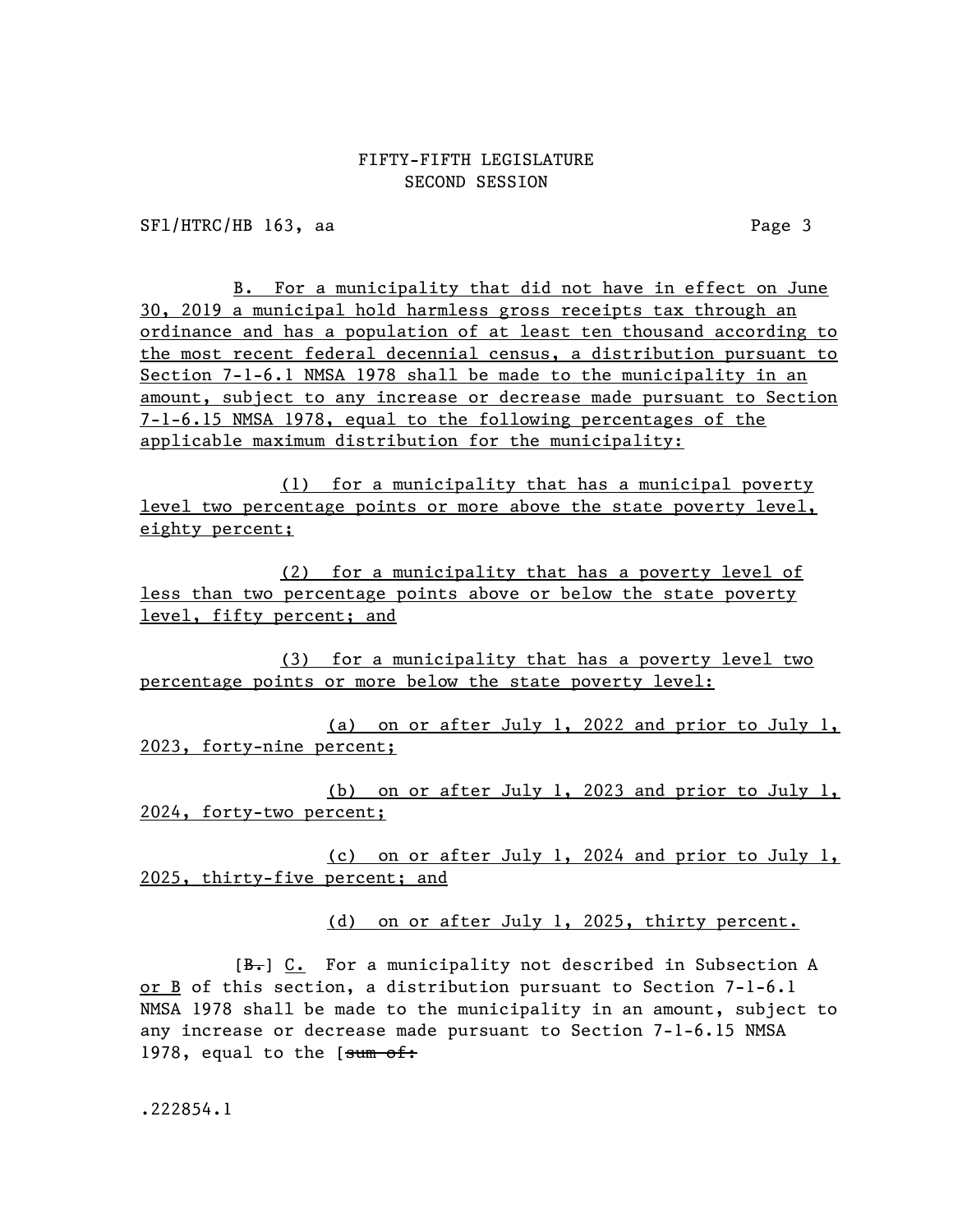SFl/HTRC/HB 163, aa Page 4

(1) the total deductions claimed pursuant to Section 7-9-92 NMSA 1978 for the month by taxpayers from business locations attributable to the municipality multiplied by the sum of the combined rate of all municipal local option gross receipts taxes in effect in the municipality on January 1, 2007 plus one and two hundred twenty-five thousandths percent in the following percentages:

(a) prior to July 1, 2015, one hundred percent;

(b) on or after July 1, 2015 and prior to July 1, 2016, ninety-four percent;

(c) on or after July 1, 2016 and prior to July 1, 2017, eighty-eight percent;

(d) on or after July 1, 2017 and prior to July 1, 2018, eighty-two percent;

(e) on or after July 1, 2018 and prior to July 1, 2019, seventy-six percent;

(f) on or after July 1, 2019 and prior to July 1, 2020, seventy percent;

(g) on or after July 1, 2020 and prior to July 1, 2021, sixty-three percent;

(h) on or after July 1, 2021 and prior to July 1, 2022, fifty-six percent;

(i) on or after July 1, 2022 and prior to July 1, 2023, forty-nine percent;

(j) on or after July 1, 2023 and prior to July 1, 2024, forty-two percent;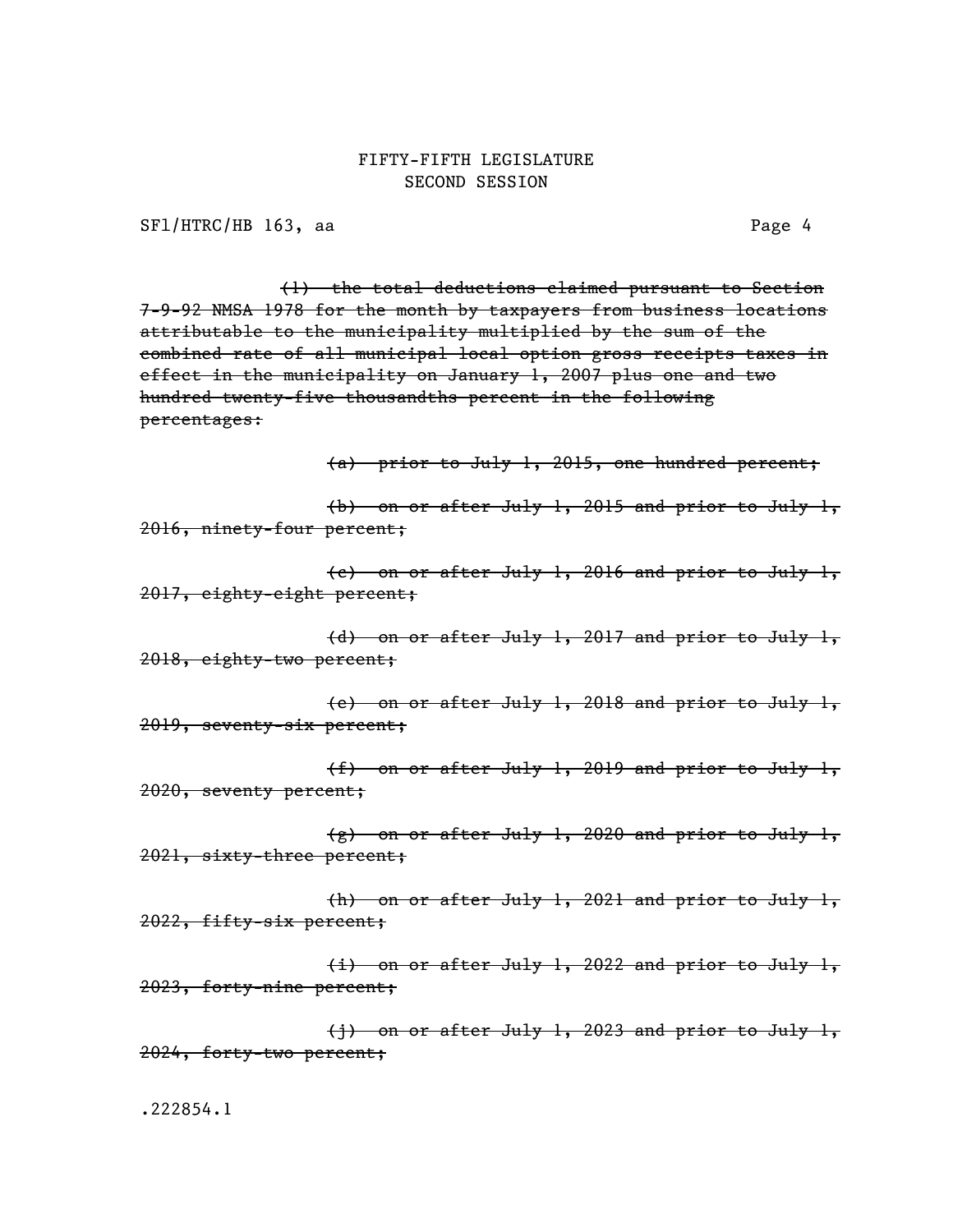SFl/HTRC/HB 163, aa Page 5

(k) on or after July 1, 2024 and prior to July 1, 2025, thirty-five percent;

(l) on or after July 1, 2025 and prior to July 1, 2026, twenty-eight percent;

(m) on or after July 1, 2026 and prior to July 1, 2027, twenty-one percent;

(n) on or after July 1, 2027 and prior to July 1, 2028, fourteen percent; and

(o) on or after July 1, 2028 and prior to July 1, 2029, seven percent; and

(2) the total deductions claimed pursuant to Section 7-9-93 NMSA 1978 for the month by taxpayers from business locations attributable to the municipality multiplied by the sum of the combined rate of all municipal local option gross receipts taxes in effect in the municipality on January 1, 2007 plus one and two hundred twenty-five thousandths percent in] applicable maximum distribution for the municipality multiplied by the following percentages:

 $(4)$  prior to July 1, 2015, one hundred percent;

(b) on or after July 1, 2015 and prior to July 1, 2016, ninety-four percent;

(c) on or after July 1, 2016 and prior to July 1, 2017, eighty-eight percent;

(d) on or after July 1, 2017 and prior to July 1, 2018, eighty-two percent;

(e) on or after July 1, 2018 and prior to July 1,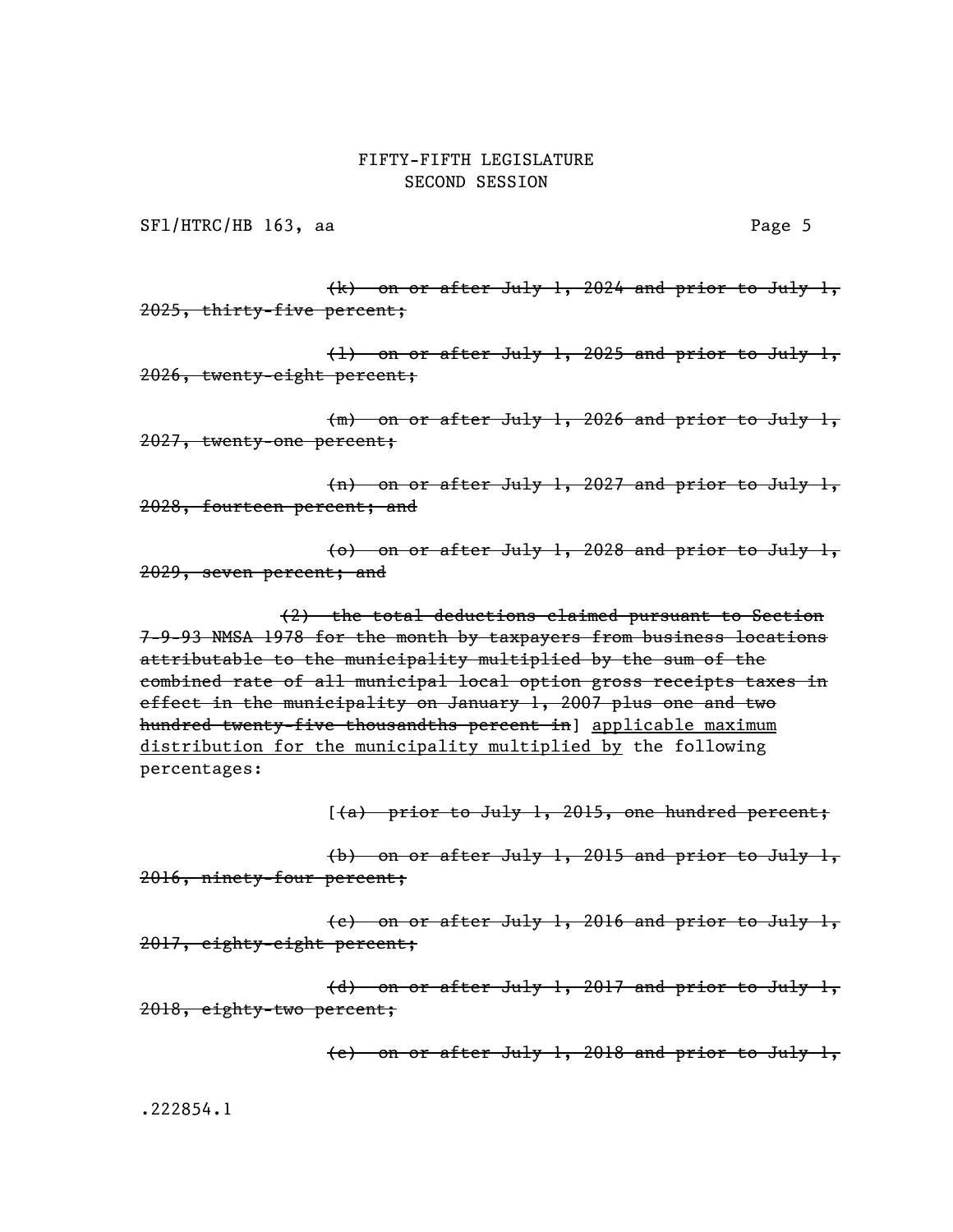SFl/HTRC/HB 163, aa Page 6

2019, seventy-six percent;

(f) on or after July 1, 2019 and prior to July 1, 2020, seventy percent;

 $(g)$  on or after July 1, 2020 and prior to July 1, 2021, sixty-three percent;

(h) on or after July 1, 2021 and prior to July 1, 2022, fifty-six percent;

 $\{\pm\}$ ] (1) on or after July 1, 2022 and prior to July 1, 2023, forty-nine percent;

 $[\frac{1}{1}]$  (2) on or after July 1, 2023 and prior to July 1, 2024, forty-two percent;

 $[\frac{1}{k}]$  (3) on or after July 1, 2024 and prior to July 1, 2025, thirty-five percent;

 $[\frac{1}{1}]$  (4) on or after July 1, 2025 and prior to July 1, 2026, twenty-eight percent;

 $[\frac{m}{m}]$  (5) on or after July 1, 2026 and prior to July 1, 2027, twenty-one percent;

 $[\frac{\pi}{1}]$  (6) on or after July 1, 2027 and prior to July 1, 2028, fourteen percent; [and

 $\left\{\Theta\right\}$  (7) on or after July 1, 2028 and prior to July 1, 2029, seven percent; and

(8) on and after July 1, 2029, zero percent.

[<del>C. The</del>] D. A distribution pursuant to [Subsections A and B of this section is in lieu of revenue that would have been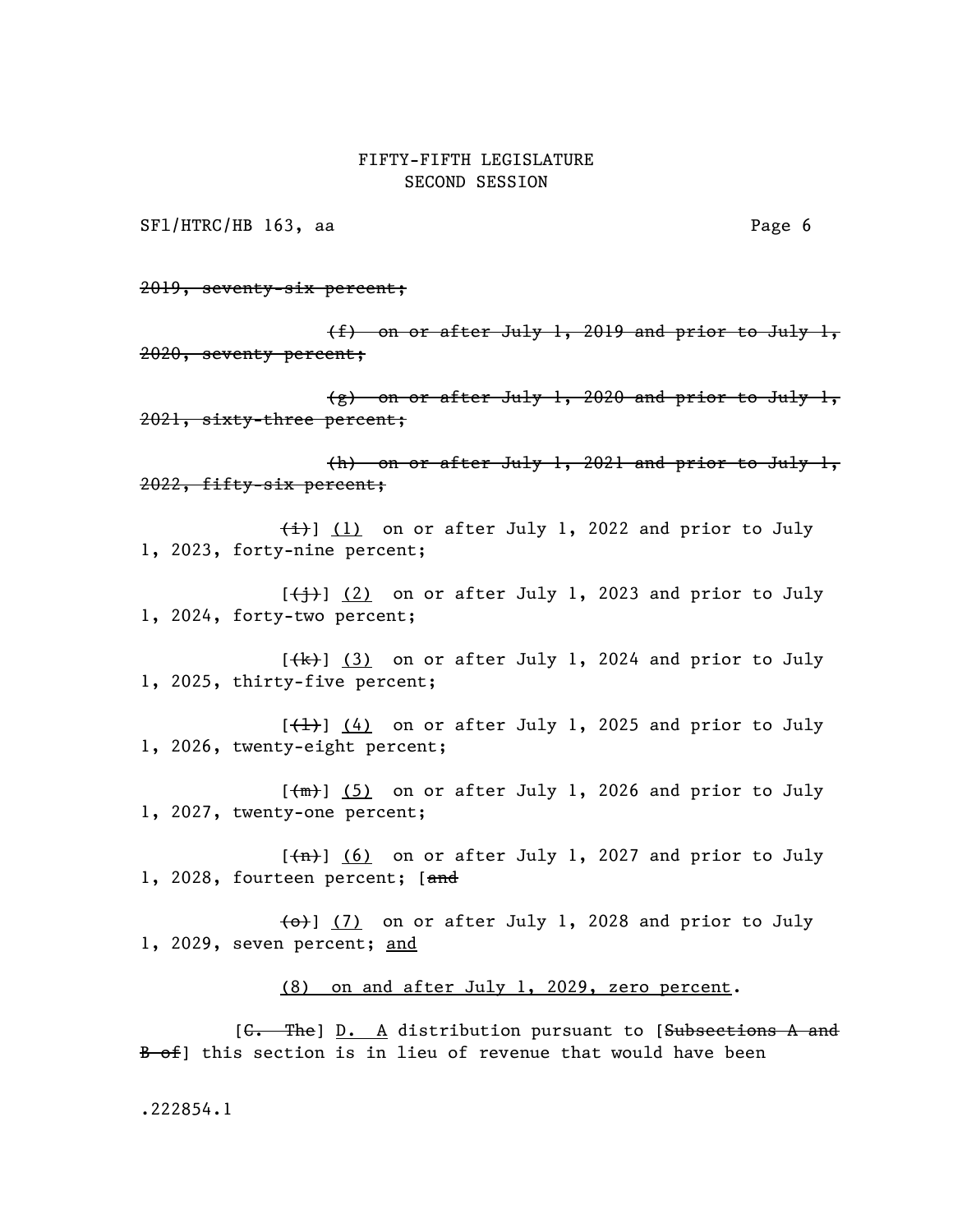SFl/HTRC/HB 163, aa Page 7

received by the municipality but for the deductions provided by Sections 7-9-92 and 7-9-93 NMSA 1978. The distribution shall be considered gross receipts tax revenue and shall be used by the municipality in the same manner as gross receipts tax revenue, including payment of gross receipts tax revenue bonds. [A distribution pursuant to this section to a municipality not described in Subsection A of this section or to a municipality that has imposed a gross receipts tax through an ordinance that does not provide a deduction contained in the Gross Receipts and Compensating Tax Act shall not be made on or after July 1, 2029.

 $\theta$ . If the [reductions] changes made by this [2013] 2022 act to the distributions made pursuant to [Subsections A and B  $ef$ ] this section impair the ability of a municipality to meet its principal or interest payment obligations for revenue bonds that are outstanding prior to July 1, [2013] 2022 and that are secured by the pledge of all or part of the municipality's revenue from the distribution made pursuant to this section, then the amount distributed pursuant to this section to that municipality shall be increased by an amount sufficient to meet the required payment; provided that the total amount distributed to that municipality pursuant to this section does not exceed the amount that would have been due that municipality pursuant to this section as it was in effect on June 30, [2013] 2022.

 $[E<sub>1</sub>]$   $\underline{F.}$  For the purposes of this section:

(1) "business locations attributable to the municipality" means business locations:

 $[\frac{1}{1}]$  (a) within the municipality;

 $[\frac{2}{2}]$  (b) on land owned by the state, commonly known as the "state fairgrounds", within the exterior boundaries of the municipality;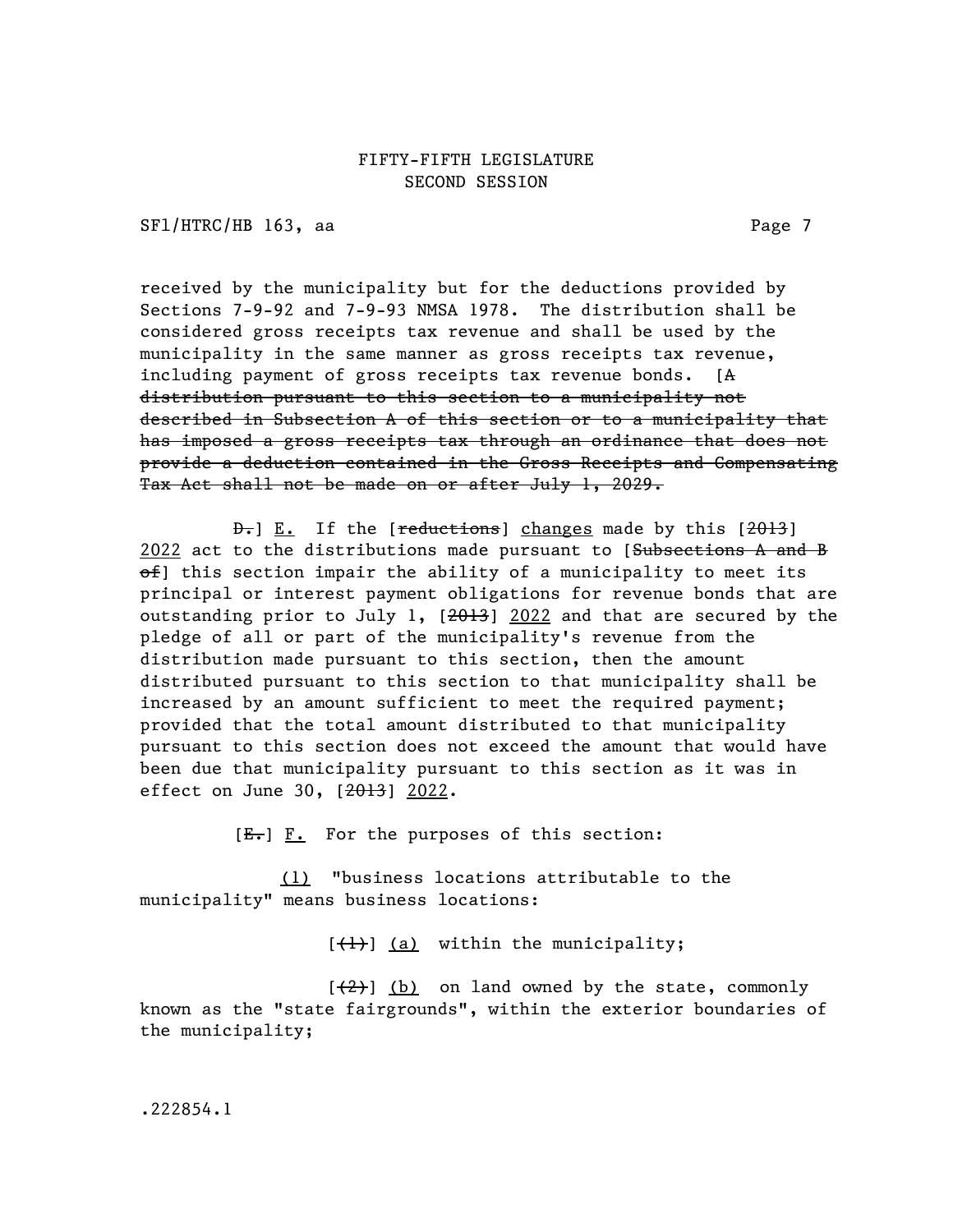SFl/HTRC/HB 163, aa Page 8

 $[\frac{(3)}{3}]$  (c) outside the boundaries of the municipality on land owned by the municipality; and

 $[\frac{(4)}{4}]$  (d) on an Indian reservation or pueblo grant in an area that is contiguous to the municipality and in which the municipality performs services pursuant to a contract between the municipality and the Indian tribe or Indian pueblo if:  $[(a)]$  1) the contract describes an area in which the municipality is required to perform services and requires the municipality to perform services that are substantially the same as the services the municipality performs for itself; and  $(\theta)$  2) the governing body of the municipality has submitted a copy of the contract to the secretary;

(2) "maximum distribution" means:

(a) for a municipality that did not have in effect on June 30, 2019 a municipal hold harmless gross receipts tax, the total deductions claimed pursuant to Sections 7-9-92 and 7-9-93 NMSA 1978 for the month by taxpayers from business locations attributable to the municipality multiplied by the sum of the combined rate of all municipal local option gross receipts taxes in effect in the municipality for the month plus one and two hundred twenty-five thousandths percent; and

(b) for a municipality not described in Subparagraph (a) of this paragraph, the total deductions claimed pursuant to Sections 7-9-92 and 7-9-93 NMSA 1978 for the month by taxpayers from business locations attributable to the municipality multiplied by the sum of the combined rate of all municipal local option gross receipts taxes in effect in the municipality on January 1, 2007 plus one and two hundred twenty-five thousandths percent; and

(3) "poverty level" means the percentage of persons in poverty, according to the most recent five-year American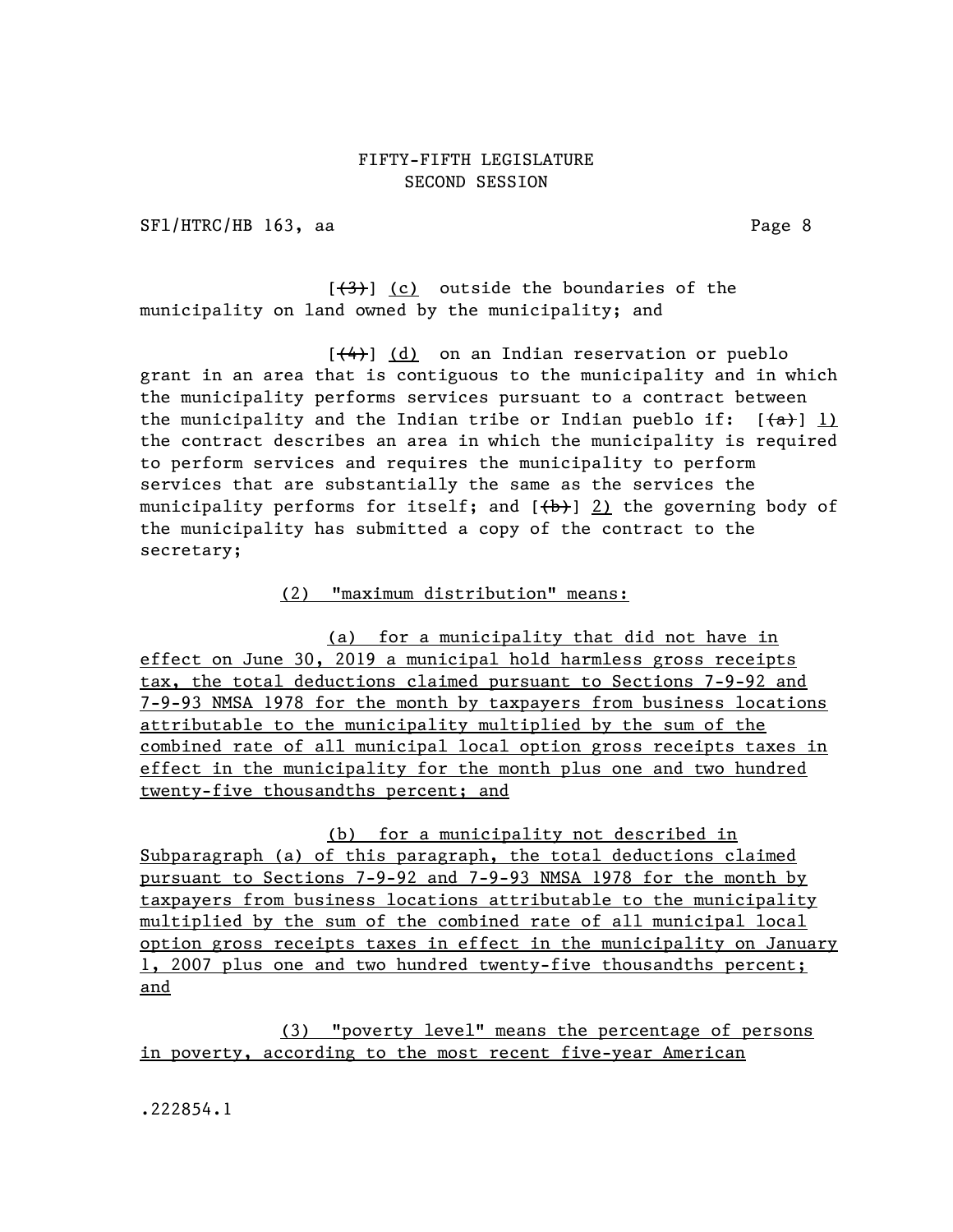SF1/HTRC/HB 163, aa Page 9

community survey, as published by the United States census bureau. For the purposes of determining the poverty level of a municipality, "poverty level" means the percentage of persons in poverty in a municipality, according to the most recent five-year American community survey, as published by the United States census bureau, that includes adequate data to make a determination as to the poverty level of the municipality.

 $[F<sub>1</sub>]$  G. A distribution pursuant to this section may be adjusted for a distribution made to a tax increment development district with respect to a portion of a gross receipts tax increment dedicated by a municipality pursuant to the Tax Increment for Development Act."

SECTION 2. Section 7-1-6.47 NMSA 1978 (being Laws 2004, Chapter 116, Section 2, as amended) is amended to read:

"7-1-6.47. DISTRIBUTION TO COUNTIES--OFFSET FOR FOOD DEDUCTION AND HEALTH CARE PRACTITIONER SERVICES DEDUCTION.--

A. For a county that [has not elected to impose] did not have in effect on June 30, 2019 a county hold harmless gross receipts tax through an ordinance and that has a population of less than forty-eight thousand according to the most recent federal decennial census, a distribution pursuant to Section 7-1-6.1 NMSA 1978 shall be made to  $[**a**]$  the county in an amount, subject to any increase or decrease made pursuant to Section 7-1-6.15 NMSA 1978, equal to the [sum of:

(1) the total deductions claimed pursuant to Section 7-9-92 NMSA 1978 for the month by taxpayers from business locations within a municipality in the county multiplied by the combined rate of all county local option gross receipts taxes in effect for the month that are imposed throughout the county;

(2) the total deductions claimed pursuant to Section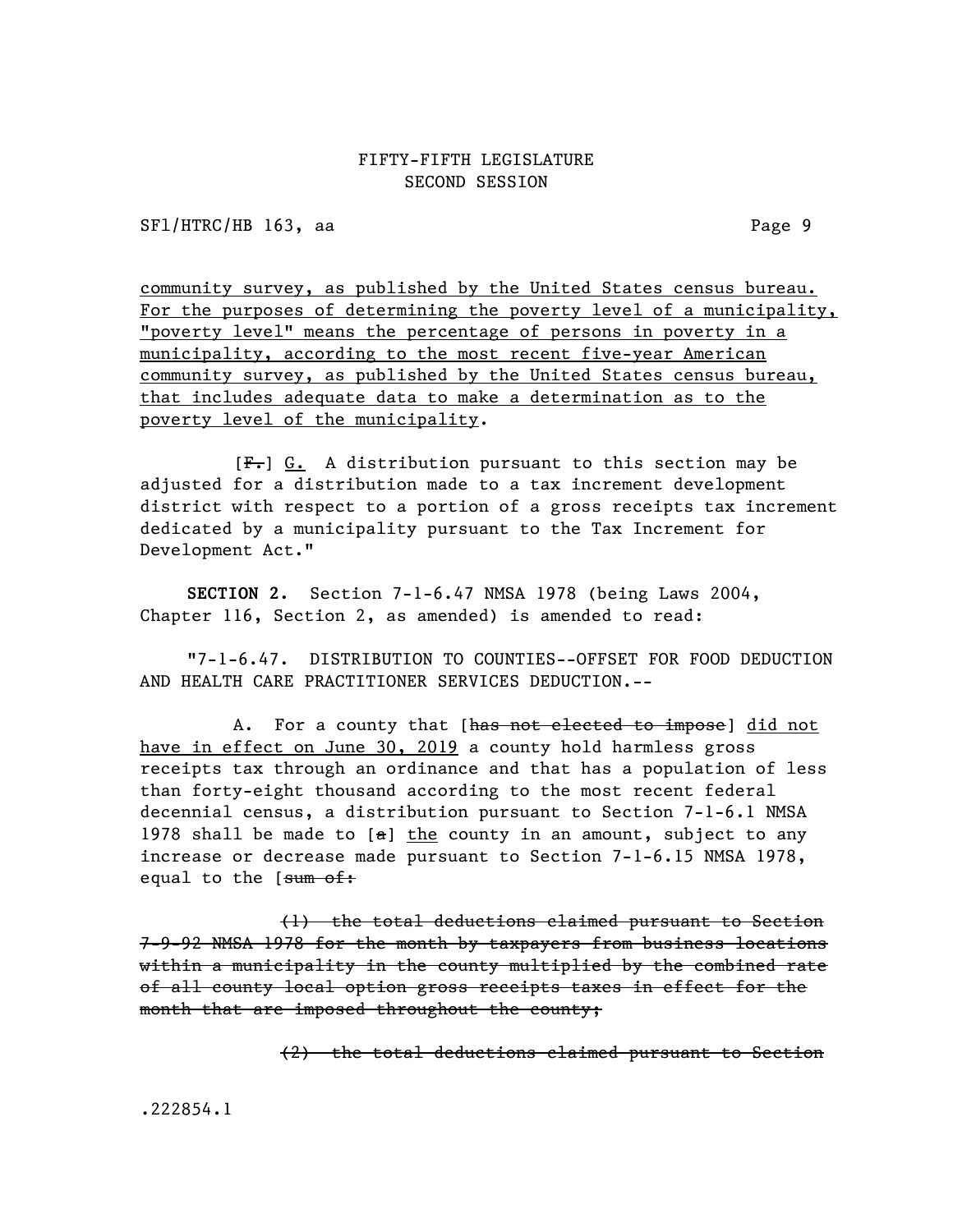SFl/HTRC/HB 163, aa Page 10

7-9-92 NMSA 1978 for the month by taxpayers from business locations in the county but not within a municipality multiplied by the combined rate of all county local option gross receipts taxes in effect for the month that are imposed in the county area not within a municipality;

(3) the total deductions claimed pursuant to Section 7-9-93 NMSA 1978 for the month by taxpayers from business locations within a municipality in the county multiplied by the combined rate of all county local option gross receipts taxes in effect for the month that are imposed throughout the county; and

(4) the total deductions claimed pursuant to Section 7-9-93 NMSA 1978 for the month by taxpayers from business locations in the county but not within a municipality multiplied by the combined rate of all county local option gross receipts taxes in effect for the month that are imposed in the county area not within a municipality] applicable maximum distribution for the county.

B. For a county not described in Subsection A of this section, a distribution pursuant to Section 7-1-6.1 NMSA 1978 shall be made to the county in an amount, subject to any increase or decrease made pursuant to Section 7-1-6.15 NMSA 1978, equal to the  $[sum of:$ 

(1) the total deductions claimed pursuant to Section 7-9-92 NMSA 1978 for the month by taxpayers from business locations within a municipality in the county multiplied by the combined rate of all county local option gross receipts taxes in effect on January 1, 2007 that are imposed throughout the county in the following percentages:

(a) prior to July 1, 2015, one hundred percent;

(b) on or after July 1, 2015 and prior to July 1, 2016, ninety-four percent;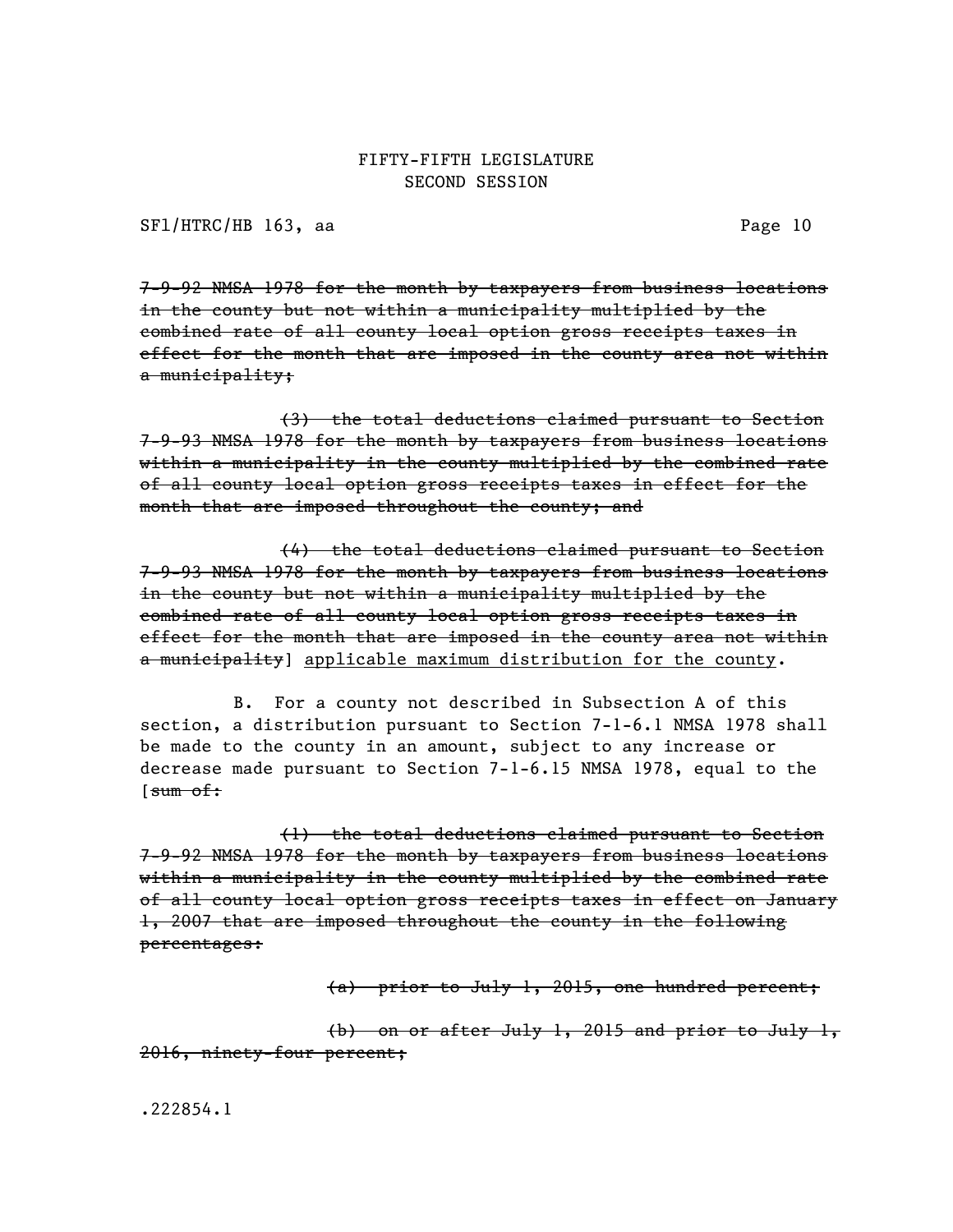SFl/HTRC/HB 163, aa Page 11

(c) on or after July 1, 2016 and prior to July 1, 2017, eighty-eight percent;

(d) on or after July 1, 2017 and prior to July 1, 2018, eighty-two percent;

(e) on or after July 1, 2018 and prior to July 1, 2019, seventy-six percent;

(f) on or after July 1, 2019 and prior to July 1, 2020, seventy percent;

 $(g)$  on or after July 1, 2020 and prior to July 1, 2021, sixty-three percent;

(h) on or after July 1, 2021 and prior to July 1, 2022, fifty-six percent;

(i) on or after July 1, 2022 and prior to July 1, 2023, forty-nine percent;

(j) on or after July 1, 2023 and prior to July 1, 2024, forty-two percent;

(k) on or after July 1, 2024 and prior to July 1, 2025, thirty-five percent;

(l) on or after July 1, 2025 and prior to July 1, 2026, twenty-eight percent;

(m) on or after July 1, 2026 and prior to July 1, 2027, twenty-one percent;

(n) on or after July 1, 2027 and prior to July 1, 2028, fourteen percent; and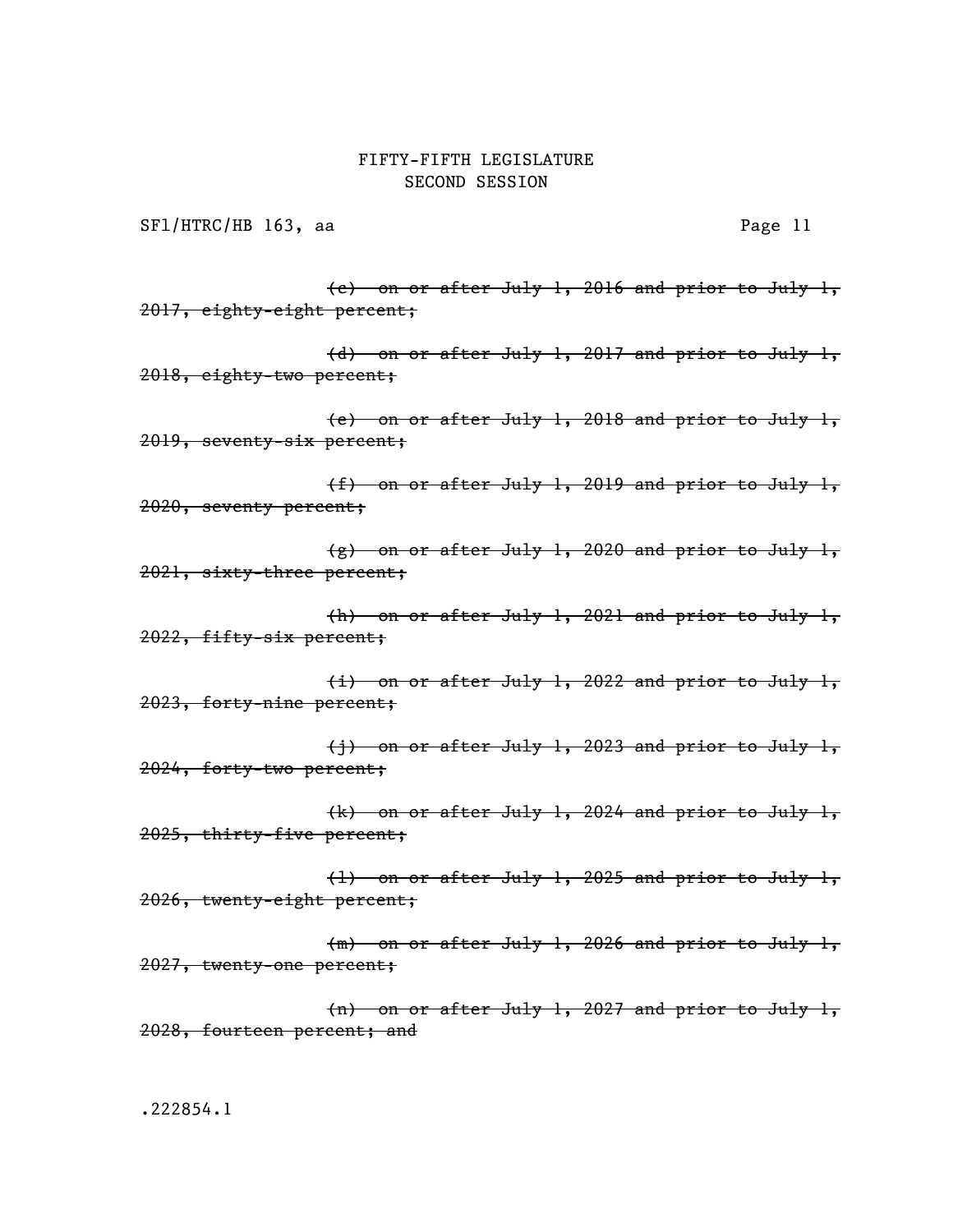SF1/HTRC/HB 163, aa Page 12

(o) on or after July 1, 2028 and prior to July 1, 2029, seven percent;

(2) the total deductions claimed pursuant to Section 7-9-92 NMSA 1978 for the month by taxpayers from business locations in the county but not within a municipality multiplied by the combined rate of all county local option gross receipts taxes in effect on January 1, 2007 that are imposed in the county area not within a municipality in the following percentages:

(a) prior to July 1, 2015, one hundred percent;

(b) on or after July 1, 2015 and prior to July 1, 2016, ninety-four percent;

(c) on or after July 1, 2016 and prior to July 1, 2017, eighty-eight percent;

(d) on or after July 1, 2017 and prior to July 1, 2018, eighty-two percent;

(e) on or after July 1, 2018 and prior to July 1, 2019, seventy-six percent;

(f) on or after July 1, 2019 and prior to July 1, 2020, seventy percent;

(g) on or after July 1, 2020 and prior to July 1, 2021, sixty-three percent;

(h) on or after July 1, 2021 and prior to July 1, 2022, fifty-six percent;

(i) on or after July 1, 2022 and prior to July 1, 2023, forty-nine percent;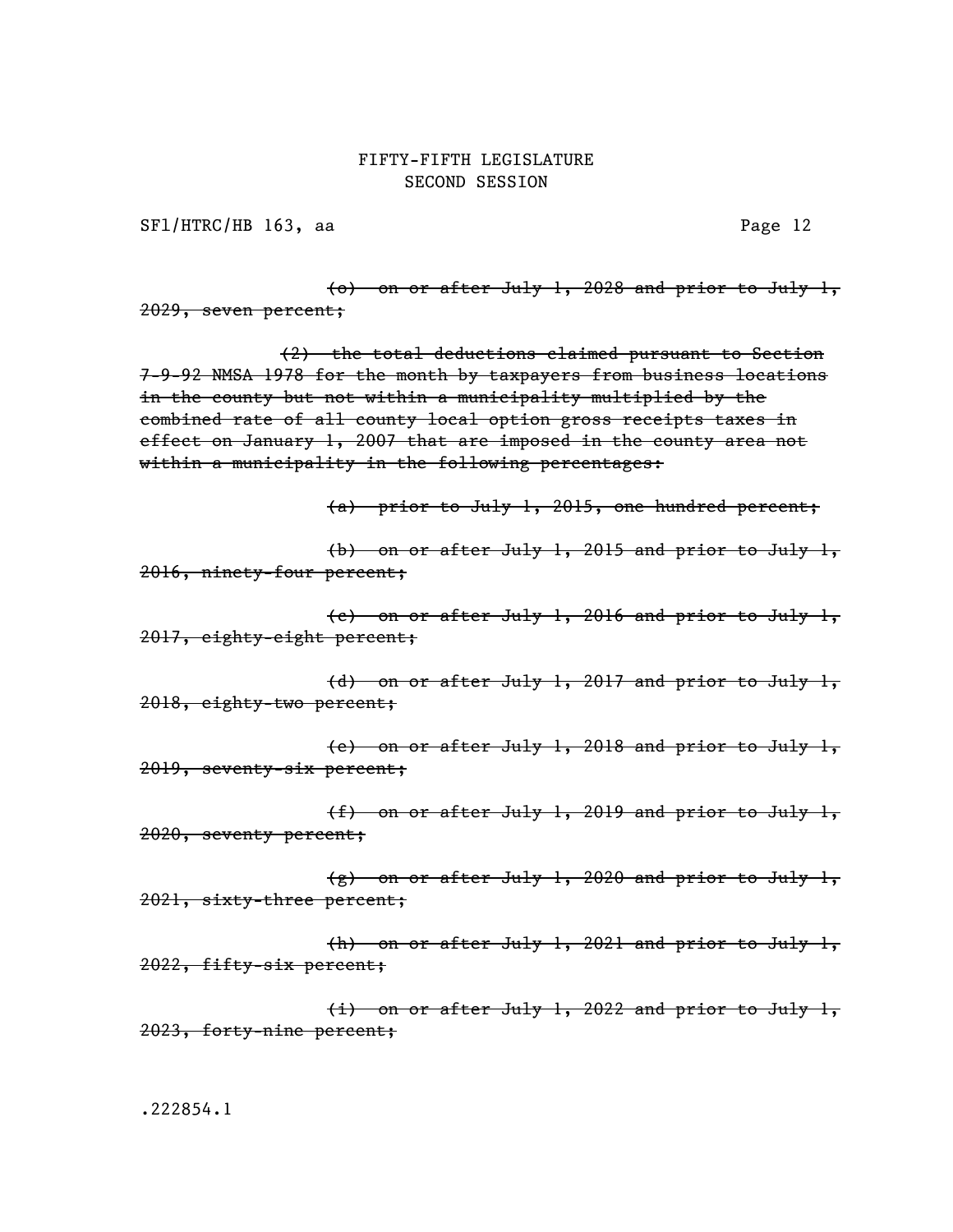SF1/HTRC/HB 163, aa Page 13

(j) on or after July 1, 2023 and prior to July 1, 2024, forty-two percent;

(k) on or after July 1, 2024 and prior to July 1, 2025, thirty-five percent;

(l) on or after July 1, 2025 and prior to July 1, 2026, twenty-eight percent;

(m) on or after July 1, 2026 and prior to July 1, 2027, twenty-one percent;

(n) on or after July 1, 2027 and prior to July 1, 2028, fourteen percent; and

(o) on or after July 1, 2028 and prior to July 1, 2029, seven percent;

(3) the total deductions claimed pursuant to Section 7-9-93 NMSA 1978 for the month by taxpayers from business locations within a municipality in the county multiplied by the combined rate of all county local option gross receipts taxes in effect on January 1, 2007 that are imposed throughout the county in the following percentages:

(a) prior to July 1, 2015, one hundred percent;

(b) on or after July 1, 2015 and prior to July 1, 2016, ninety-four percent;

(c) on or after July 1, 2016 and prior to July 1, 2017, eighty-eight percent;

(d) on or after July 1, 2017 and prior to July 1, 2018, eighty-two percent;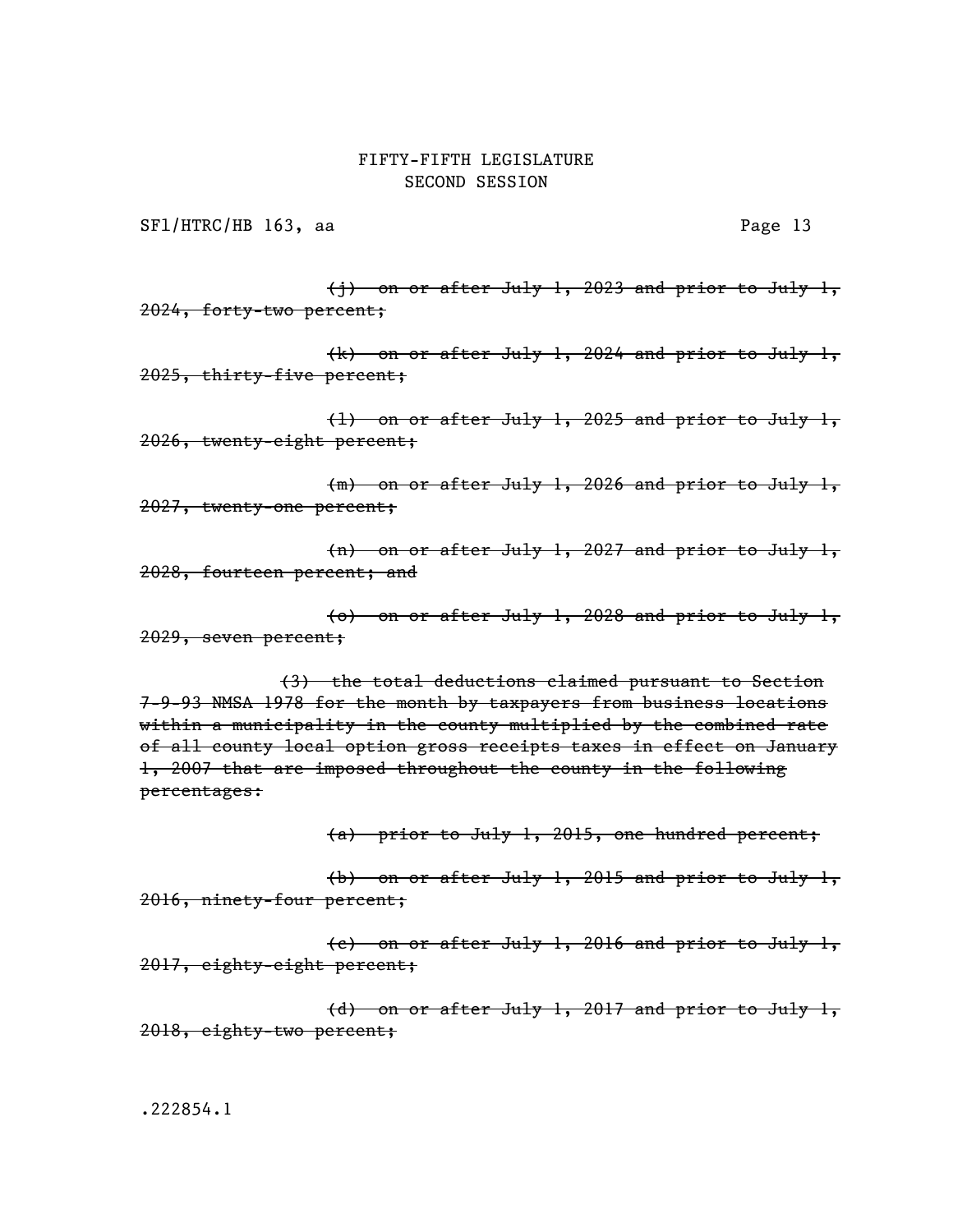SF1/HTRC/HB 163, aa Page 14

(e) on or after July 1, 2018 and prior to July 1, 2019, seventy-six percent;

(f) on or after July 1, 2019 and prior to July 1, 2020, seventy percent;

(g) on or after July 1, 2020 and prior to July 1, 2021, sixty-three percent;

(h) on or after July 1, 2021 and prior to July 1, 2022, fifty-six percent;

(i) on or after July 1, 2022 and prior to July 1, 2023, forty-nine percent;

(j) on or after July 1, 2023 and prior to July 1, 2024, forty-two percent;

(k) on or after July 1, 2024 and prior to July 1, 2025, thirty-five percent;

(l) on or after July 1, 2025 and prior to July 1, 2026, twenty-eight percent;

(m) on or after July 1, 2026 and prior to July 1, 2027, twenty-one percent;

(n) on or after July 1, 2027 and prior to July 1, 2028, fourteen percent; and

(o) on or after July 1, 2028 and prior to July 1, 2029, seven percent; and

(4) the total deductions claimed pursuant to Section 7-9-93 NMSA 1978 for the month by taxpayers from business locations in the county but not within a municipality multiplied by the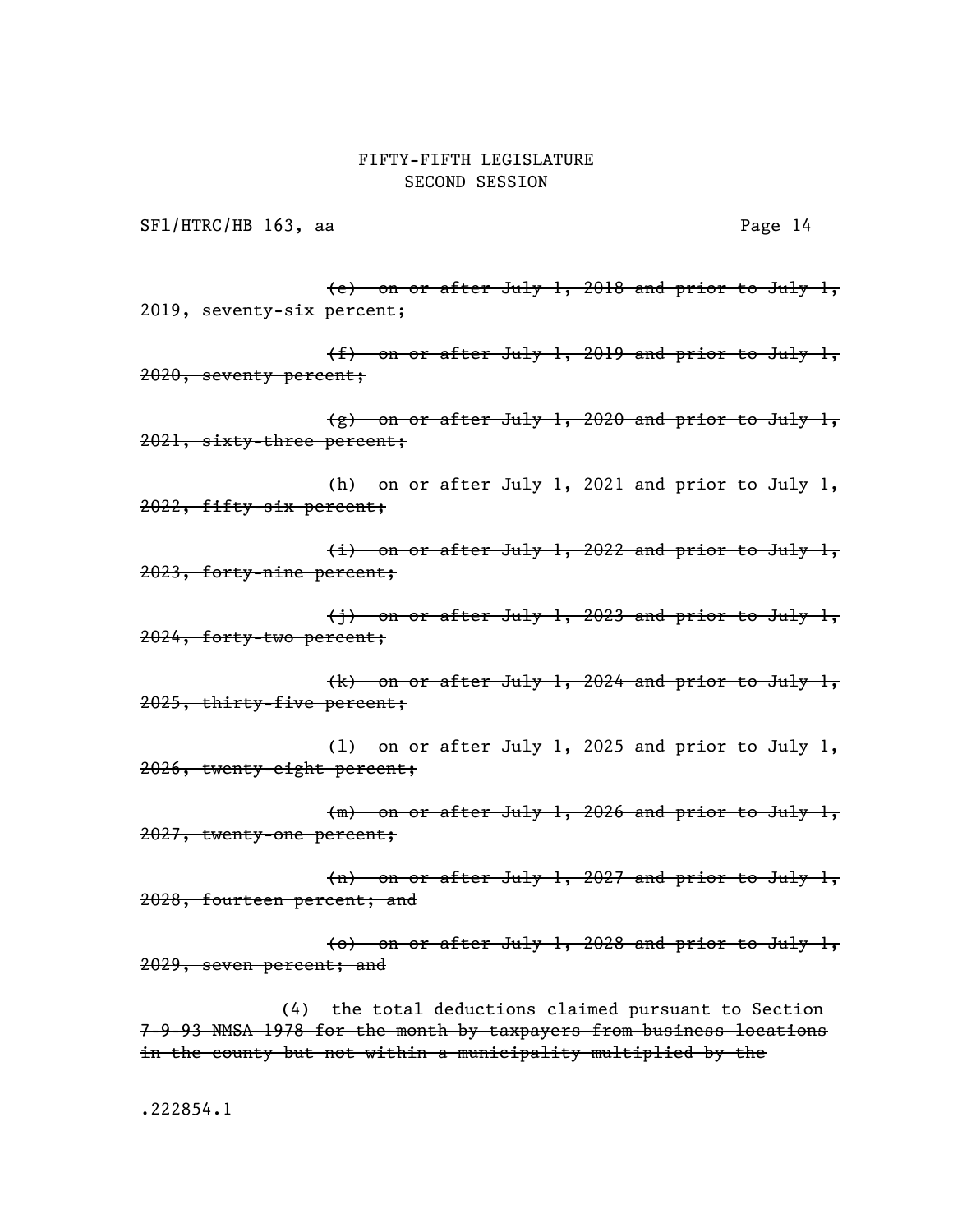SFl/HTRC/HB 163, aa Page 15

combined rate of all county local option gross receipts taxes in effect on January 1, 2007 that are imposed in the county area not within a municipality in] applicable maximum distribution multiplied by the following percentages:

 $(4)$  prior to July 1, 2015, one hundred percent;

(b) on or after July 1, 2015 and prior to July 1, 2016, ninety-four percent;

(c) on or after July 1, 2016 and prior to July 1, 2017, eighty-eight percent;

(d) on or after July 1, 2017 and prior to July 1, 2018, eighty-two percent;

(e) on or after July 1, 2018 and prior to July 1, 2019, seventy-six percent;

(f) on or after July 1, 2019 and prior to July 1, 2020, seventy percent;

(g) on or after July 1, 2020 and prior to July 1, 2021, sixty-three percent;

 $\frac{h}{h}$ ] (1) on or after July 1, 2021 and prior to July 1, 2022, fifty-six percent;

 $[\frac{1}{1}]$  (2) on or after July 1, 2022 and prior to July 1, 2023, forty-nine percent;

 $[\frac{+}{3}, \frac{1}{3}]$  on or after July 1, 2023 and prior to July 1, 2024, forty-two percent;

 $[\frac{1}{k}]$  (4) on or after July 1, 2024 and prior to July 1, 2025, thirty-five percent;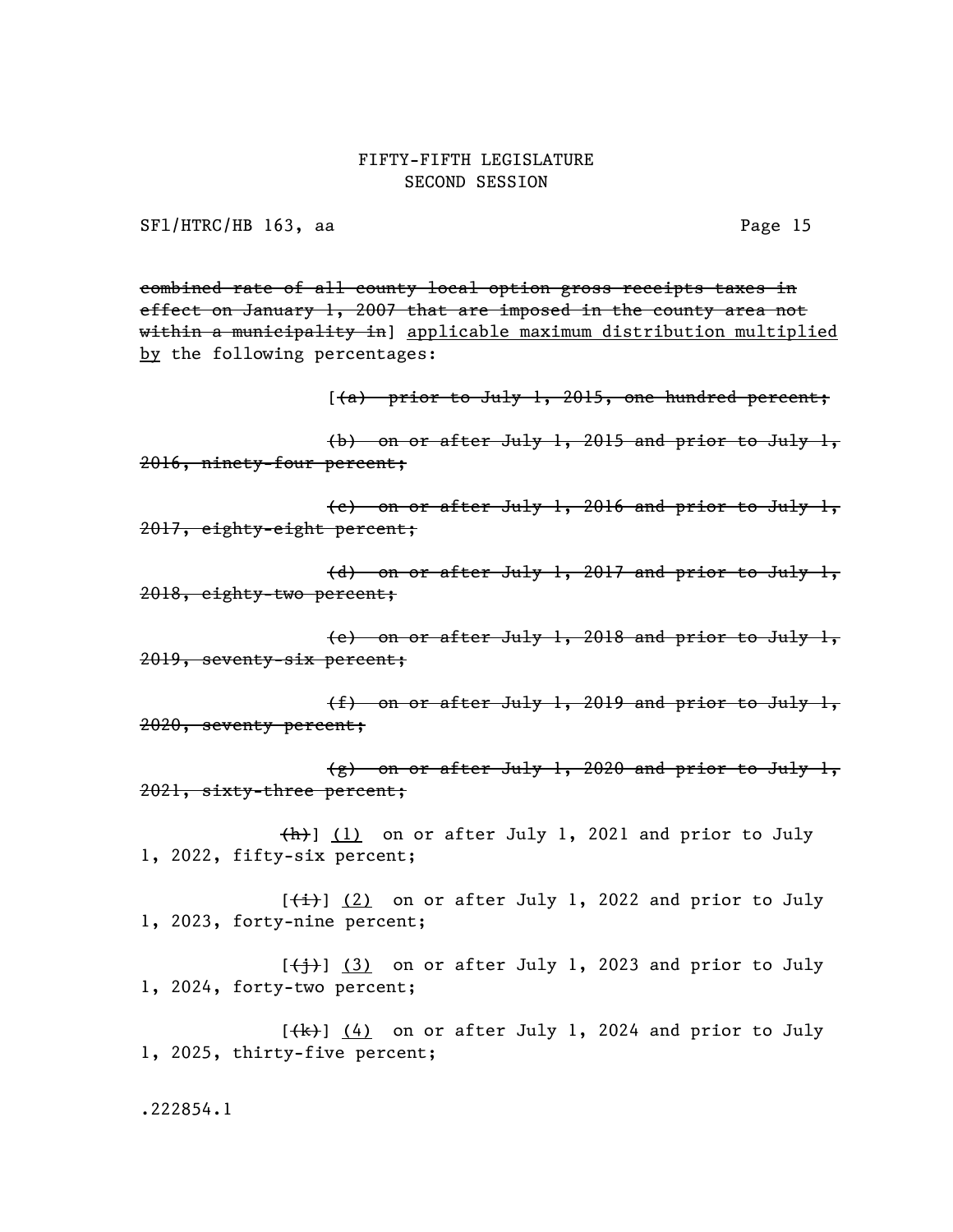SF1/HTRC/HB 163, aa Page 16

 $[\frac{1}{1}]$  (5) on or after July 1, 2025 and prior to July 1, 2026, twenty-eight percent;

 $[\frac{m}{m}]$  (6) on or after July 1, 2026 and prior to July 1, 2027, twenty-one percent;

 $[\frac{\pi}{1}]$  (7) on or after July 1, 2027 and prior to July 1, 2028, fourteen percent; [and

 $\left\{\Theta\right\}$  (8) on or after July 1, 2028 and prior to July 1, 2029, seven percent; and

(9) on and after July 1, 2029, zero percent.

C. [The] A distribution pursuant to [Subsections A and B of] this section is in lieu of revenue that would have been received by the county but for the deductions provided by Sections 7-9-92 and 7-9-93 NMSA 1978. The distribution shall be considered gross receipts tax revenue and shall be used by the county in the same manner as gross receipts tax revenue, including payment of gross receipts tax revenue bonds. [A distribution pursuant to this section to a county not described in Subsection A of this section or to a county that has imposed a gross receipts tax through an ordinance that does not provide a deduction contained in the Gross Receipts and Compensating Tax Act shall not be made on or after July  $\pm$ , 2029.

D. If the [reductions] changes made by this [2013] 2022 act to the distributions made pursuant to  $[Subsections A and B of]$ this section impair the ability of a county to meet its principal or interest payment obligations for revenue bonds that are outstanding prior to July 1,  $[2013]$  2022 and that are secured by the pledge of all or part of the county's revenue from the distribution made pursuant to this section, then the amount distributed pursuant to this section to that county shall be increased by an amount sufficient to meet the required payment; provided that the total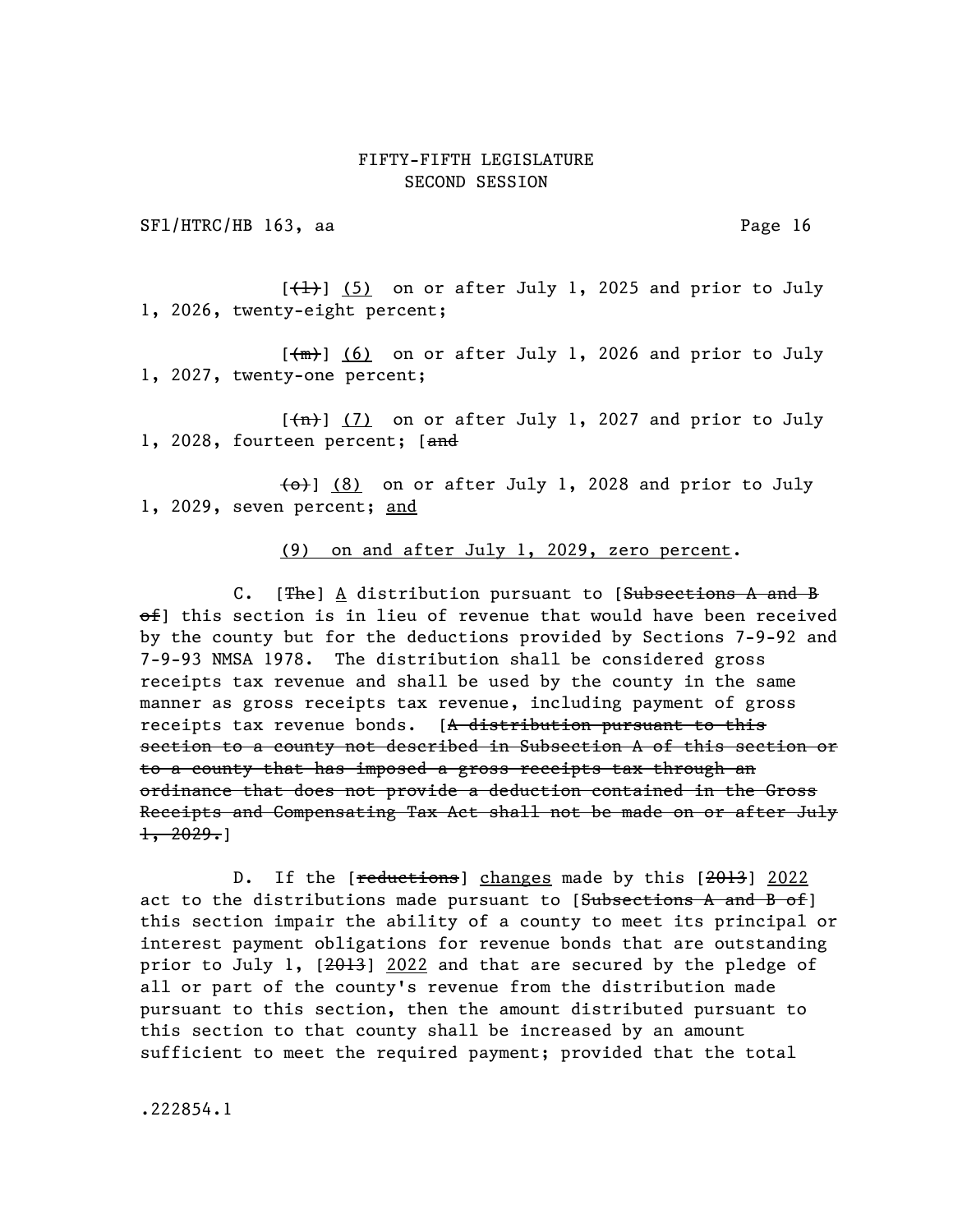SFl/HTRC/HB 163, aa Page 17

amount distributed to that county pursuant to this section does not exceed the amount that would have been due that county pursuant to this section as it was in effect on June 30, [2013] 2022.

E. A distribution pursuant to this section may be adjusted for a distribution made to a tax increment development district with respect to a portion of a gross receipts tax increment dedicated by a county pursuant to the Tax Increment for Development Act.

F. For the purposes of this section, "maximum distribution" means:

(1) for a county that did not have in effect on June 30, 2019 a county hold harmless gross receipts tax and that has a population of less than forty-eight thousand according to the most recent federal decennial census, the sum of:

(a) the total deductions claimed pursuant to Sections 7-9-92 and 7-9-93 NMSA 1978 for the month by taxpayers from business locations within a municipality in the county multiplied by the combined rate of all county local option gross receipts taxes in effect for the month that are imposed throughout the county; and

(b) the total deductions claimed pursuant to Sections 7-9-92 and 7-9-93 NMSA 1978 for the month by taxpayers from business locations in the county but not within a municipality multiplied by the combined rate of all county local option gross receipts taxes in effect for the month that are imposed in the county area not within a municipality; and

(2) for a county not described in Paragraph (1) of this subsection, the sum of:

(a) the total deductions claimed pursuant to Sections 7-9-92 and 7-9-93 NMSA 1978 for the month by taxpayers from business locations within a municipality in the county multiplied by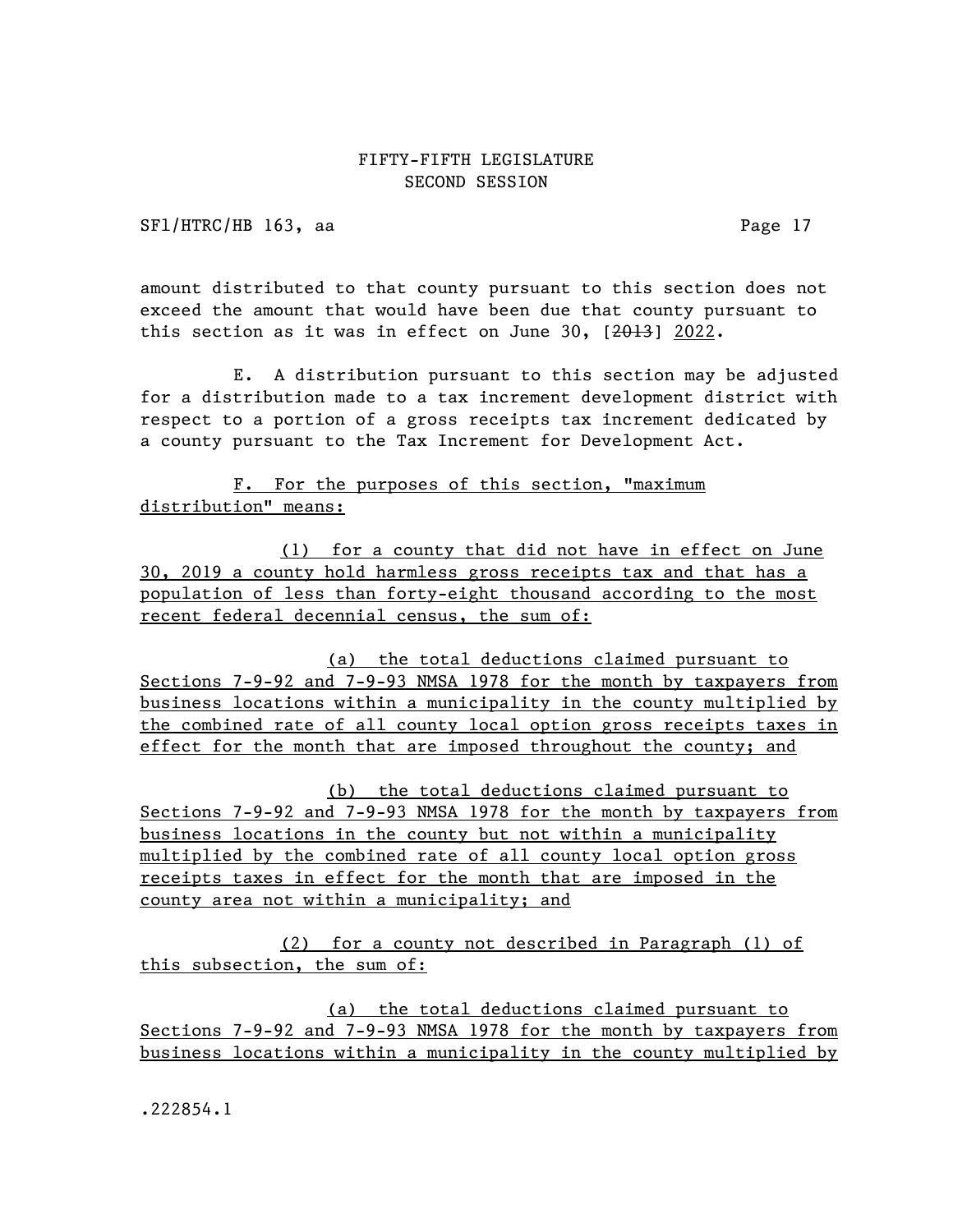SFl/HTRC/HB 163, aa Page 18

the combined rate of all county local option gross receipts taxes in effect on January 1, 2007 that are imposed throughout the county; and

(b) the total deductions claimed pursuant to Sections 7-9-92 and 7-9-93 NMSA 1978 for the month by taxpayers from business locations in the county but not within a municipality multiplied by the combined rate of all county local option gross receipts taxes in effect on January 1, 2007 that are imposed in the county area not within a municipality."

SECTION 3. A new section of the Income Tax Act is enacted to read:

"[NEW MATERIAL] CREDIT--NURSES--2022 TAXABLE YEAR.--

A. For taxable year 2022, a taxpayer who is not a dependent of another individual and who was employed full time as a nurse at a hospital located in New Mexico may apply for, and the department may allow, a tax credit against the taxpayer's tax liability pursuant to the Income Tax Act pursuant to the provisions of this section.

B. The amount of tax credit allowed pursuant to this section shall be in an amount equal to one thousand dollars (\$1,000).

C. To receive a tax credit provided by this section, a taxpayer shall apply to the department on forms and in the manner prescribed by the department. The application shall include a certification by the hospital for which the taxpayer was employed in 2022 that the taxpayer was employed full time throughout 2022 as a nurse by the hospital.

D. That portion of the tax credit that exceeds a taxpayer's tax liability in the taxable year in which the credit is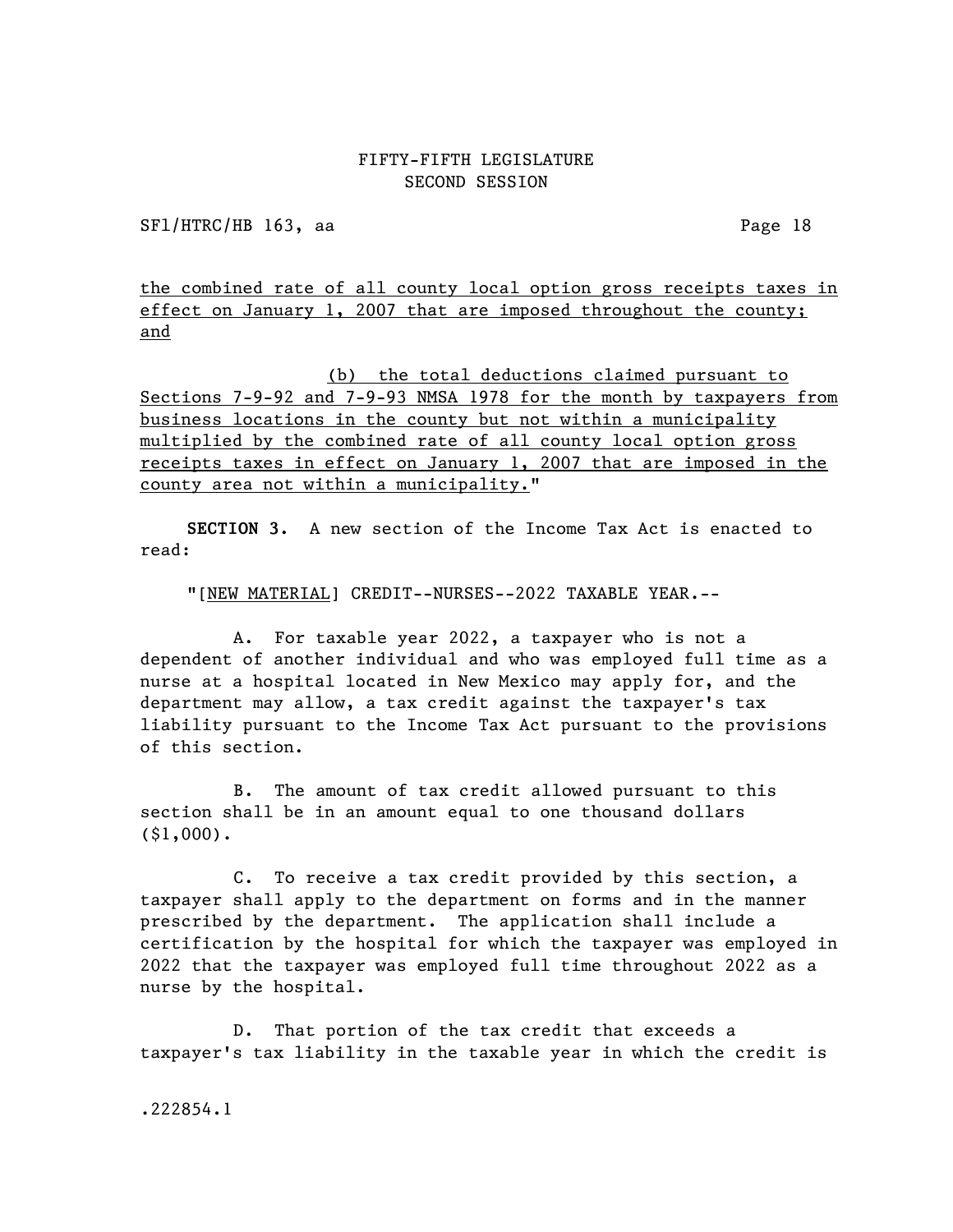SFl/HTRC/HB 163, aa Page 19

claimed shall be refunded to the taxpayer.

E. A taxpayer allowed a tax credit pursuant to this section shall report the amount of the credit to the taxation and revenue department in a manner required by that department.

F. The department shall compile an annual report on the tax credit provided by this section that shall include the number of taxpayers approved by the department to receive the credit, the aggregate amount of credits approved and any other information necessary to evaluate the credit. The department shall present the report to the revenue stabilization and tax policy committee and the legislative finance committee with an analysis of the cost of the tax credit.

G. As used in this section:

(1) "full time" means working at least thirty hours per week for forty-four weeks per year;

(2) "hospital" means a facility licensed as a hospital by the department of health; and

(3) "nurse" means a person licensed as a registered nurse or licensed practical nurse pursuant to the Nursing Practice Act."

SECTION 4. A new section of the Income Tax Act is enacted to read:

"[NEW MATERIAL] 2021 INCOME TAX REBATE.--

A. A resident who is not a dependent of another individual is eligible for a tax rebate of:

(1) five hundred dollars (\$500) for heads of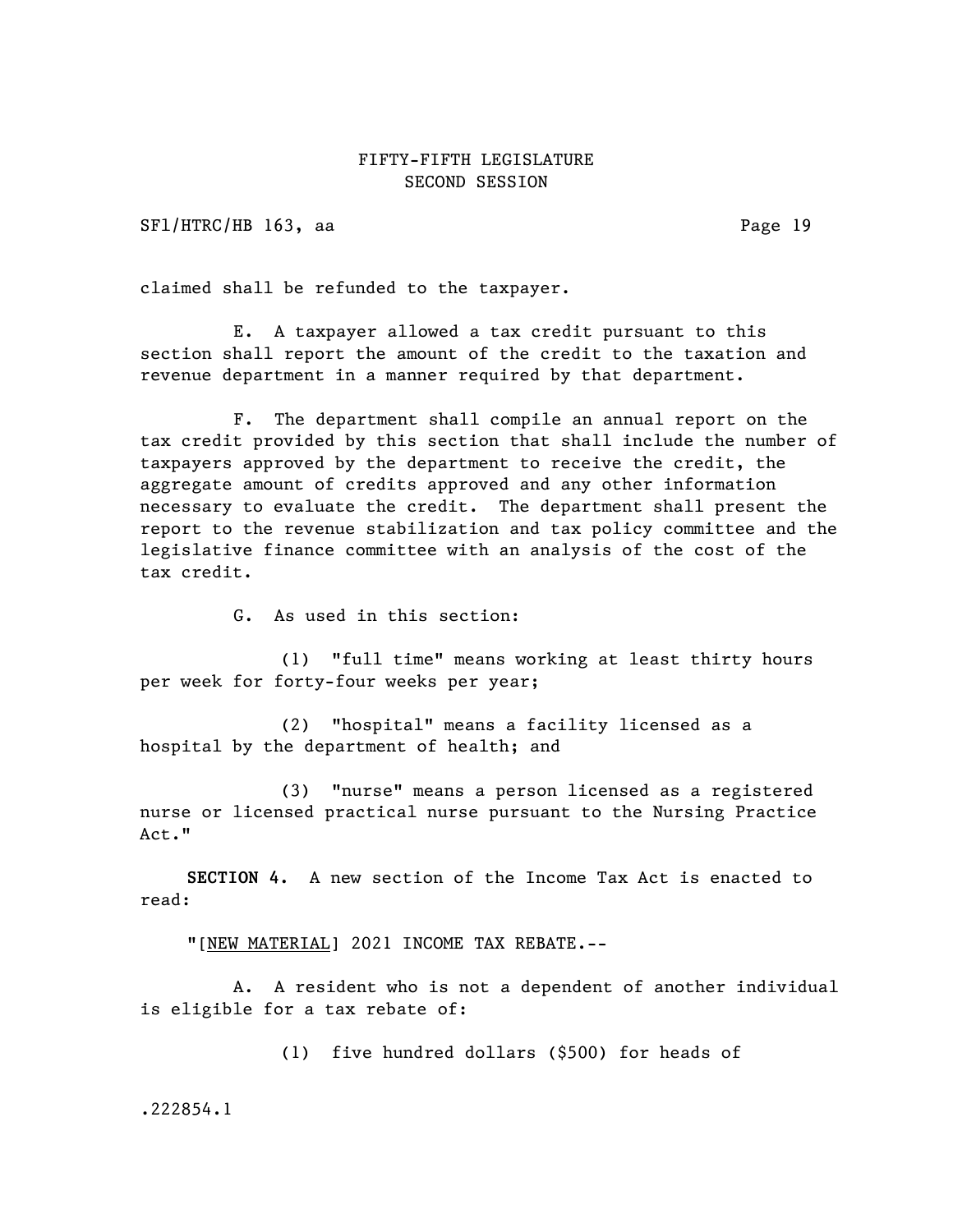SFl/HTRC/HB 163, aa Page 20

household, surviving spouses and married individuals filing joint returns with adjusted gross income of less than one hundred fifty thousand dollars (\$150,000); and

(2) two hundred fifty dollars (\$250) for single individuals and married individuals filing separate returns with adjusted gross income of less than seventy-five thousand dollars (\$75,000).

B. The rebate provided by this section may be deducted from the taxpayer's New Mexico income tax liability for taxable year 2021.

C. If the amount of rebate exceeds the taxpayer's income tax liability, the excess shall be refunded to the taxpayer.

D. The department may require a taxpayer to claim the rebate provided by this section on forms and in a manner required by the department.

E. The rebate provided by this section shall not be allowed after June 30, 2023."

SECTION 5. A new section of the Income Tax Act is enacted to read:

"[NEW MATERIAL] CHILD INCOME TAX CREDIT.--

A. For taxable years beginning January 1, 2023 and prior to January 1, 2032, a taxpayer who is a resident and is not a dependent of another individual may apply for, and the department may allow, a credit against the taxpayer's tax liability imposed pursuant to the Income Tax Act for each qualifying child of the taxpayer. The tax credit provided by this section may be referred to as the "child income tax credit".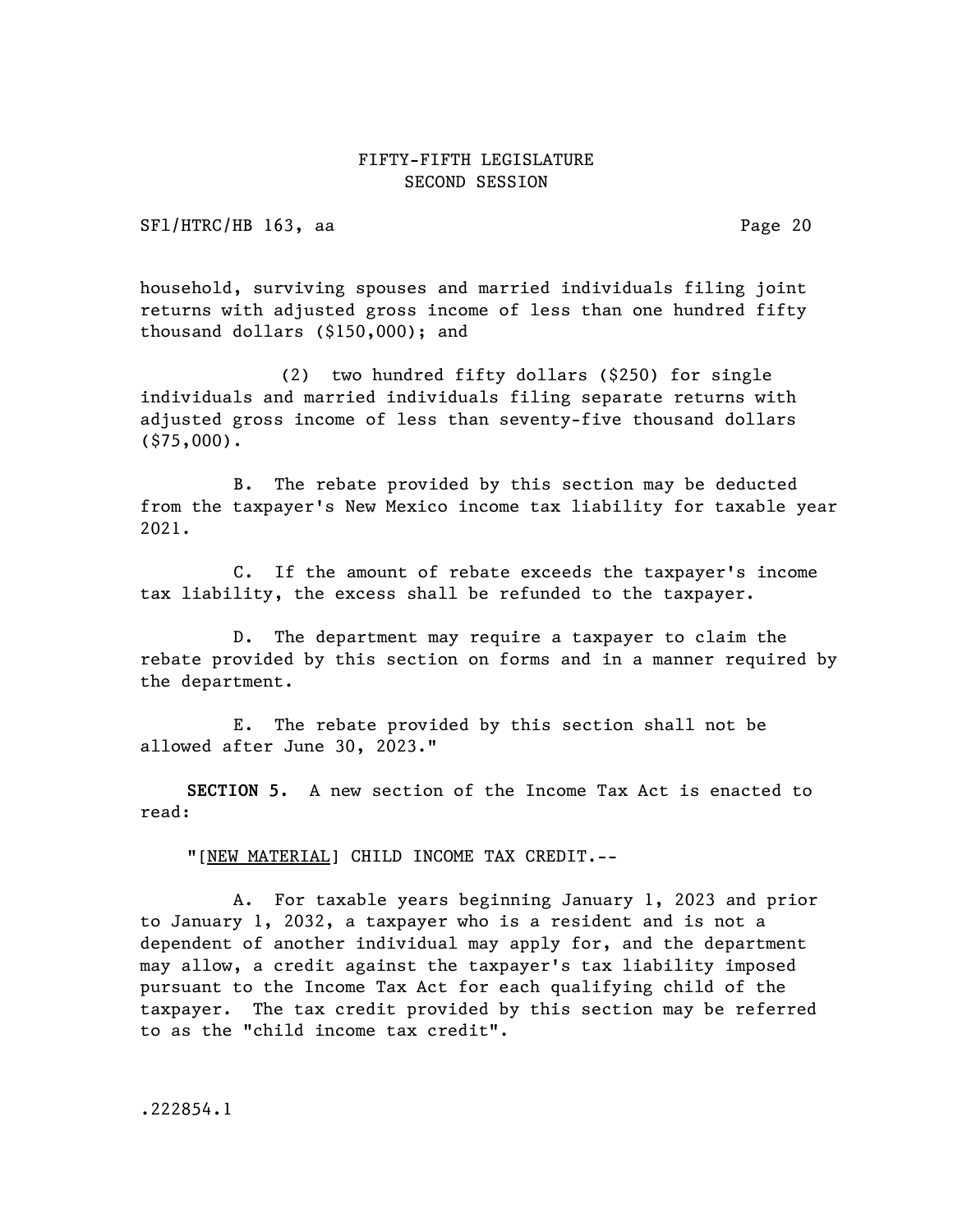SFl/HTRC/HB 163, aa Page 21

B. The child income tax credit may be claimed as shown in the following table:

|         | Adjusted gross income is | Amount of credit per |
|---------|--------------------------|----------------------|
| Over    | But not over             | qualifying child is  |
| Ŝ<br>0  | \$25,000                 | \$175                |
| 25,000  | 50,000                   | 150                  |
| 50,000  | 75,000                   | 125                  |
| 75,000  | 100,000                  | 100                  |
| 100,000 | 200,000                  | 75                   |
| 200,000 | 350,000                  | 50                   |
| 350,000 |                          | 25.                  |

C. If a taxpayer's adjusted gross income is less than zero, the taxpayer may claim a tax credit in the amount shown in the first row of the table provided in Subsection B of this section.

D. To receive a child income tax credit, a taxpayer shall apply to the department on forms and in the manner prescribed by the department.

E. That portion of a child income tax credit that exceeds a taxpayer's tax liability in the taxable year in which the credit is claimed shall be refunded.

F. Married individuals filing separate returns for a taxable year for which they could have filed a joint return may each claim only one-half of the child income tax credit that would have been claimed on a joint return.

G. A taxpayer allowed a tax credit pursuant to this section shall report the amount of the credit to the department in a manner required by the department.

H. The department shall compile an annual report on the child income tax credit that shall include the number of taxpayers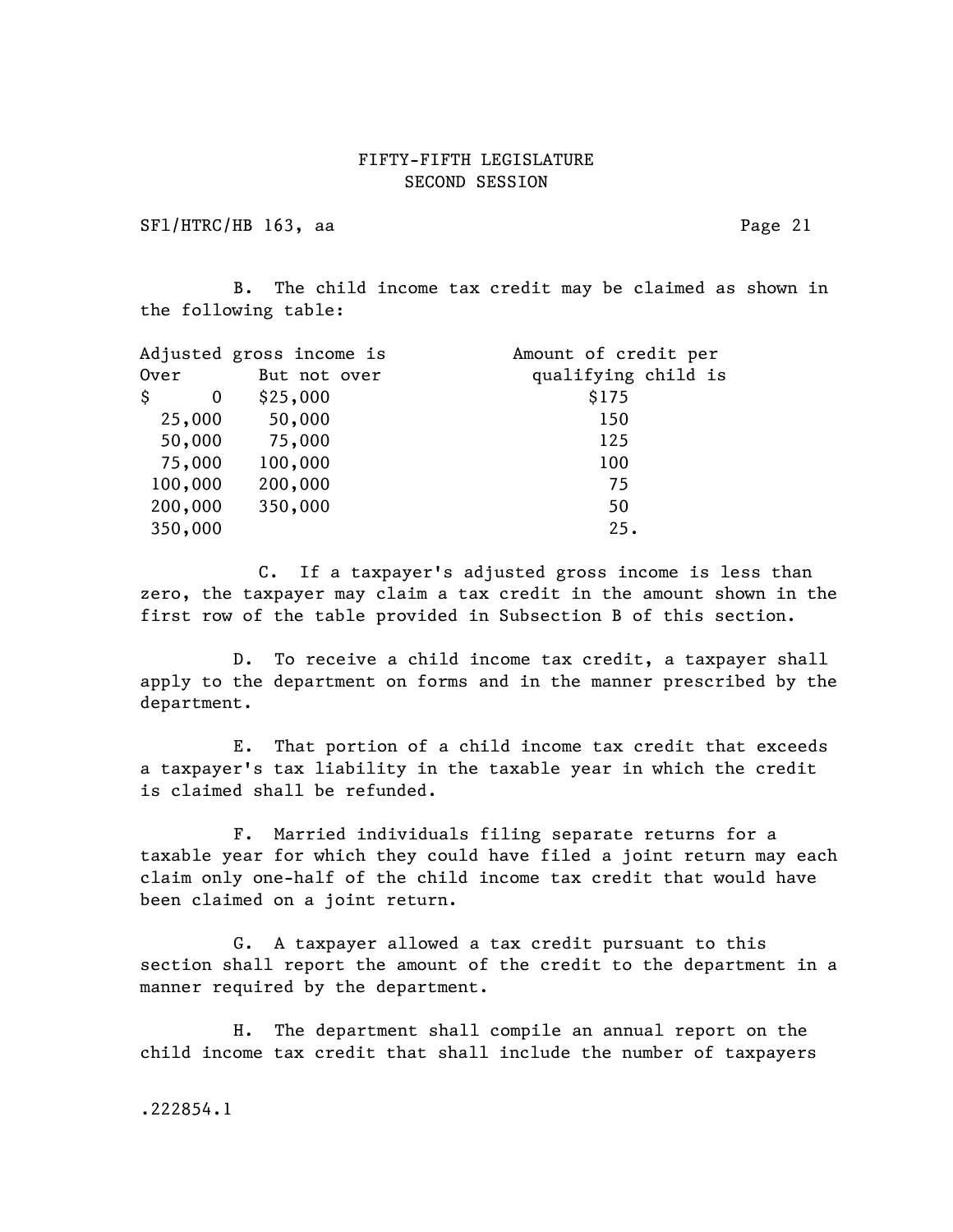SFl/HTRC/HB 163, aa Page 22

approved by the department to receive the credit, the aggregate amount of credits approved and any other information necessary to evaluate the effectiveness of the credit. The department shall compile and present the annual report to the revenue stabilization and tax policy committee and the legislative finance committee with an analysis of the cost of the tax credit.

I. As used in this section, "qualifying child" means "qualifying child" as defined by Section 152(c) of the Internal Revenue Code, as that section may be amended or renumbered, but includes any minor child or stepchild of the taxpayer who would be a qualifying child for federal income tax purposes if the public assistance contributing to the support of the child or stepchild was considered to have been contributed by the taxpayer."

SECTION 6. A new section of the Income Tax Act is enacted to read:

"[NEW MATERIAL] EXEMPTION--ARMED FORCES RETIREMENT PAY.--

A. An individual who is an armed forces retiree may claim an exemption in the following amounts of military retirement pay includable, except for this exemption, in net income:

(1) for taxable year 2022, ten thousand dollars (\$10,000);

(2) for taxable year 2023, twenty thousand dollars (\$20,000); and

(3) for taxable years 2024 through 2026, thirty thousand dollars (\$30,000).

B. As used in this section, "armed forces retiree" means a former member of the armed forces of the United States who has qualified by years of service or disability to separate from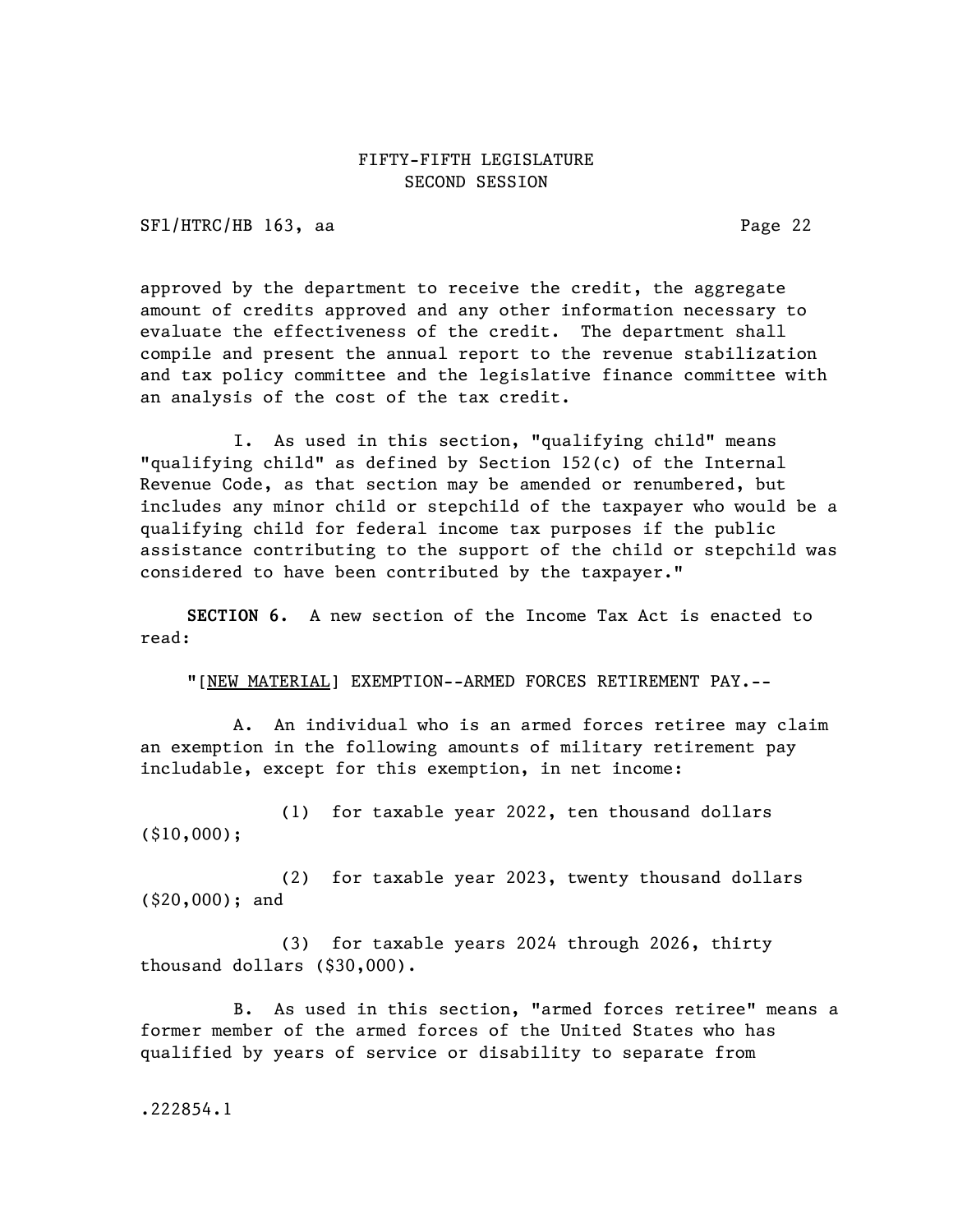SFl/HTRC/HB 163, aa Page 23

military service with lifetime benefits."

SECTION 7. A new section of the Income Tax Act is enacted to read:

"[NEW MATERIAL] EXEMPTION--SOCIAL SECURITY INCOME.--An individual may claim an exemption in an amount equal to the amount included in adjusted gross income pursuant to Section 86 of the Internal Revenue Code, as that section may be amended or renumbered, of income includable except for this exemption in net income; provided that the individual's adjusted gross income shall not exceed:

A. seventy-five thousand dollars (\$75,000) for married individuals filing separate returns;

B. one hundred fifty thousand dollars (\$150,000) for heads of household, surviving spouses and married individuals filing joint returns; and

C. one hundred thousand dollars (\$100,000) for single individuals."

SECTION 8. Section 7-2-18.31 NMSA 1978 (being Laws 2020, Chapter 13, Section 1) is amended to read:

"7-2-18.31. NEW SOLAR MARKET DEVELOPMENT INCOME TAX CREDIT.--

A. For taxable years prior to January 1, [2028] 2032, a taxpayer who is not a dependent of another individual and who, on or after March 1, 2020, purchases and installs a solar thermal system or a photovoltaic system in a residence, business or agricultural enterprise in New Mexico owned by that taxpayer, may apply for, and the department may allow, a credit against the taxpayer's tax liability imposed pursuant to the Income Tax Act in an amount provided in Subsection C of this section. The tax credit provided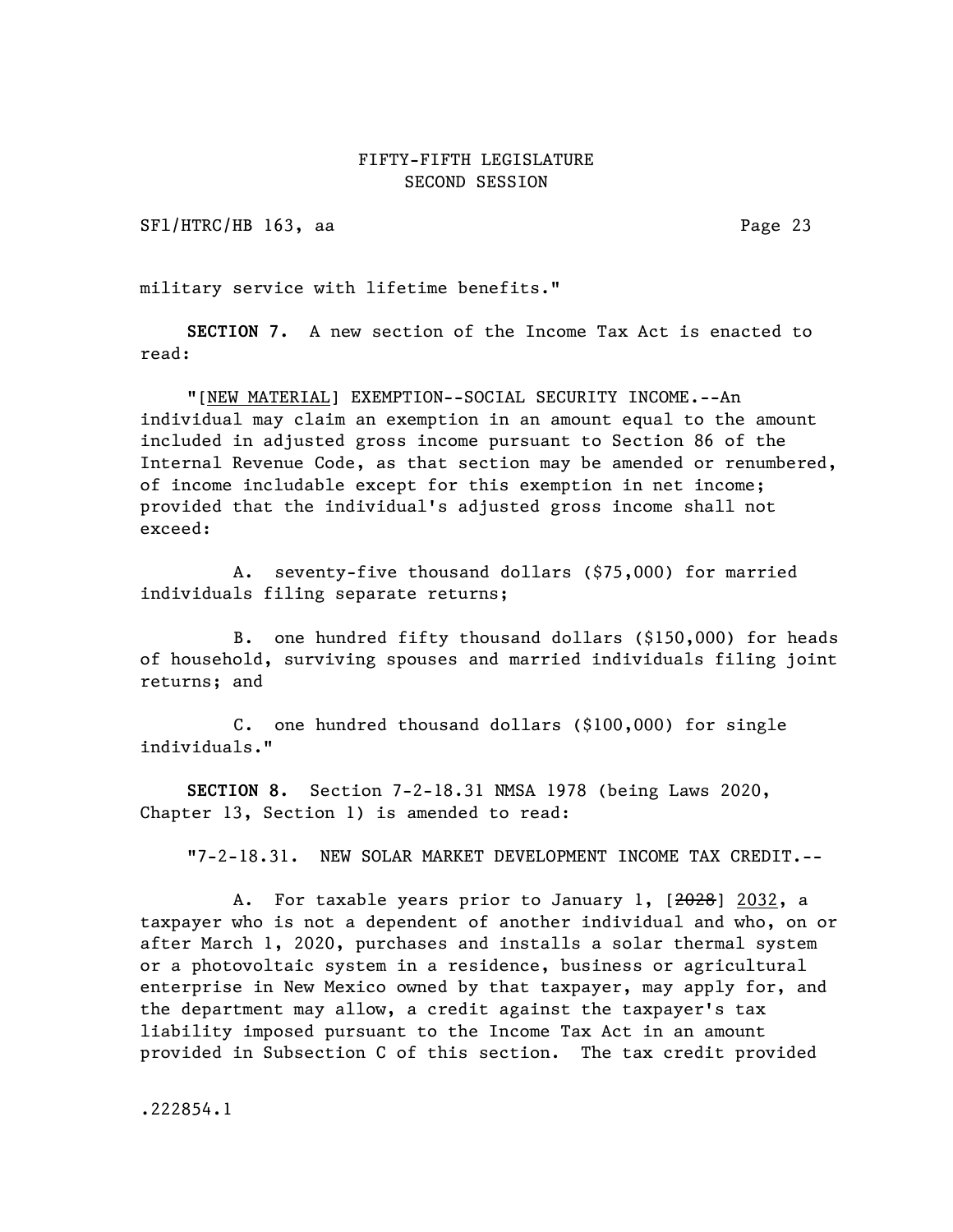SFl/HTRC/HB 163, aa Page 24

by this section may be referred to as the "new solar market development income tax credit".

B. The purpose of the new solar market development income tax credit is to encourage the installation of solar thermal and photovoltaic systems in residences, businesses and agricultural enterprises.

C. The department may allow a new solar market development income tax credit of ten percent of the purchase and installation costs of a solar thermal or photovoltaic system.

D. The new solar market development income tax credit shall not exceed six thousand dollars (\$6,000) per taxpayer per taxable year. The department shall allow a tax credit only for solar thermal and photovoltaic systems certified pursuant to Subsection E of this section.

E. A taxpayer shall apply for certification of eligibility for the new solar market development income tax credit from the energy, minerals and natural resources department on forms and in the manner prescribed by that department. The aggregate amount of credits that may be certified as eligible in any calendar year is [eight million dollars (\$8,000,000)] twelve million dollars (\$12,000,000). Completed applications shall be considered in the order received. Applications for certification received after this limitation has been met in a calendar year shall not be approved. The application shall include proof of purchase and installation of a solar thermal or photovoltaic system, that the system meets technical specifications and requirements relating to safety, code and standards compliance, solar collector orientation and sun exposure, minimum system sizes, system applications and lists of eligible components and any additional information that the energy, minerals and natural resources department may require to determine eligibility for the credit. A dated certificate of eligibility shall be issued to the taxpayer providing the amount of the new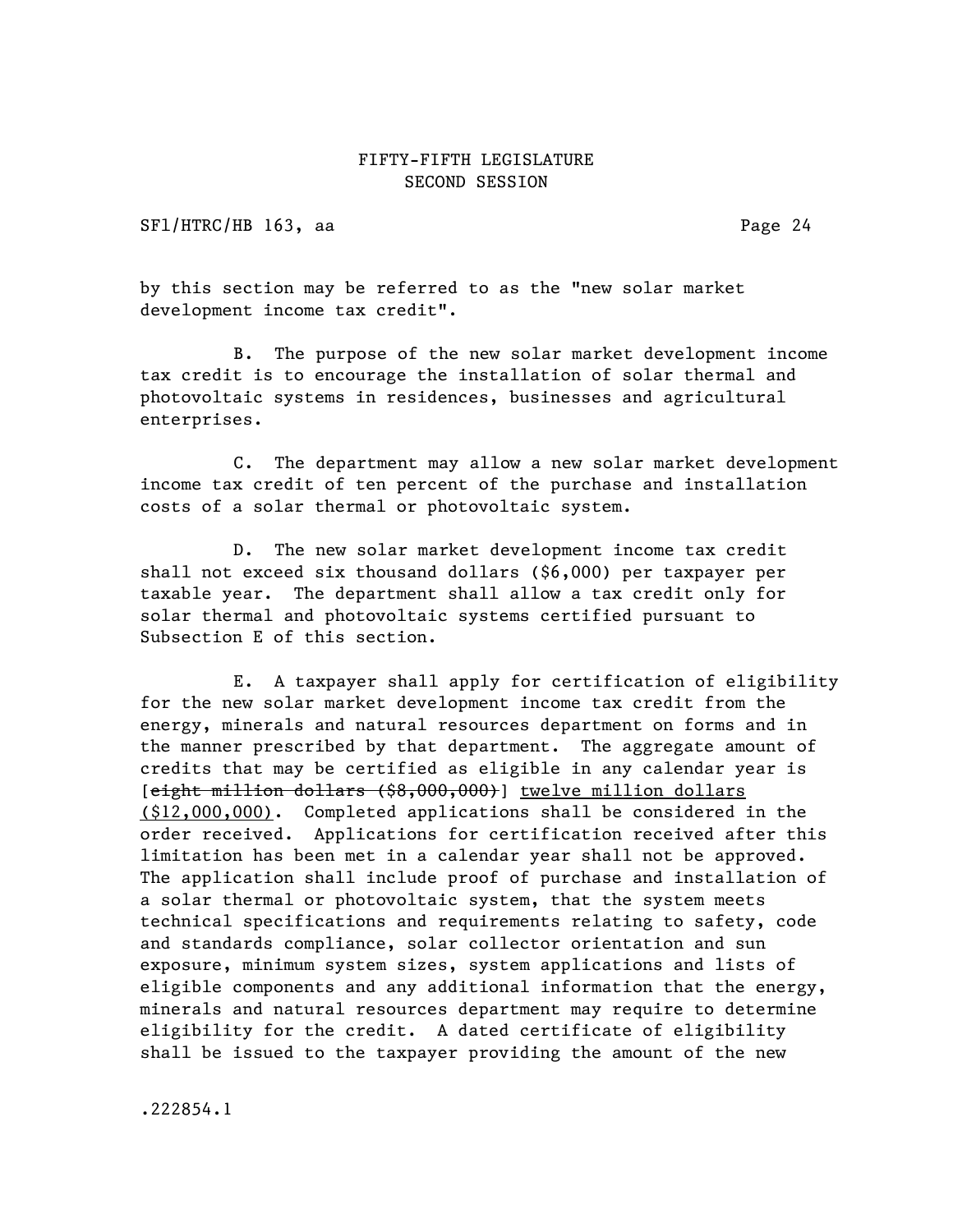SFl/HTRC/HB 163, aa Page 25

solar market development income tax credit for which the taxpayer is eligible and the taxable year in which the credit may be claimed. A certificate of eligibility for a new solar market development income tax credit may be sold, exchanged or otherwise transferred to another taxpayer for the full value of the credit. The parties to such a transaction shall notify the department of the sale, exchange or transfer within ten days of the sale, exchange or transfer.

F. A taxpayer may claim a new solar market development income tax credit for the taxable year in which the taxpayer purchases and installs a solar thermal or photovoltaic system. To receive a new solar market development income tax credit, a taxpayer shall apply to the department on forms and in the manner prescribed by the department within twelve months following the calendar year in which the system was installed. The application shall include a certification made pursuant to Subsection E of this section.

G. That portion of a new solar market development income tax credit that exceeds a taxpayer's tax liability in the taxable year in which the credit is claimed [may be carried forward for a maximum of five consecutive taxable years] shall be refunded to the taxpayer.

H. Married individuals filing separate returns for a taxable year for which they could have filed a joint return may each claim only one-half of the new solar market development income tax credit that would have been claimed on a joint return.

I. A taxpayer may be allocated the right to claim a new solar market development income tax credit in proportion to the taxpayer's ownership interest if the taxpayer owns an interest in a business entity that is taxed for federal income tax purposes as a partnership or limited liability company and that business entity has met all of the requirements to be eligible for the credit. The total credit claimed by all members of the partnership or limited liability company shall not exceed the allowable credit pursuant to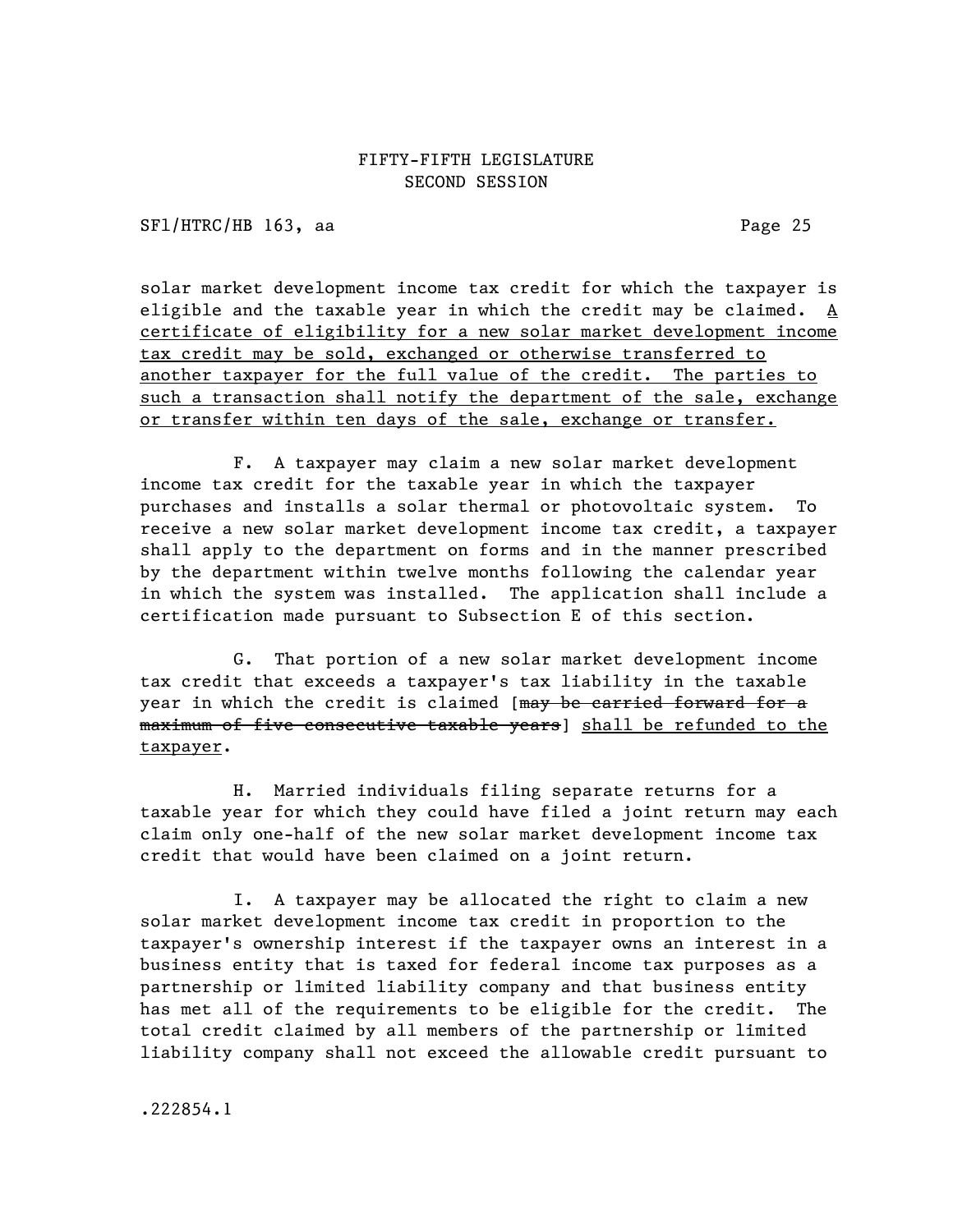SF1/HTRC/HB 163, aa Page 26

this section.

J. A taxpayer allowed a tax credit pursuant to this section shall report the amount of the credit to the taxation and revenue department in a manner required by that department.

K. The taxation and revenue department shall compile an annual report on the new solar market development income tax credit that shall include the number of taxpayers approved by the department to receive the credit, the aggregate amount of credits approved and any other information necessary to evaluate the credit. The department shall present the report to the revenue stabilization and tax policy committee and the legislative finance committee with an analysis of the cost of the tax credit.

L. As used in this section:

(1) "photovoltaic system" means an energy system that collects or absorbs sunlight for conversion into electricity; and

(2) "solar thermal system" means an energy system that collects or absorbs solar energy for conversion into heat for the purposes of space heating, space cooling or water heating."

SECTION 9. Section 7-2-18.32 NMSA 1978 (being Laws 2021, Chapter 84, Section 2) is amended to read:

"7-2-18.32. 2021 SUSTAINABLE BUILDING TAX CREDIT.--

A. The tax credit provided by this section may be referred to as the "2021 sustainable building tax credit". For taxable years prior to January 1, [2030] 2028, a taxpayer who is a building owner and files an income tax return is eligible to be granted a 2021 sustainable building tax credit by the department if the requirements of this section are met. The 2021 sustainable building tax credit shall be available for the construction in New Mexico of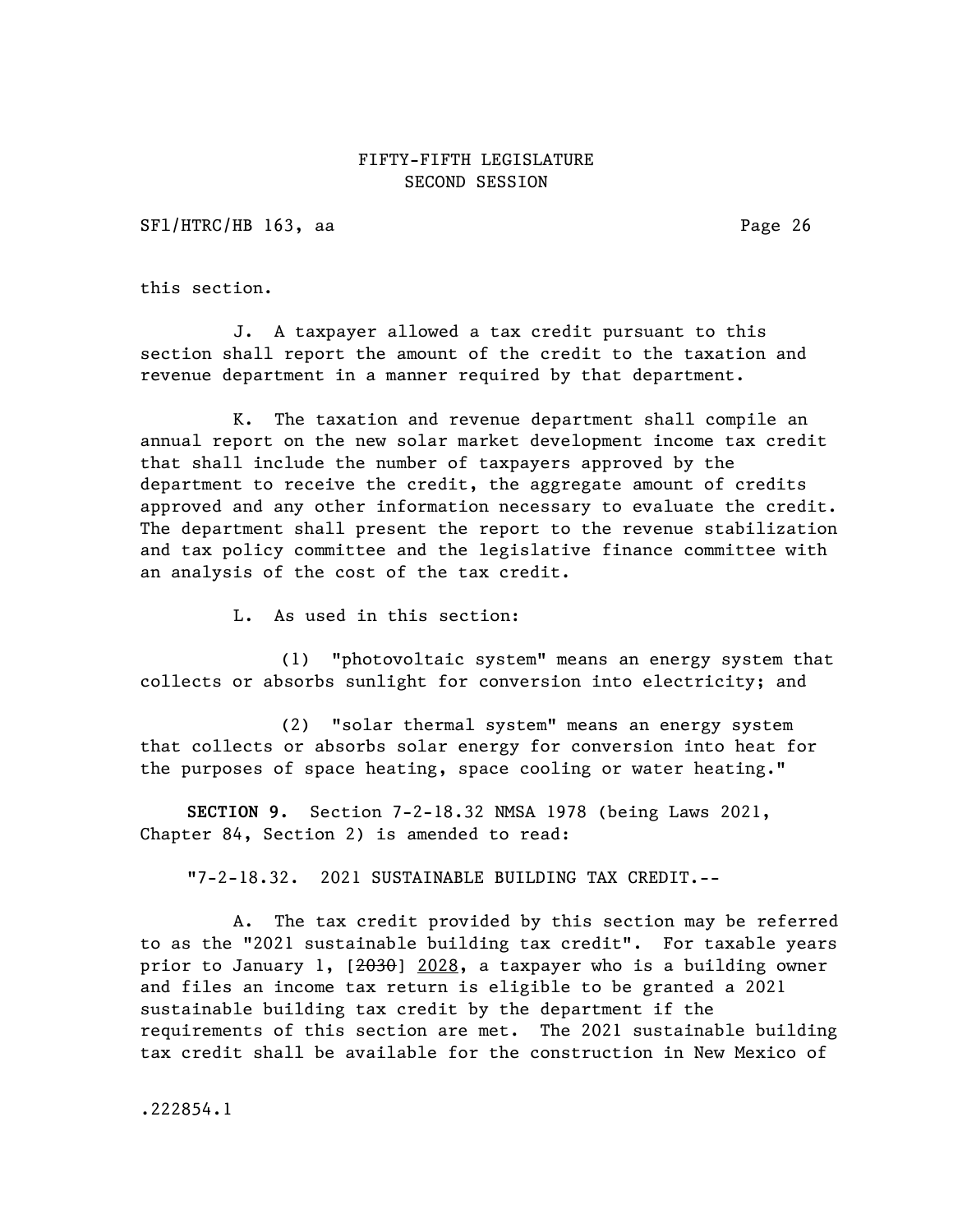SFl/HTRC/HB 163, aa Page 27

a sustainable building, the renovation of an existing building in New Mexico, the permanent installation of manufactured housing, regardless of where the housing is manufactured, that is a sustainable building or the installation of energy-conserving products to existing buildings in New Mexico, as provided in this section. The tax credit provided in this section may not be claimed with respect to the same sustainable building for which the 2021 sustainable building tax credit provided in the Corporate Income and Franchise Tax Act or the 2015 sustainable building tax credit pursuant to the Income Tax Act or the Corporate Income and Franchise Tax Act has been claimed.

B. The amount of a 2021 sustainable building tax credit shall be determined as follows:

(1) for the construction of a new sustainable commercial building that is broadband ready and electric vehicle ready and is completed on or after [April 1, 2023] January 1, 2022, the amount of credit shall be calculated:

(a) based on the certification level the building has achieved in the rating level and the amount of qualified occupied square footage in the building, as indicated on the following chart:

| Rating Level           | Qualified      | Tax Credit |
|------------------------|----------------|------------|
|                        | Occupied       | per Square |
|                        | Square Footage | Foot       |
| LEED-NC Platinum       | First 10,000   | \$5.25     |
|                        | Next 40,000    | \$2.25     |
|                        | Over 50,000    |            |
|                        | up to 200,000  | \$1.00     |
| LEED-EB or CS Platinum | First 10,000   | \$3.40     |
|                        | Next 40,000    | \$1.30     |
|                        | Over 50,000    |            |
|                        | up to 200,000  | SO.35      |
|                        |                |            |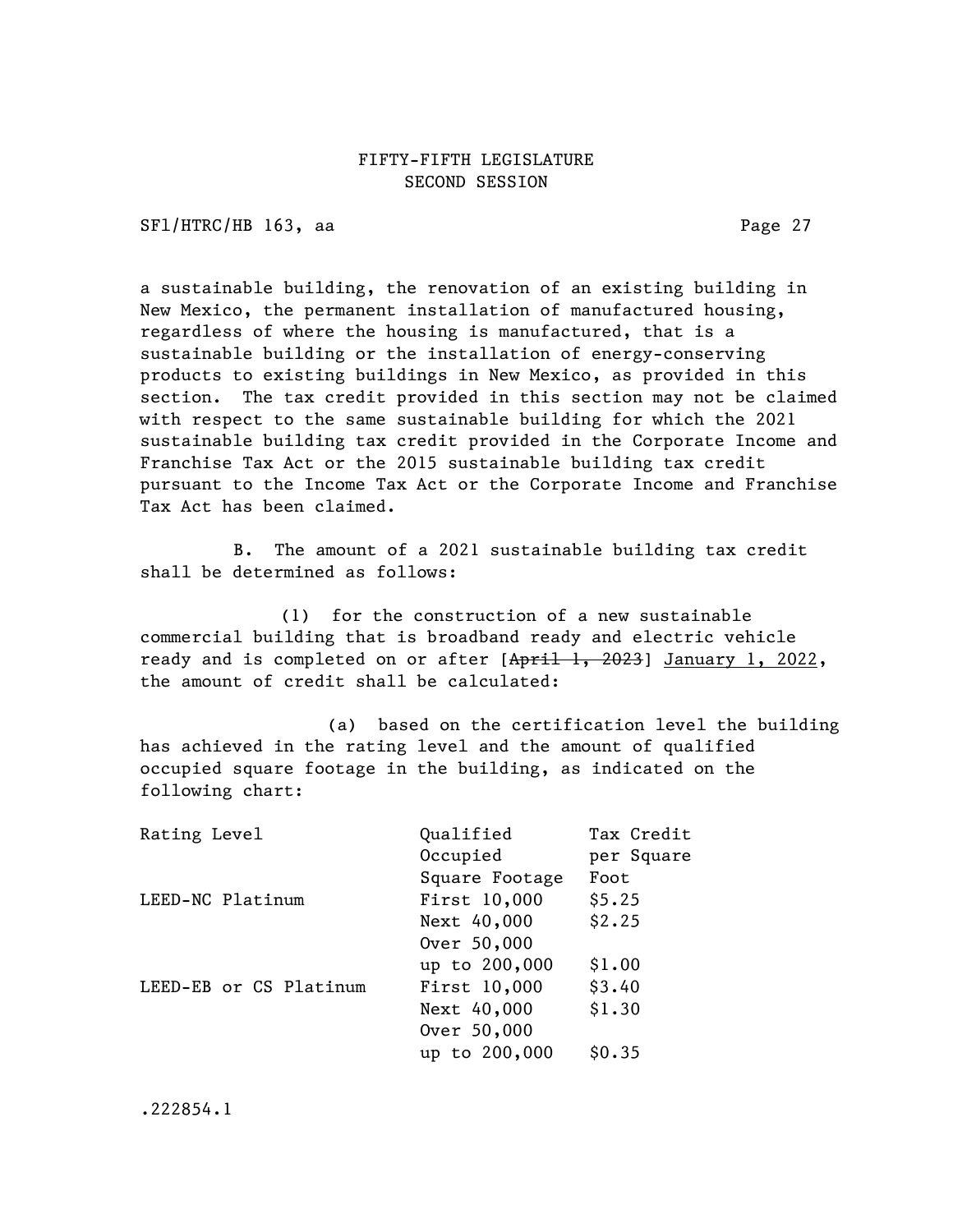SF1/HTRC/HB 163, aa Page 28

|              | LEED-CI Platinum    | First 10,000  | \$1.50      |
|--------------|---------------------|---------------|-------------|
|              |                     | Next 40,000   | \$0.40      |
|              |                     | Over 50,000   |             |
|              |                     | up to 200,000 | \$0.30      |
| LEED-NC Gold |                     | First 10,000  | \$3.00      |
|              |                     | Next 40,000   | \$1.00      |
|              |                     | Over 50,000   |             |
|              |                     | up to 200,000 | \$0.25      |
|              | LEED-EB or -CS Gold | First 10,000  | \$2.00      |
|              |                     | Next 40,000   | \$1.00      |
|              |                     | Over 50,000   |             |
|              |                     | up to 200,000 | \$0.25      |
| LEED-CI Gold |                     | First 10,000  | \$0.90      |
|              |                     | Next 40,000   | \$0.40      |
|              |                     | Over 50,000   |             |
|              |                     | up to 200,000 | \$0.10; and |
|              |                     |               |             |

(b) with additional amounts based on the additional criteria and the amount of qualified occupied square footage, as indicated in the following chart:

| Additional Criteria      | Qualified      | Tax Credit |
|--------------------------|----------------|------------|
|                          | Occupied       | per Square |
|                          | Square Footage | Foot       |
| Fully Electric Building  | First 50,000   | \$1.00     |
|                          | Over 50,000    |            |
|                          | up to 200,000  | \$0.50     |
| Zero Carbon, Energy,     |                |            |
| Waste or Water Certified | First 50,000   | \$0.25     |
|                          | Over 50,000    |            |
|                          | up to 200,000  | \$0.10;    |

(2) for the renovation of a commercial building that was built at least ten years prior to the date of the renovation, has twenty thousand square feet or more of space in which temperature is controlled and is broadband ready and electric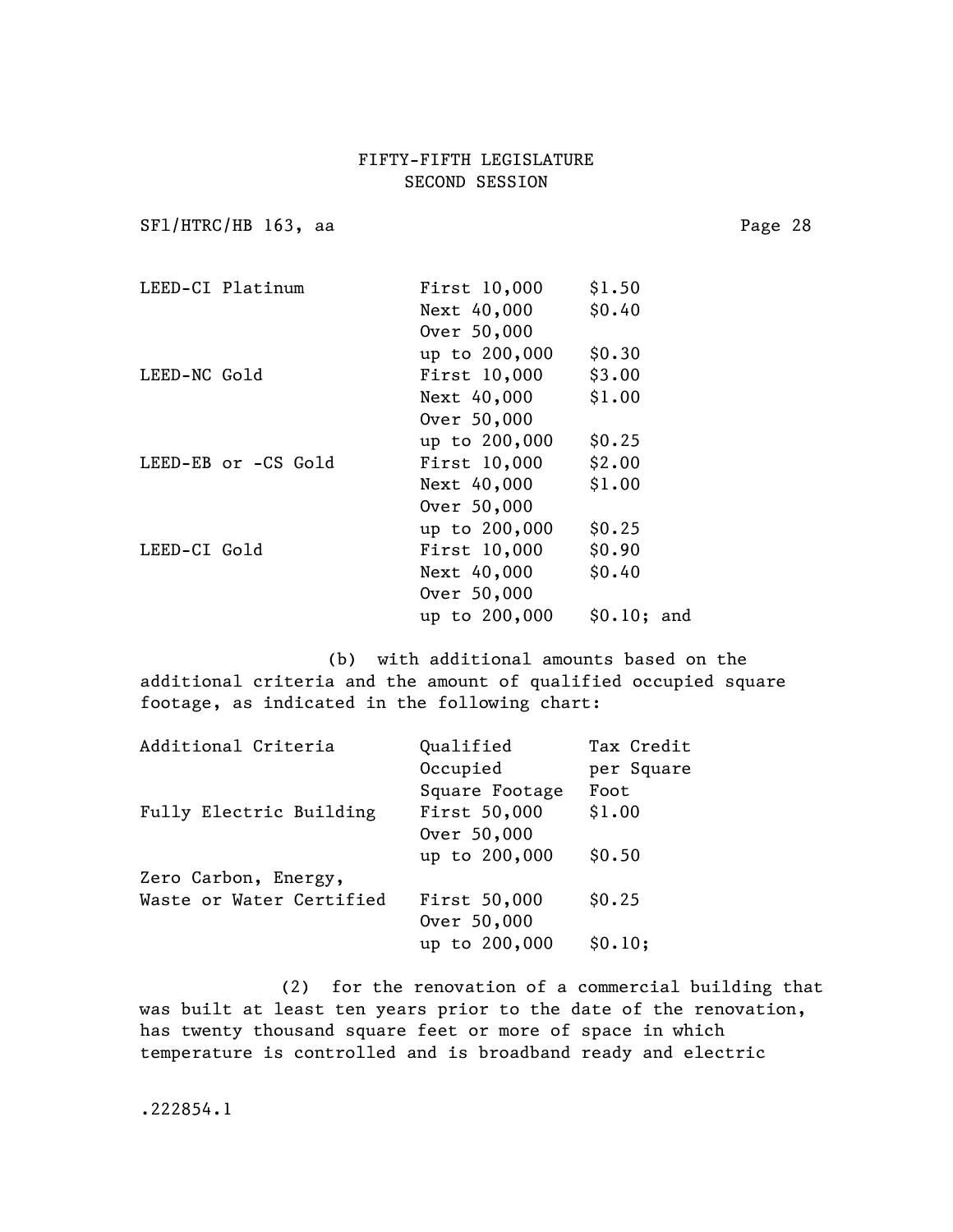SFl/HTRC/HB 163, aa Page 29

vehicle ready, the amount of credit shall be calculated by multiplying two dollars twenty-five cents (\$2.25) by the amount of qualified occupied square footage in the building, up to a maximum of one hundred fifty thousand dollars (\$150,000) per renovation; provided that the renovation reduces total energy and power costs by fifty percent when compared to the most current energy standard for buildings except low-rise residential buildings, as developed by the American society of heating, refrigerating and air-conditioning engineers;

(3) for the installation of the following energyconserving products to an existing commercial building with less than twenty thousand square feet of space in which temperature is controlled that is broadband ready, the amount of credit shall be based on the cost of the product installed, which shall include installation costs, and if the building is affordable housing, per product installed:

| Product                      | Amount of Credit |                |  |
|------------------------------|------------------|----------------|--|
|                              | Affordable       | Non-Affordable |  |
|                              | Housing          | Housing        |  |
| Energy Star Air              |                  |                |  |
| Source Heat Pump             | \$2,000          | \$1,000        |  |
| Energy Star Ground           |                  |                |  |
| Source Heat Pump             | \$2,000          | \$1,000        |  |
| Energy Star                  |                  |                |  |
| Windows and Doors            | 100% of product  | 50% of product |  |
|                              | cost up to       | cost up to     |  |
|                              | \$1,000          | \$500          |  |
| Insulation Improvements That |                  |                |  |
| Meet Rules of the            |                  |                |  |
| Energy, Minerals and Natural |                  |                |  |
| Resources Department         | 100% of product  | 50% of product |  |
|                              | cost up to       | cost up to     |  |
|                              | \$2,000          | \$1,000        |  |
| Energy Star Heat Pump Water  |                  |                |  |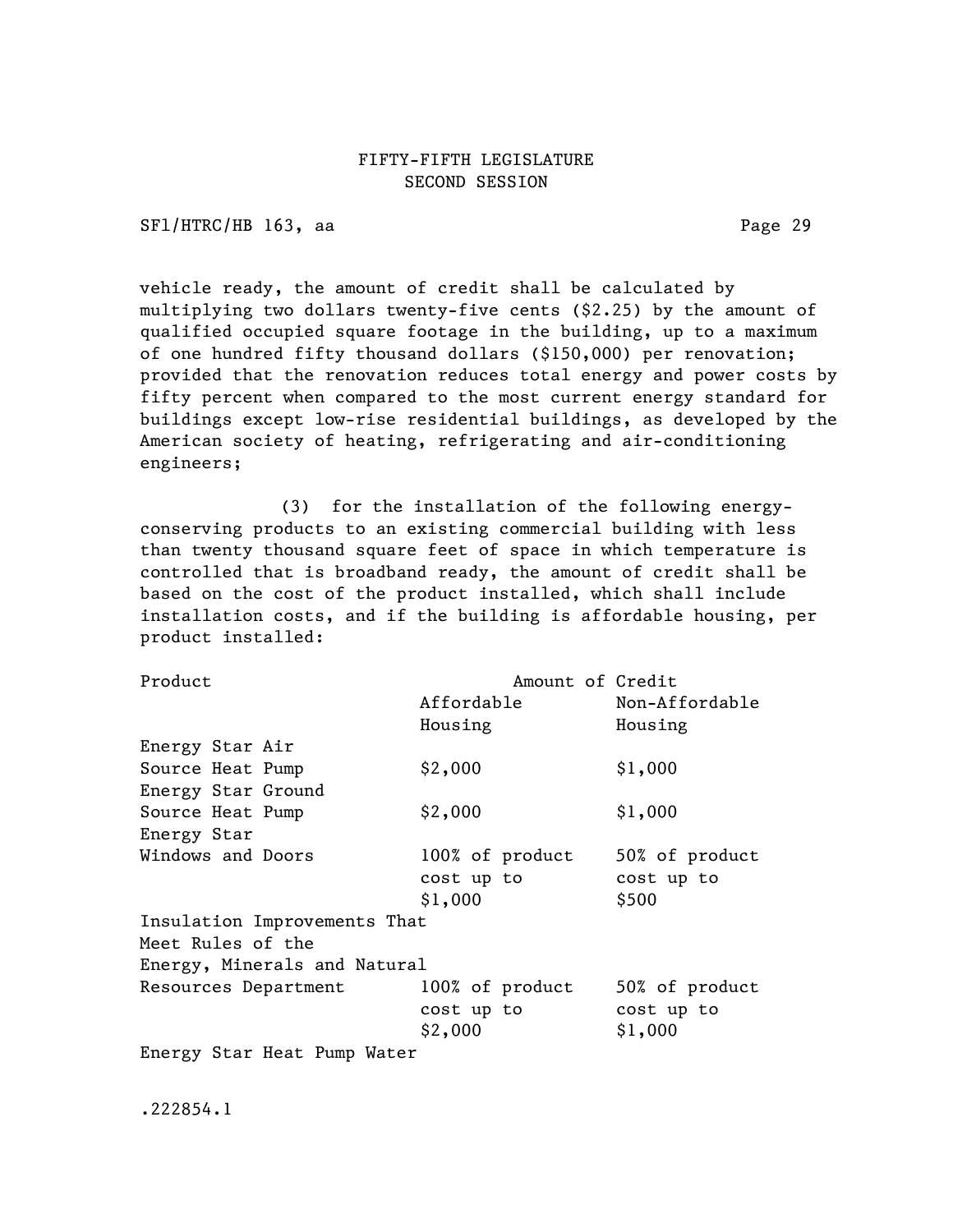SF1/HTRC/HB 163, aa Page 30

| Heater                 | \$700           | \$350          |
|------------------------|-----------------|----------------|
| Electric Vehicle Ready | 100% of product | 50% of product |
|                        | cost up to      | cost up to     |
|                        | \$3,000         | \$1,500;       |

(4) for the construction of a new sustainable residential building that is broadband ready and electric vehicle ready and is completed on or after [April 1, 2023] January 1, 2022, the amount of credit shall be calculated:

(a) based on the certification level the building has achieved in the rating level and the amount of qualified occupied square footage in the building, as indicated on the following chart:

| Rating Level         | Qualified      | Tax Credit  |
|----------------------|----------------|-------------|
|                      | Occupied       | per Square  |
|                      | Square Footage | Foot        |
| LEED-H Platinum      | Up to 2,000    | \$5.50      |
| LEED-H Gold          | Up to 2,000    | \$3.80      |
| Build Green Emerald  | Up to 2,000    | \$5.50      |
| Build Green Gold     | Up to 2,000    | \$3.80      |
| Manufactured Housing | Up to 2,000    | \$2.00; and |

(b) with additional amounts based on the additional criteria and the amount of qualified occupied square footage, as indicated in the following chart:

| Additional Criteria      | Qualified      | Tax Credit  |
|--------------------------|----------------|-------------|
|                          | Occupied       | per Square  |
|                          | Square Footage | Foot        |
| Fully Electric Building  | Up to $2,000$  | \$1.00      |
| Zero Carbon, Energy,     |                |             |
| Waste or Water Certified | Up to $2,000$  | \$0.25; and |

(5) for the installation of the following energy-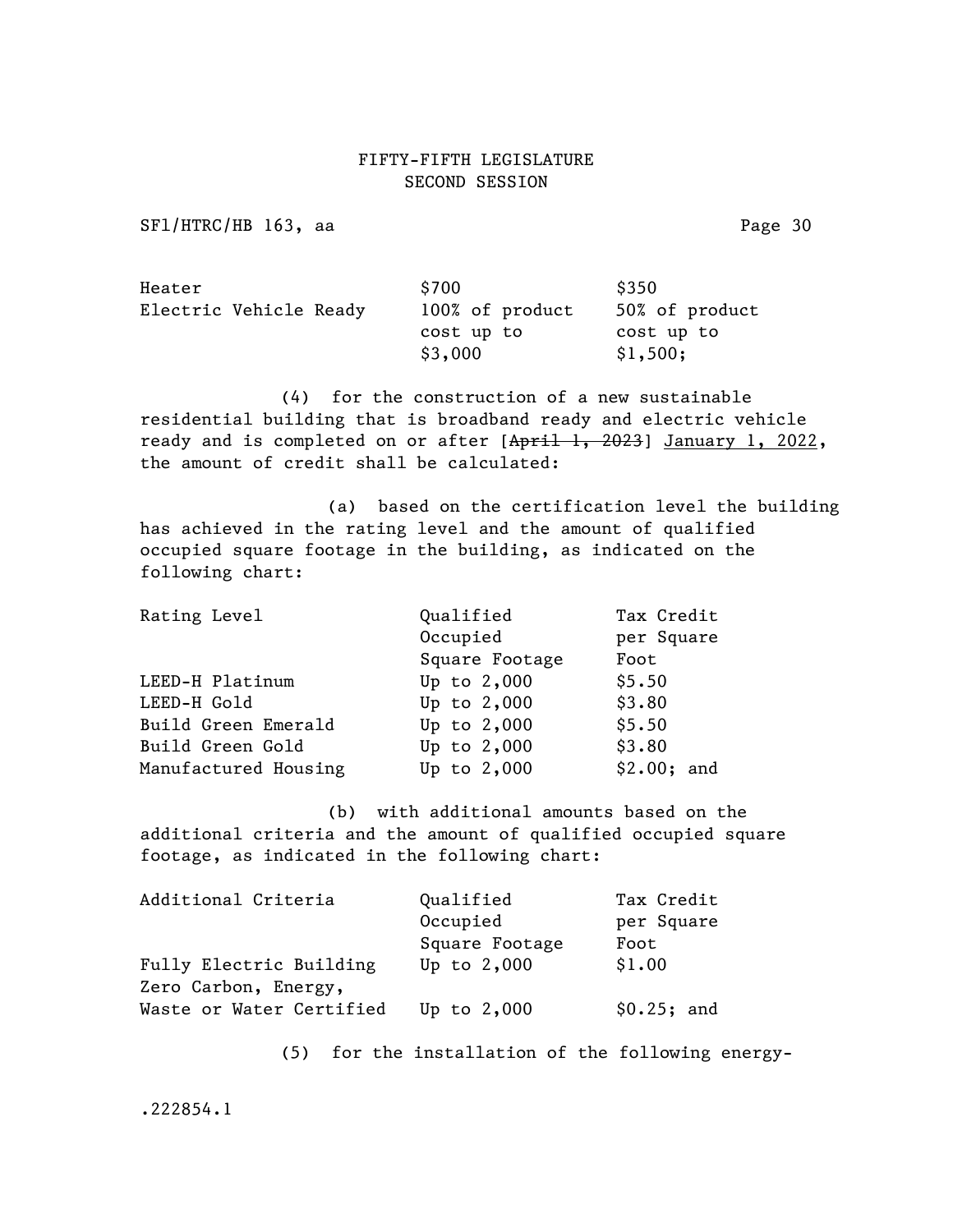SFl/HTRC/HB 163, aa Page 31

conserving products to an existing residential building, the amount of credit shall be based on the cost of the product installed, which shall include installation costs, and if the building is affordable housing or the taxpayer is a low-income taxpayer, per product installed:

| Product                      | Amount of Credit               |                |
|------------------------------|--------------------------------|----------------|
|                              | Affordable                     | Non-Affordable |
|                              | Housing and                    | Housing and    |
|                              | Low-Income                     | Non-Low Income |
| Energy Star Air              |                                |                |
| Source Heat Pump             | \$2,000                        | \$1,000        |
| Energy Star Ground           |                                |                |
| Source Heat Pump             | \$2,000                        | \$1,000        |
| Energy Star                  |                                |                |
| Windows and Doors            | $100\%$ of                     | 50% of product |
|                              | product cost                   | cost up to     |
|                              | up to \$1,000                  | \$500          |
| Insulation Improvements That |                                |                |
| Meet Rules of the            |                                |                |
| Energy, Minerals and Natural |                                |                |
| Resources Department         | 100% of product 50% of product |                |
|                              | cost up to                     | cost up to     |
|                              | \$2,000                        | \$1,000        |
| Energy Star Heat Pump Water  |                                |                |
| Heater                       | \$700                          | \$350          |
| Electric Vehicle Ready       | \$1,000                        | \$500.         |

C. A person who is a building owner may apply for a certificate of eligibility for the 2021 sustainable building tax credit from the energy, minerals and natural resources department after the construction, installation or renovation of the sustainable building or installation of energy-conserving products in an existing building is complete. Applications shall be considered in the order received. If the energy, minerals and natural resources department determines that the building owner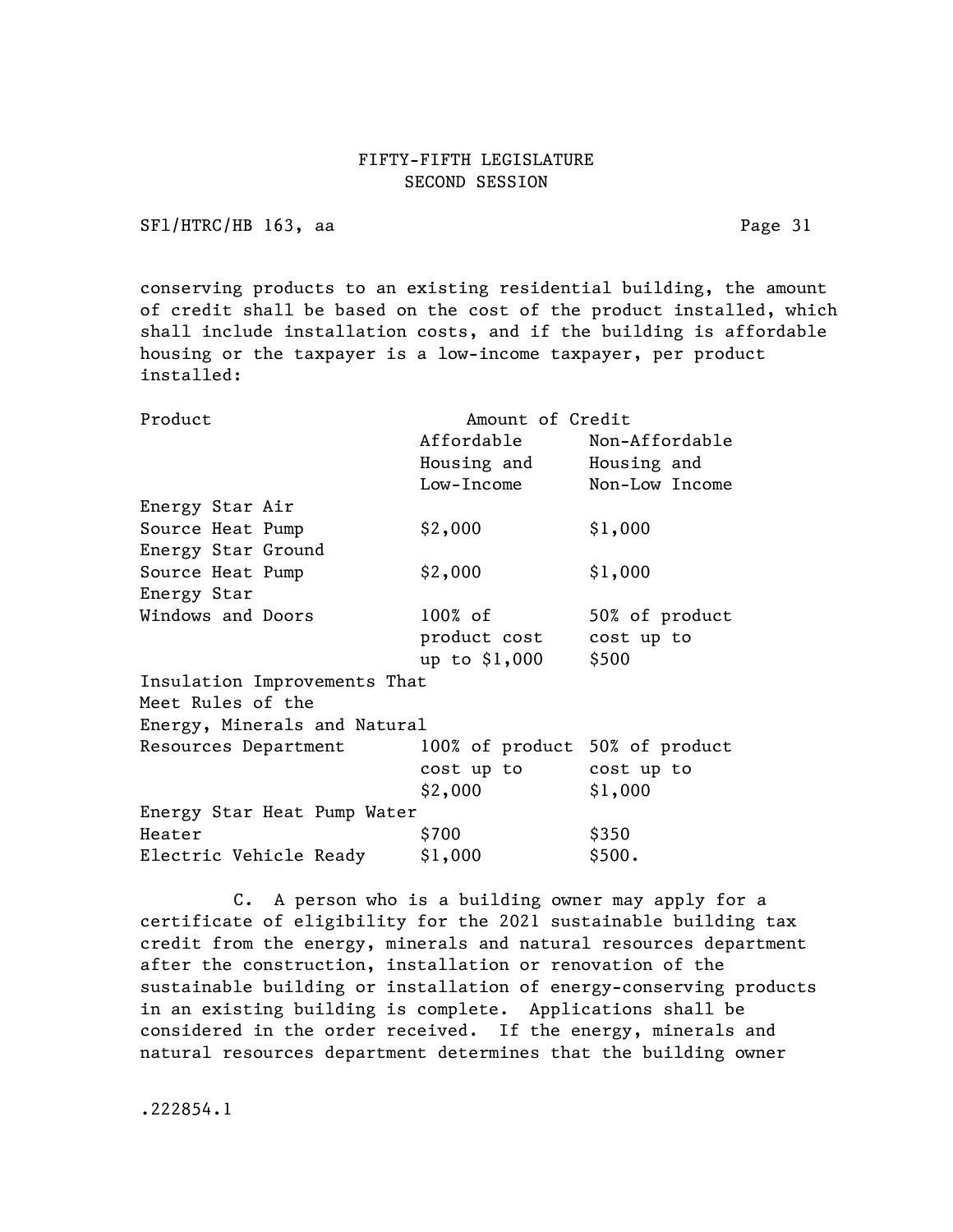SFl/HTRC/HB 163, aa Page 32

meets the requirements of this subsection and that the building with respect to which the application is made meets the requirements of this section for a 2021 sustainable building tax credit, the energy, minerals and natural resources department may issue a certificate of eligibility to the building owner, subject to the limitations in Subsection D of this section. The certificate shall include the rating system certification level awarded to the building, the amount of qualified occupied square footage in the building, a calculation of the maximum amount of 2021 sustainable building tax credit for which the building owner would be eligible, the identification number, date of issuance and the first taxable year that the credit shall be claimed. The energy, minerals and natural resources department may issue rules governing the procedure for administering the provisions of this subsection. If the certification level for the sustainable residential building is awarded on or after January 1, [2021] 2022, the energy, minerals and natural resources department may issue a certificate of eligibility to a building owner who is:

(1) the owner of the sustainable residential building at the time the certification level for the building is awarded; or

(2) the subsequent purchaser of a sustainable residential building with respect to which no tax credit has been previously claimed.

D. Except as provided in Subsection E of this section, the energy, minerals and natural resources department may issue a certificate of eligibility only if the total amount of 2021 sustainable building tax credits represented by certificates of eligibility issued by the energy, minerals and natural resources department pursuant to this section and pursuant to the Corporate Income and Franchise Tax Act shall not exceed in any calendar year an aggregate amount of:

(1) one million dollars (\$1,000,000) with respect to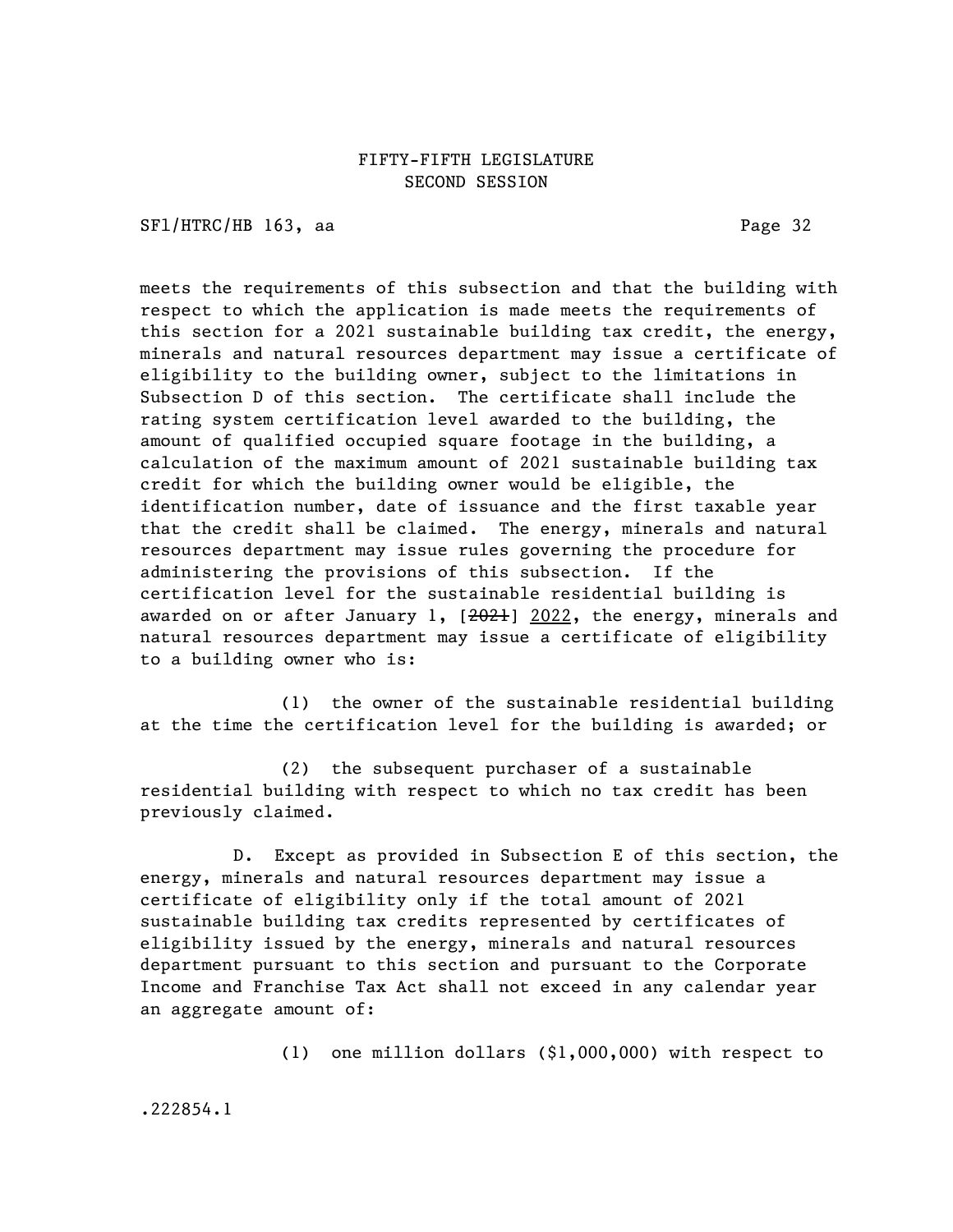SFl/HTRC/HB 163, aa Page 33

the construction of new sustainable commercial buildings;

(2) two million dollars (\$2,000,000) with respect to the construction of new sustainable residential buildings that are not manufactured housing;

(3) two hundred fifty thousand dollars (\$250,000) with respect to the construction of new sustainable residential buildings that are manufactured housing;

(4) one million dollars (\$1,000,000) with respect to the renovation of large commercial buildings; and

(5) two million nine hundred thousand dollars (\$2,900,000) with respect to the installation of energy-conserving products in existing commercial buildings pursuant to Paragraph (3) of Subsection B of this section and existing residential buildings pursuant to Paragraph (5) of Subsection B of this section.

E. For any taxable year that the energy, minerals and natural resources department determines that applications for sustainable building tax credits for any type of sustainable building pursuant to Subsection D of this section are less than the aggregate limit for that type of sustainable building for that taxable year, the energy, minerals and natural resources department shall allow the difference between the aggregate limit and the applications to be added to the aggregate limit of another type of sustainable building for which applications exceeded the aggregate limit for that taxable year. Any excess not used in a taxable year shall not be carried forward to subsequent taxable years.

F. Installation of a solar thermal system or a photovoltaic system eligible for the new solar market development tax credit pursuant to Section  $[7-2-18.14]$  7-2-18.31 NMSA 1978 shall not be used as a component of qualification for the rating system certification level used in determining eligibility for the 2021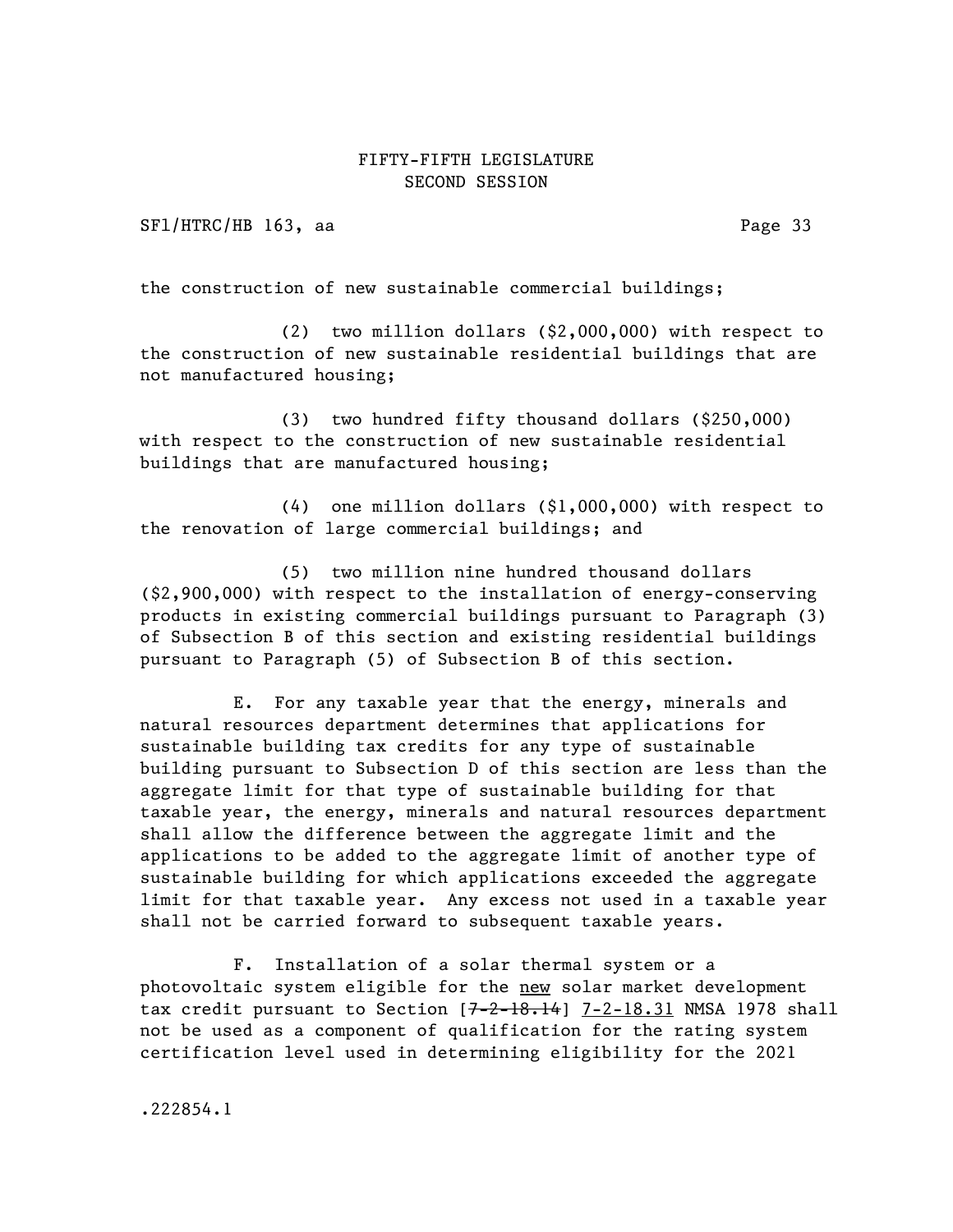SFl/HTRC/HB 163, aa Page 34

sustainable building tax credit, unless a new solar market development tax credit pursuant to Section  $[7-2-18.14]$  7-2-18.31 NMSA 1978 has not been claimed with respect to that system and the building owner and the taxpayer claiming the 2021 sustainable building tax credit certify that such a tax credit will not be claimed with respect to that system.

G. To claim the 2021 sustainable building tax credit, the building owner shall provide to the taxation and revenue department a certificate of eligibility issued by the energy, minerals and natural resources department pursuant to the requirements of Subsection C of this section and any other information the taxation and revenue department may require.

H. If the approved amount of a 2021 sustainable building tax credit for a taxpayer in a taxable year represented by a document issued pursuant to Subsection C of this section is:

(1) less than one hundred thousand dollars (\$100,000), a maximum of twenty-five thousand dollars (\$25,000) shall be applied against the taxpayer's income tax liability for the taxable year for which the credit is approved and the next three subsequent taxable years as needed depending on the amount of credit; or

(2) one hundred thousand dollars (\$100,000) or more, increments of twenty-five percent of the total credit amount in each of the four taxable years, including the taxable year for which the credit is approved and the three subsequent taxable years, shall be applied against the taxpayer's income tax liability.

I. If the sum of all 2021 sustainable building tax credits that can be applied to a taxable year for a taxpayer, calculated according to Paragraph (1) or (2) of Subsection H of this section, exceeds the taxpayer's income tax liability for that taxable year, the excess may be carried forward for a period of up to seven years;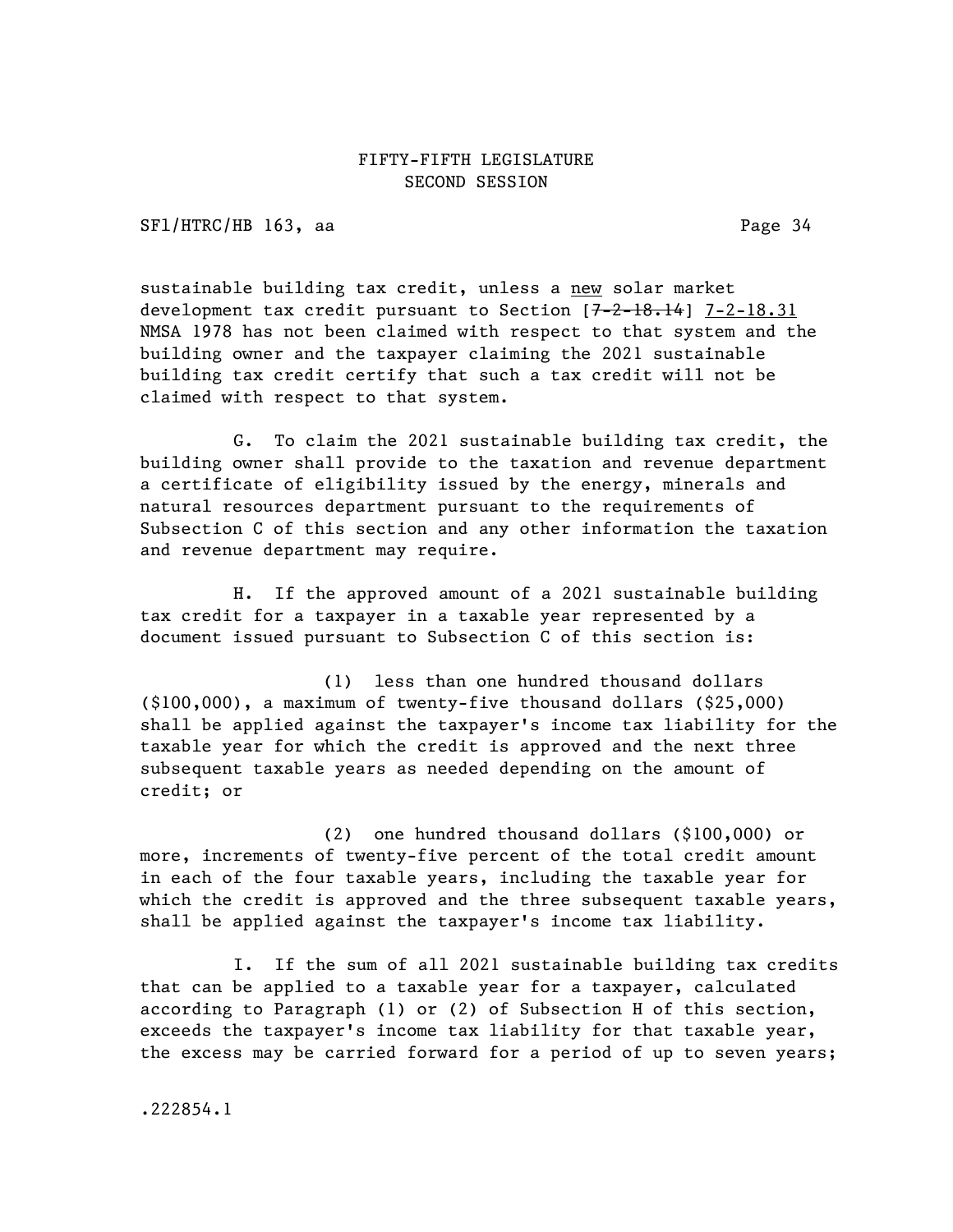SFl/HTRC/HB 163, aa Page 35

provided that if the taxpayer is a low-income taxpayer, the excess shall be refunded to the taxpayer.

J. A taxpayer who otherwise qualifies and claims a 2021 sustainable building tax credit with respect to a sustainable building owned by a partnership or other business association of which the taxpayer is a member may claim a credit only in proportion to that taxpayer's interest in the partnership or association. The total credit claimed in the aggregate by all members of the partnership or association with respect to the sustainable building shall not exceed the amount of the credit that could have been claimed by a sole owner of the property.

K. Married individuals who file separate returns for a taxable year in which they could have filed a joint return may each claim only one-half of the 2021 sustainable building tax credit that would have been allowed on a joint return.

L. If the requirements of this section have been complied with, the department shall issue to the building owner a document granting a 2021 sustainable building tax credit. The document shall be numbered for identification and declare its date of issuance and the amount of the tax credit allowed pursuant to this section. The document may be submitted by the building owner with that taxpayer's income tax return, if applicable, or may be sold, exchanged or otherwise transferred to another taxpayer. The parties to such a transaction shall notify the department of the sale, exchange or transfer within ten days of the sale, exchange or transfer.

M. The department and the energy, minerals and natural resources department shall compile an annual report on the 2021 sustainable building tax credit created pursuant to this section that shall include the number of taxpayers approved to receive the tax credit, the aggregate amount of tax credits approved and any other information necessary to evaluate the effectiveness of the tax credit. The department shall present the report to the revenue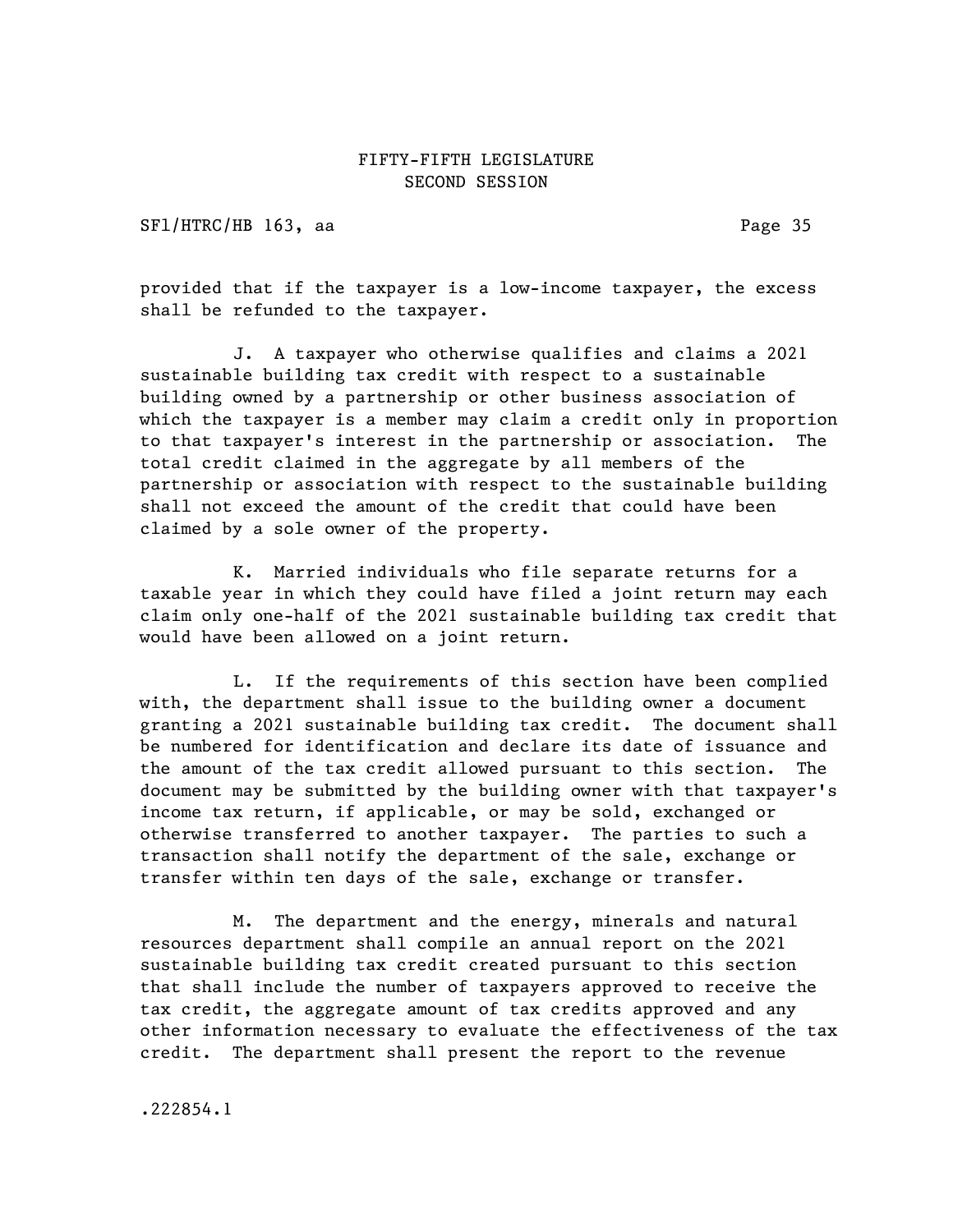SFl/HTRC/HB 163, aa Page 36

stabilization and tax policy committee and the legislative finance committee with an analysis of the effectiveness and cost of the tax credit.

N. For the purposes of this section:

(1) "broadband ready" means a building with an internet connection capable of connecting to a broadband provider;

(2) "build green emerald" means the emerald level certification standard adopted by build green New Mexico, which includes water conservation standards and uses forty percent less energy than is required by the prescriptive path of the most current residential energy conservation code promulgated by the construction industries division of the regulation and licensing department;

(3) "build green gold" means the gold level certification standard adopted by build green New Mexico, which includes water conservation standards and uses thirty percent less energy than is required by the prescriptive path of the most current residential energy conservation code promulgated by the construction industries division of the regulation and licensing department;

(4) "electric vehicle ready" means a property that for commercial buildings provides at least ten percent of parking spaces and for residential buildings at least one parking space with one forty-ampere, two-hundred-eight-volt or two-hundred-forty-volt dedicated branch circuit for servicing electric vehicles that terminates in a suitable termination point, such as a receptacle or junction box, and is located in reasonably close proximity to the proposed location of the parking spaces;

(5) "energy rating system index" means a numerical score given to a building where one hundred is equivalent to the 2006 international energy conservation code and zero is equivalent to a net-zero home. As used in this paragraph, "net-zero home"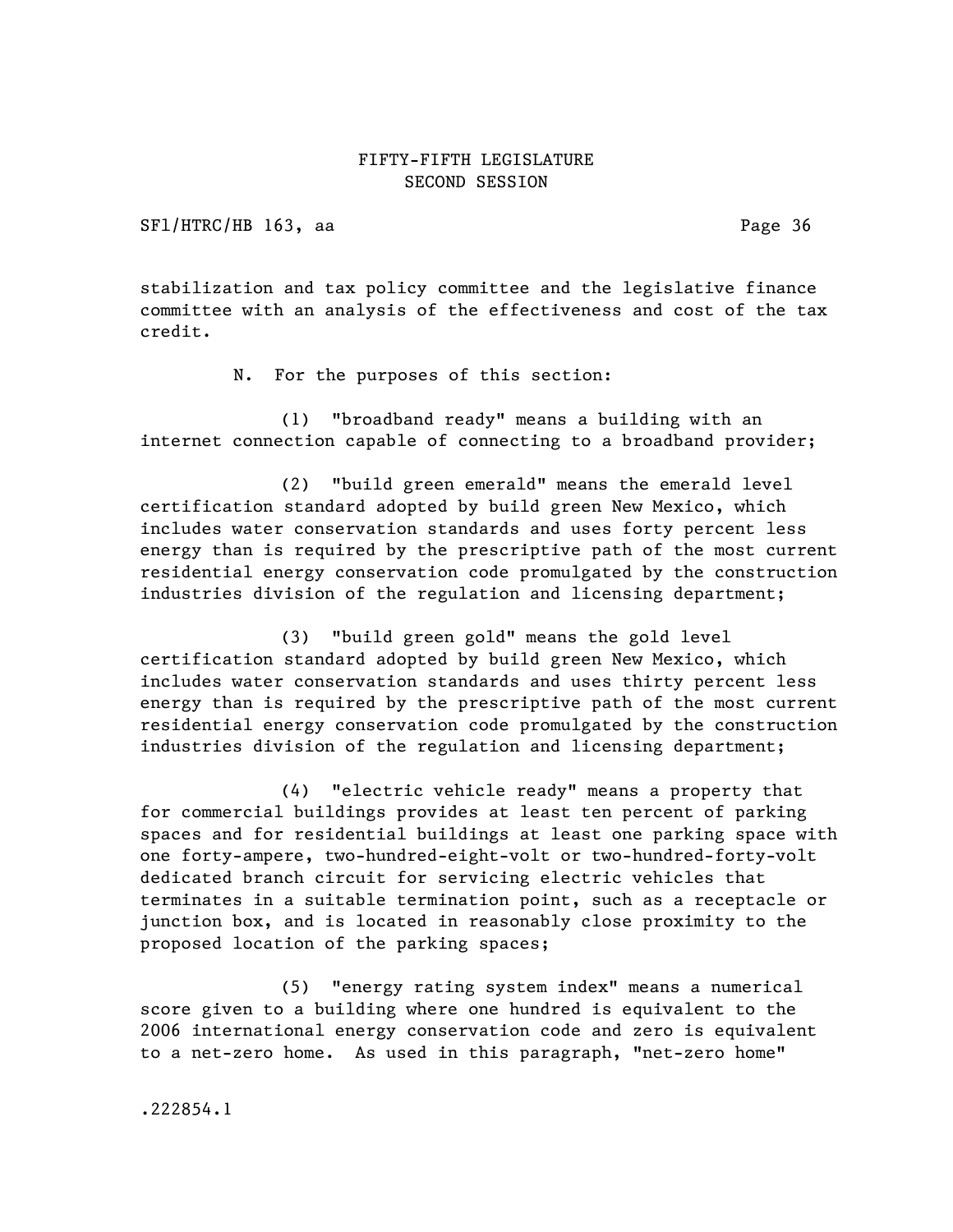SFl/HTRC/HB 163, aa Page 37

means an energy-efficient home where, on a source energy basis, the actual annual delivered energy is less than or equal to the on-site renewable exported energy;

(6) "Energy Star" means products and devices certified under the energy star program administered by the United States environmental protection agency and United States department of energy that meet the specified performance requirements at the installed locations;

(7) "fully electric building" means a building that uses a permanent supply of electricity as the source of energy for all space heating, water heating, including pools and spas, cooking appliances and clothes drying appliances and, in the case of a new building, has no natural gas or propane plumbing installed in the building or, in the case of an existing building, has no connected natural gas or propane plumbing;

(8) "LEED" means the most current leadership in energy and environmental design green building rating system guidelines developed and adopted by the United States green building council;

(9) "LEED-CI" means the LEED rating system for commercial interiors;

(10) "LEED-CS" means the LEED rating system for the core and shell of buildings;

(11) "LEED-EB" means the LEED rating system for existing buildings;

(12) "LEED gold" means the rating in compliance with, or exceeding, the second-highest rating awarded by the LEED certification process;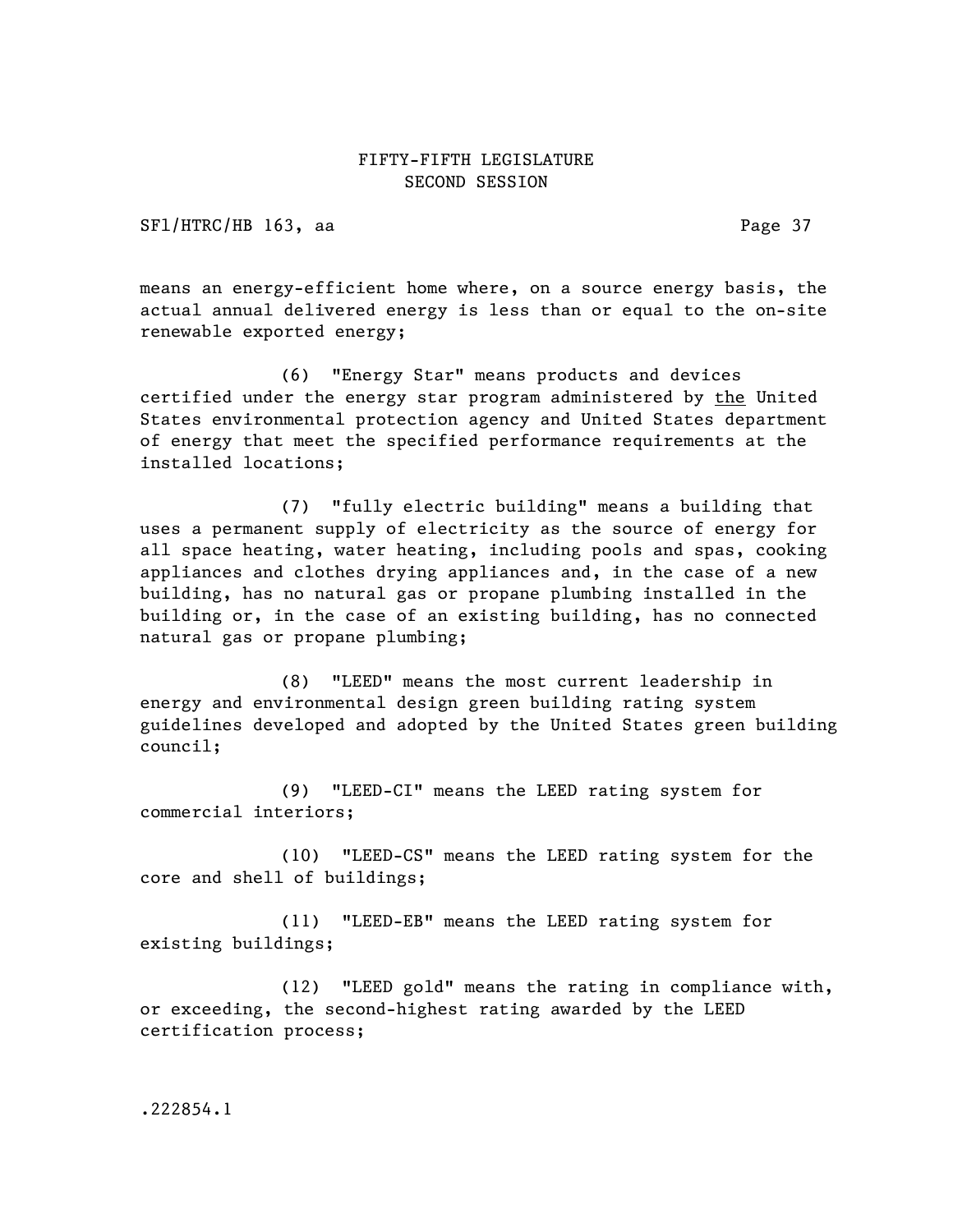SFl/HTRC/HB 163, aa Page 38

(13) "LEED-H" means the LEED rating system for homes;

(14) "LEED-NC" means the LEED rating system for new buildings and major renovations;

(15) "LEED platinum" means the rating in compliance with, or exceeding, the highest rating awarded by the LEED certification process;

(16) "low-income taxpayer" means a taxpayer with an annual household adjusted gross income equal to or less than two hundred percent of the federal poverty level guidelines published by the United States department of health and human services;

(17) "manufactured housing" means a multisectioned home that is:

(a) a manufactured home or modular home;

(b) a single-family dwelling with a heated area of at least thirty-six feet by twenty-four feet and a total area of at least eight hundred sixty-four square feet;

(c) constructed in a factory to the standards of the United States department of housing and urban development, the National Manufactured Housing Construction and Safety Standards Act of 1974 and the Housing and Urban Development Zone Code 2 or New Mexico construction codes up to the date of the unit's construction; and

(d) installed consistent with the Manufactured Housing Act and rules adopted pursuant to that act relating to permanent foundations;

(18) "qualified occupied square footage" means the occupied spaces of the building as determined by: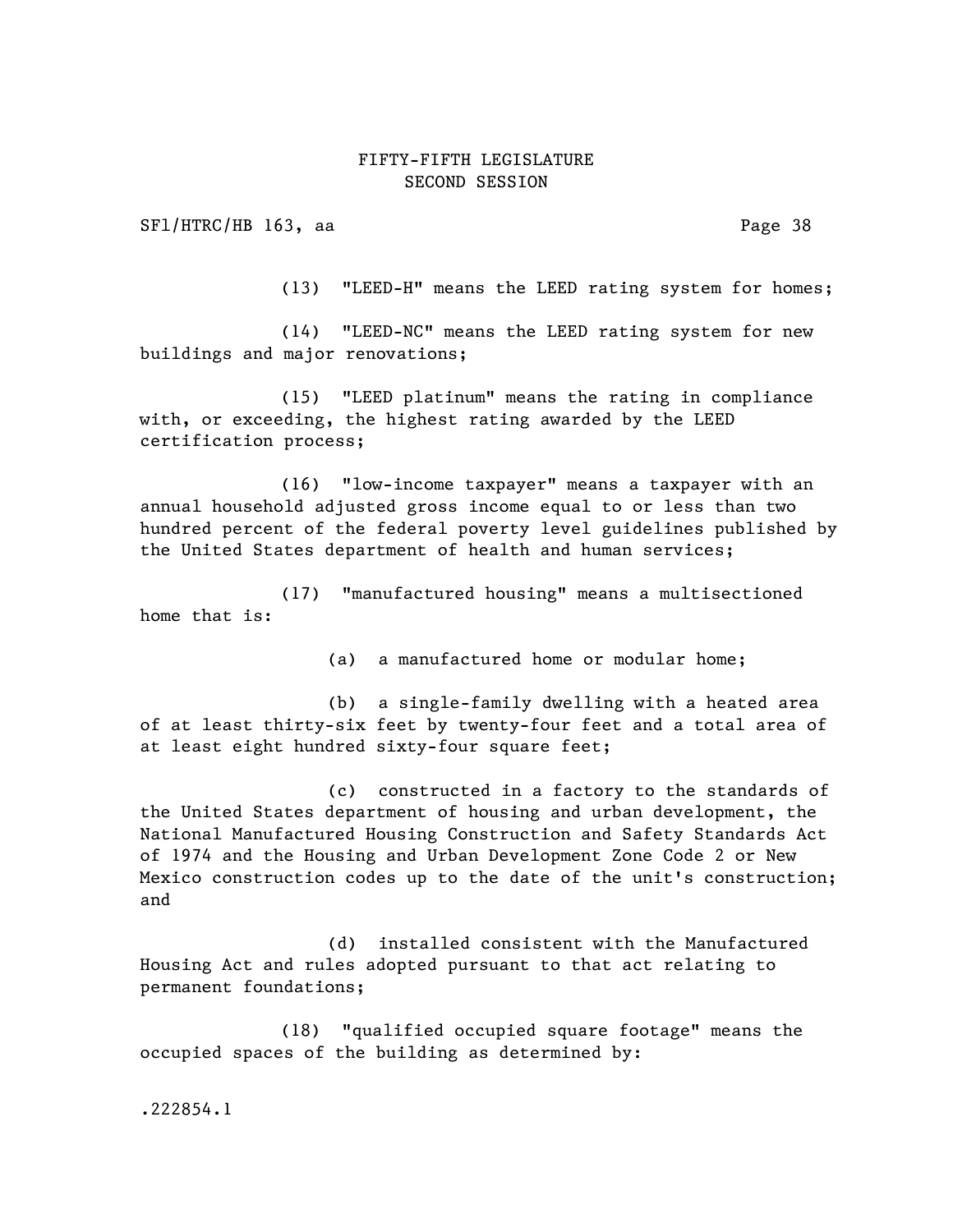SF1/HTRC/HB 163, aa Page 39

(a) the United States green building council for those buildings obtaining LEED certification;

(b) the administrators of the build green New Mexico rating system for those homes obtaining build green New Mexico certification; and

(c) the United States environmental protection agency for Energy Star-certified manufactured homes;

(19) "person" does not include state, local government, public school district or tribal agencies;

(20) "sustainable building" means either a sustainable commercial building or a sustainable residential building;

(21) "sustainable commercial building" means:

(a) a commercial building that is certified as any LEED platinum or gold for commercial buildings;

(b) a multifamily dwelling unit that is certified as LEED-H platinum or gold or build green emerald or gold and uses at least thirty percent less energy than is required by the prescriptive path of the most current applicable energy conservation code promulgated by the construction industries division of the regulation and licensing department for build green gold or LEED-H, or uses at least forty percent less energy than is required by the prescriptive path of the most current residential energy conservation code promulgated by the construction industries division of the regulation and licensing department for build green emerald or LEED platinum; or

(c) a building that: 1) is certified at LEED-NC, LEED-EB, LEED-CS or LEED-CI platinum or gold levels; 2) achieves any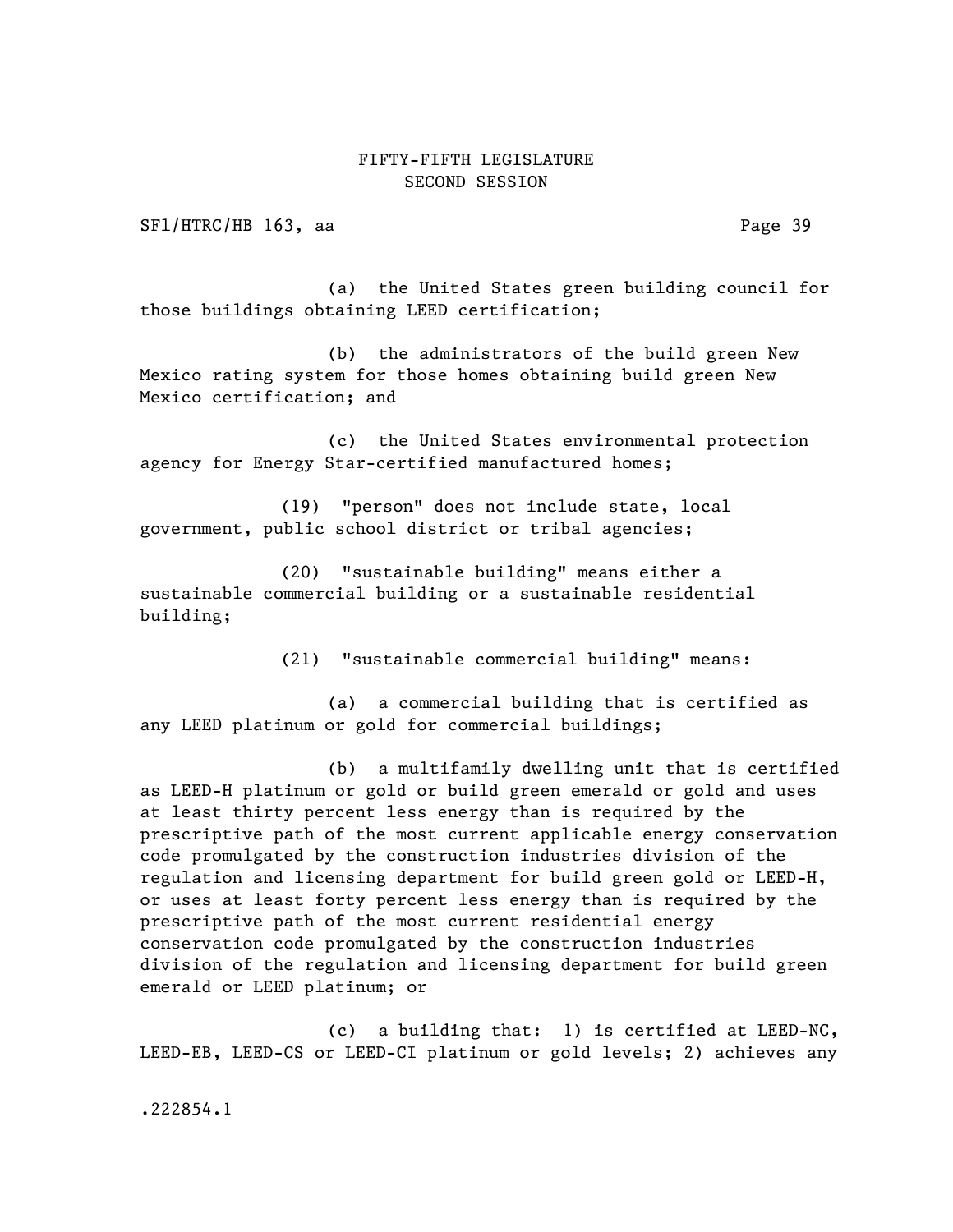SFl/HTRC/HB 163, aa Page 40

prerequisite for and at least one point related to commissioning under the LEED energy and atmosphere category, if included in the applicable rating system; and 3) has reduced energy consumption beginning January 1, 2012 by forty percent based on the national average for that building type as published by the United States department of energy as substantiated by the United States environmental protection agency target finder energy performance results form, dated no sooner than the schematic design phase of development;

(22) "sustainable residential building" means:

(a) a building used as a single-family residence that: 1) is certified as LEED-H platinum or gold or build green emerald or gold; 2) uses at least thirty percent less energy than is required by the prescriptive path of the most current residential energy conservation code promulgated by the construction industries division of the regulation and licensing department for build green gold or LEED-H, or uses at least forty percent less energy than is required by the prescriptive path of the most current residential energy conservation code promulgated by the construction industries division of the regulation and licensing department for build green emerald or LEED platinum; 3) has indoor plumbing fixtures and waterusing appliances that, on average, have flow rates equal to or lower than the flow rates required for certification by WaterSense; 4) if landscape area is available at the front of the property, has at least one water line outside the building below the frost line that may be connected to a drip irrigation system; and 5) if landscape area is available at the rear of the property, has at least one water line outside the building below the frost line that may be connected to a drip irrigation system; or

(b) manufactured housing that is Energy Starqualified;

(23) "tribal" means of, belonging to or created by a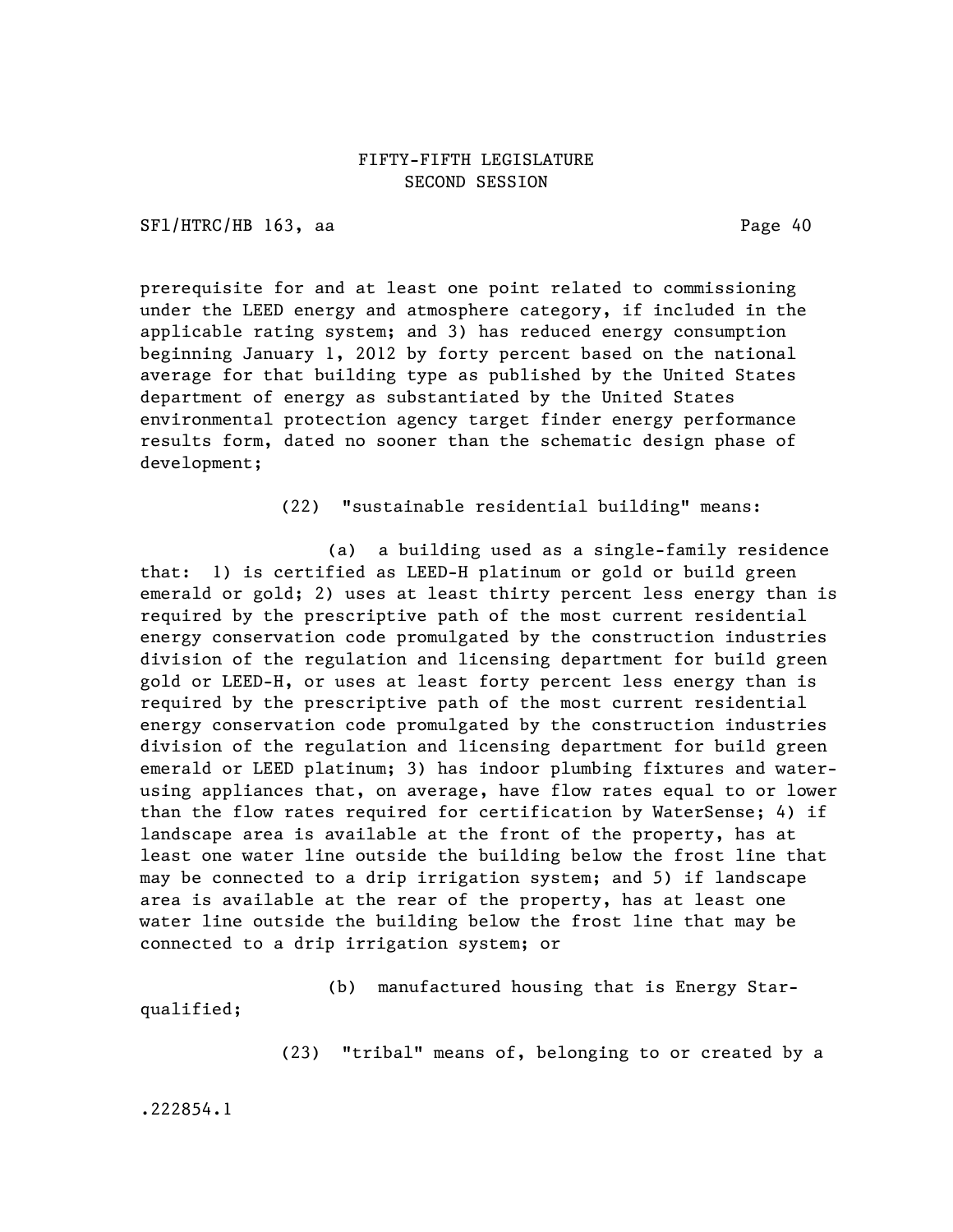SF1/HTRC/HB 163, aa Page 41

federally recognized Indian nation, tribe or pueblo;

(24) "WaterSense" means a program created by the federal environmental protection agency that certifies water-using products that meet the environmental protection agency's criteria for efficiency and performance;

(25) "zero carbon certified" means a building that is certified as LEED zero carbon by achieving a carbon-dioxideequivalent balance of zero for the building;

(26) "zero energy certified" means a building that is certified as LEED zero energy by achieving a source energy use balance of zero for the building;

(27) "zero waste certified" means a building that is certified as LEED zero waste by achieving green building certification incorporated's true zero waste certification at the platinum level; and

(28) "zero water certified" means a building that is certified as LEED zero water by achieving a potable water use balance of zero for the building."

SECTION 10. Section 7-2A-28.1 NMSA 1978 (being Laws 2021, Chapter 84, Section 4) is amended to read:

"7-2A-28.1. 2021 SUSTAINABLE BUILDING TAX CREDIT.--

A. The tax credit provided by this section may be referred to as the "2021 sustainable building tax credit". For taxable years prior to January 1, [2030] 2028, a taxpayer that is a building owner and files a corporate income tax return is eligible to be granted a 2021 sustainable building tax credit by the department if the requirements of this section are met. The 2021 sustainable building tax credit shall be available for the construction in New Mexico of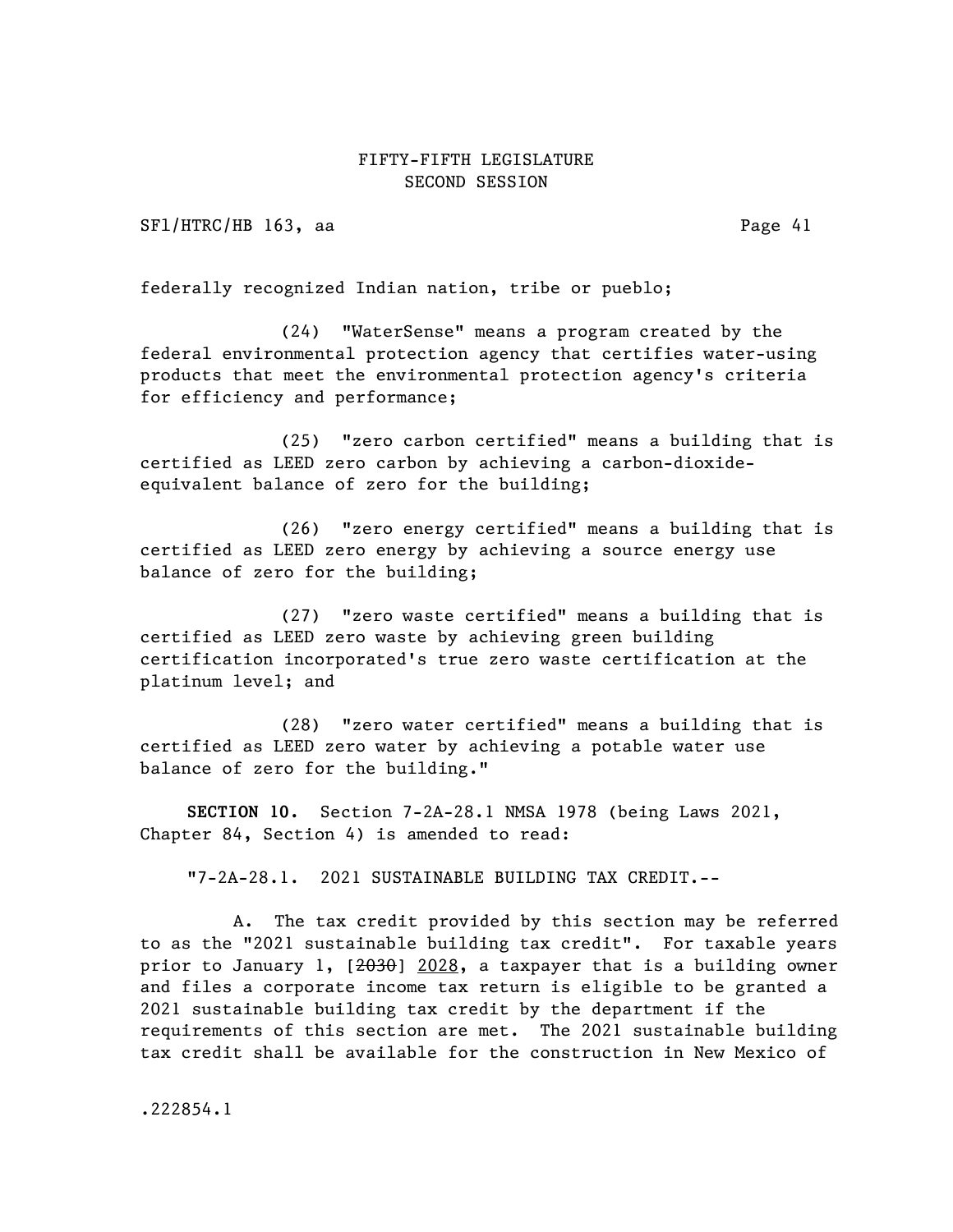SF1/HTRC/HB 163, aa Page 42

a sustainable building, the renovation of an existing building in New Mexico, the permanent installation of manufactured housing, regardless of where the housing is manufactured, that is a sustainable building or the installation of energy-conserving products to existing buildings in New Mexico, as provided in this section. The tax credit provided in this section may not be claimed with respect to the same sustainable building for which the 2021 sustainable building tax credit provided in the Income Tax Act or the 2015 sustainable building tax credit pursuant to the Income Tax Act or the Corporate Income and Franchise Tax Act has been claimed.

B. The amount of a 2021 sustainable building tax credit shall be determined as follows:

(1) for the construction of a new sustainable commercial building that is broadband ready and electric vehicle ready and is completed on or after [April 1, 2023] January 1, 2022, the amount of credit shall be calculated:

(a) based on the certification level the building has achieved in the rating level and the amount of qualified occupied square footage in the building, as indicated on the following chart:

| Rating Level           | Qualified      | Tax Credit |
|------------------------|----------------|------------|
|                        | Occupied       | per Square |
|                        | Square Footage | Foot       |
| LEED-NC Platinum       | First 10,000   | \$5.25     |
|                        | Next 40,000    | \$2.25     |
|                        | Over 50,000    |            |
|                        | up to 200,000  | \$1.00     |
| LEED-EB or CS Platinum | First 10,000   | \$3.40     |
|                        | Next 40,000    | \$1.30     |
|                        | Over 50,000    |            |
|                        | up to 200,000  | \$0.35     |
| LEED-CI Platinum       | First 10,000   | \$1.50     |
|                        |                |            |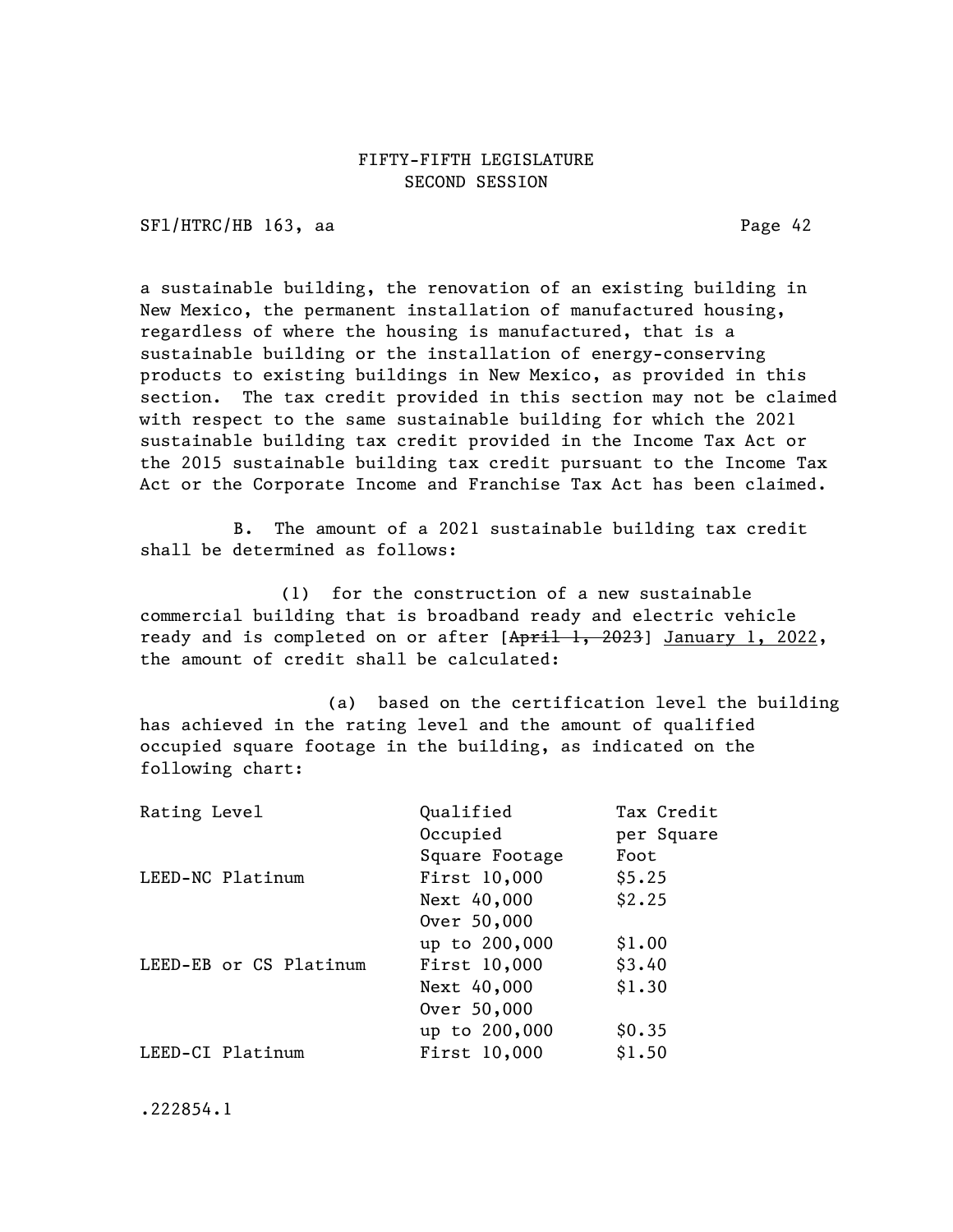SF1/HTRC/HB 163, aa Page 43

|              |                     | Next 40,000   | \$0.40      |  |
|--------------|---------------------|---------------|-------------|--|
|              |                     | Over 50,000   |             |  |
|              |                     | up to 200,000 | \$0.30      |  |
| LEED-NC Gold |                     | First 10,000  | \$3.00      |  |
|              |                     | Next 40,000   | \$1.00      |  |
|              |                     | Over 50,000   |             |  |
|              |                     | up to 200,000 | \$0.25      |  |
|              | LEED-EB or -CS Gold | First 10,000  | \$2.00      |  |
|              |                     | Next 40,000   | \$1.00      |  |
|              |                     | Over 50,000   |             |  |
|              |                     | up to 200,000 | \$0.25      |  |
| LEED-CI Gold |                     | First 10,000  | \$0.90      |  |
|              |                     | Next 40,000   | \$0.40      |  |
|              |                     | Over 50,000   |             |  |
|              |                     | up to 200,000 | \$0.10; and |  |
|              |                     |               |             |  |

(b) with additional amounts based on the additional criteria and the amount of qualified occupied square footage, as indicated in the following chart:

| Qualified      | Tax Credit |
|----------------|------------|
| Occupied       | per Square |
| Square Footage | Foot       |
| First 50,000   | \$1.00     |
| Over 50,000    |            |
| up to 200,000  | \$0.50     |
|                |            |
| First 50,000   | \$0.25     |
| Over 50,000    |            |
| up to 200,000  | \$0.10;    |
|                |            |

(2) for the renovation of a commercial building that was built at least ten years prior to the date of the renovation, has twenty thousand square feet or more of space in which temperature is controlled and is broadband ready and electric vehicle ready, the amount of credit shall be calculated by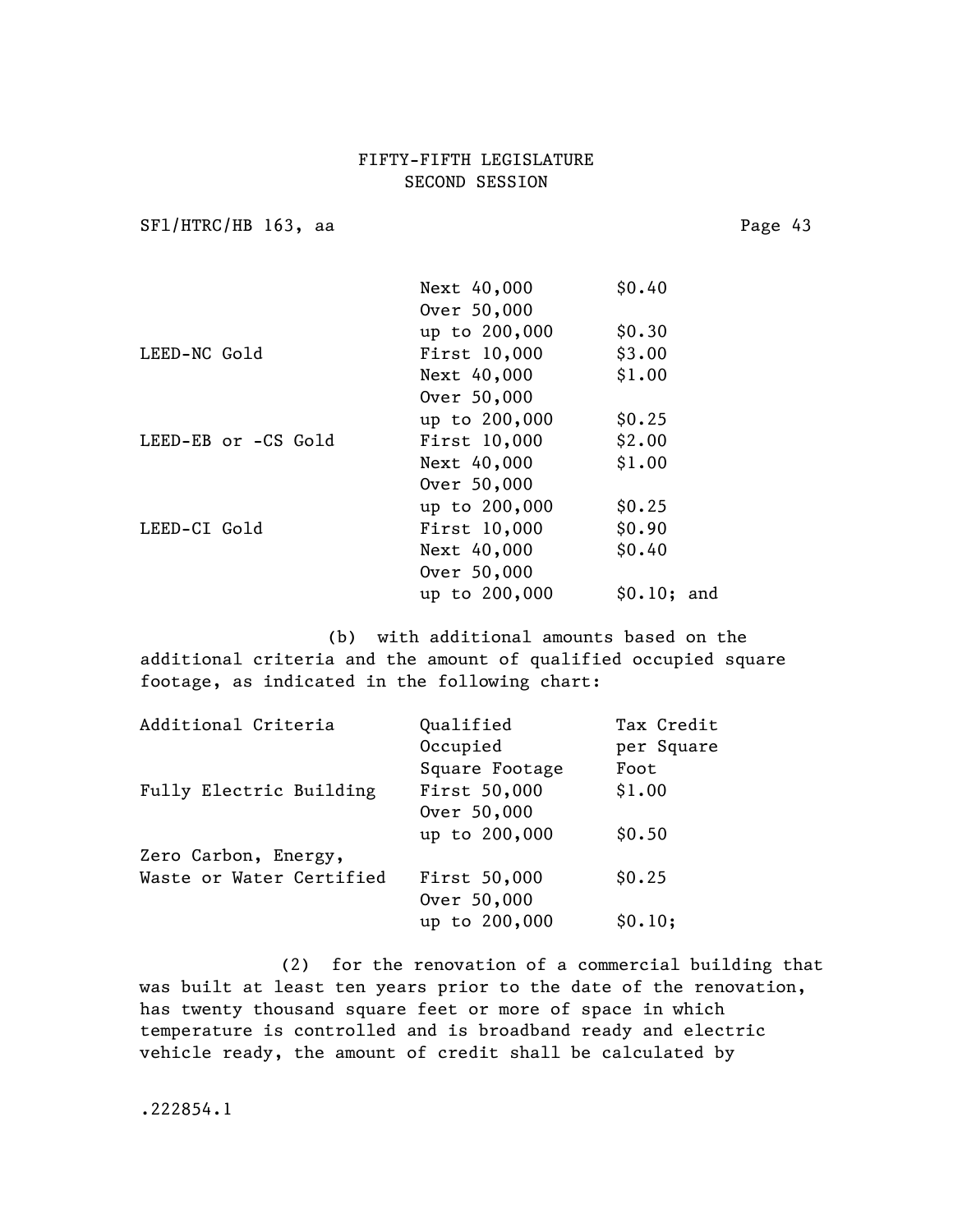SFl/HTRC/HB 163, aa Page 44

multiplying two dollars twenty-five cents (\$2.25) by the amount of qualified occupied square footage in the building, up to a maximum of one hundred fifty thousand dollars (\$150,000) per renovation; provided that the renovation reduces total energy and power costs by fifty percent when compared to the most current energy standard for buildings except low-rise residential buildings, as developed by the American society of heating, refrigerating and air-conditioning engineers;

(3) for the installation of the following energyconserving products to an existing commercial building with less than twenty thousand square feet of space in which temperature is controlled that is broadband ready, the amount of credit shall be based on the cost of the product installed, which shall include installation costs, and if the building is affordable housing, per product installed:

| Product                      | Amount of Credit |                |  |  |
|------------------------------|------------------|----------------|--|--|
|                              | Affordable       | Non-Affordable |  |  |
|                              | Housing          | Housing        |  |  |
| Energy Star Air              |                  |                |  |  |
| Source Heat Pump             | \$2,000          | \$1,000        |  |  |
| Energy Star Ground           |                  |                |  |  |
| Source Heat Pump             | \$2,000          | \$1,000        |  |  |
| Energy Star                  |                  |                |  |  |
| Windows and Doors            | 100% of product  | 50% of product |  |  |
|                              | cost up to       | cost up to     |  |  |
|                              | \$1,000          | \$500          |  |  |
| Insulation Improvements That |                  |                |  |  |
| Meet Rules of the            |                  |                |  |  |
| Energy, Minerals and Natural |                  |                |  |  |
| Resources Department         | 100% of product  | 50% of product |  |  |
|                              | cost up to       | cost up to     |  |  |
|                              | \$2,000          | \$1,000        |  |  |
| Energy Star Heat Pump Water  |                  |                |  |  |
| Heater                       | S700             | \$350          |  |  |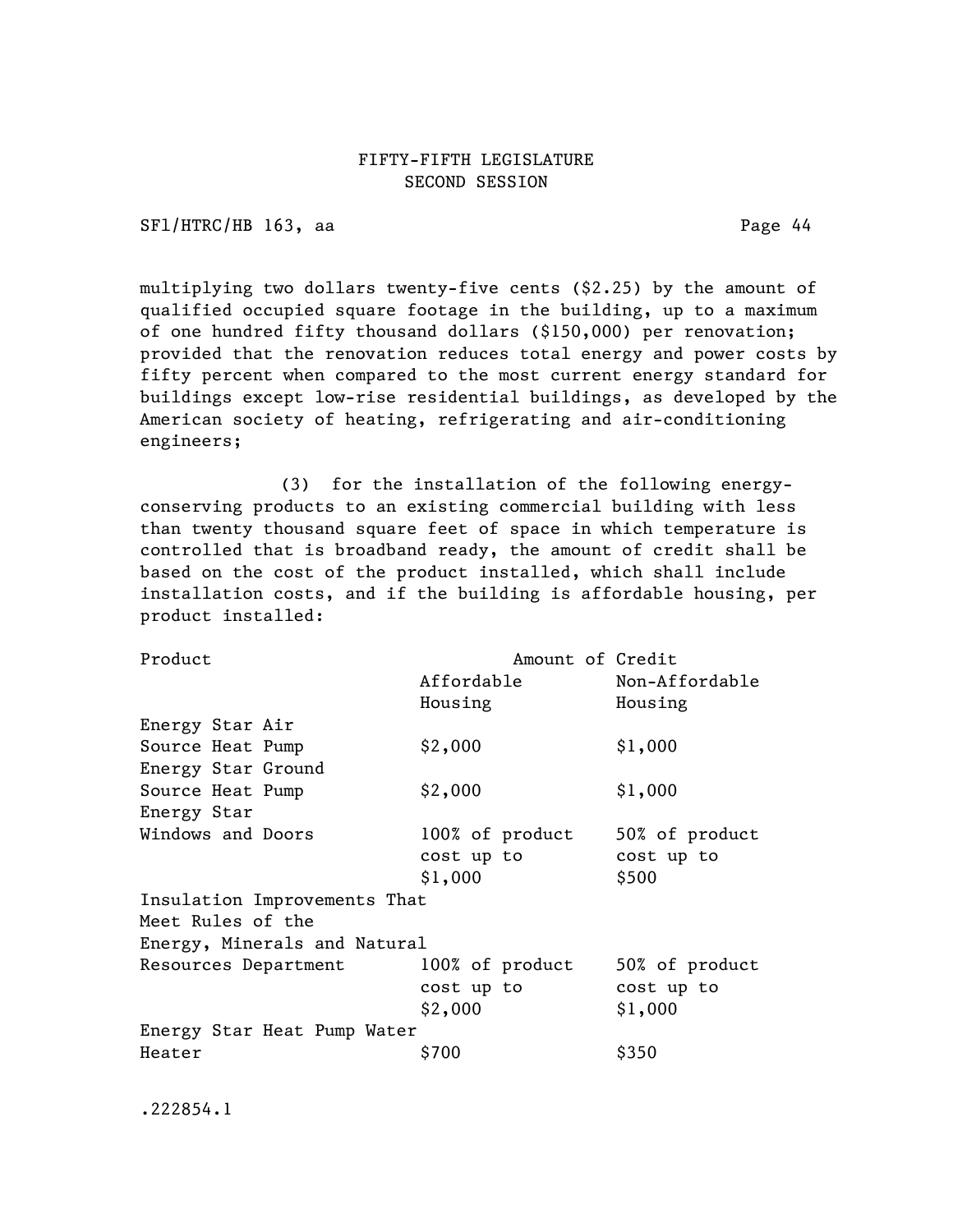SF1/HTRC/HB 163, aa Page 45

Electric Vehicle Ready 100% of product 50% of product cost up to cost up to  $$3,000$   $$1,500;$ 

(4) for the construction of a new sustainable residential building that is broadband ready and electric vehicle ready and is completed on or after [April 1, 2023] January 1, 2022, the amount of credit shall be calculated:

(a) based on the certification level the building has achieved in the rating level and the amount of qualified occupied square footage in the building, as indicated on the following chart:

| Rating Level         | Qualified      | Tax Credit  |
|----------------------|----------------|-------------|
|                      | Occupied       | per Square  |
|                      | Square Footage | Foot        |
| LEED-H Platinum      | Up to $2,000$  | \$5.50      |
| LEED-H Gold          | Up to 2,000    | \$3.80      |
| Build Green Emerald  | Up to 2,000    | \$5.50      |
| Build Green Gold     | Up to 2,000    | \$3.80      |
| Manufactured Housing | Up to 2,000    | \$2.00; and |

(b) with additional amounts based on the additional criteria and the amount of qualified occupied square footage, as indicated in the following chart:

| Additional Criteria      | Qualified      | Tax Credit  |
|--------------------------|----------------|-------------|
|                          | Occupied       | per Square  |
|                          | Square Footage | Foot        |
| Fully Electric Building  | Up to $2,000$  | \$1.00      |
| Zero Carbon, Energy,     |                |             |
| Waste or Water Certified | Up to $2,000$  | \$0.25; and |

(5) for the installation of the following energyconserving products to an existing residential building, the amount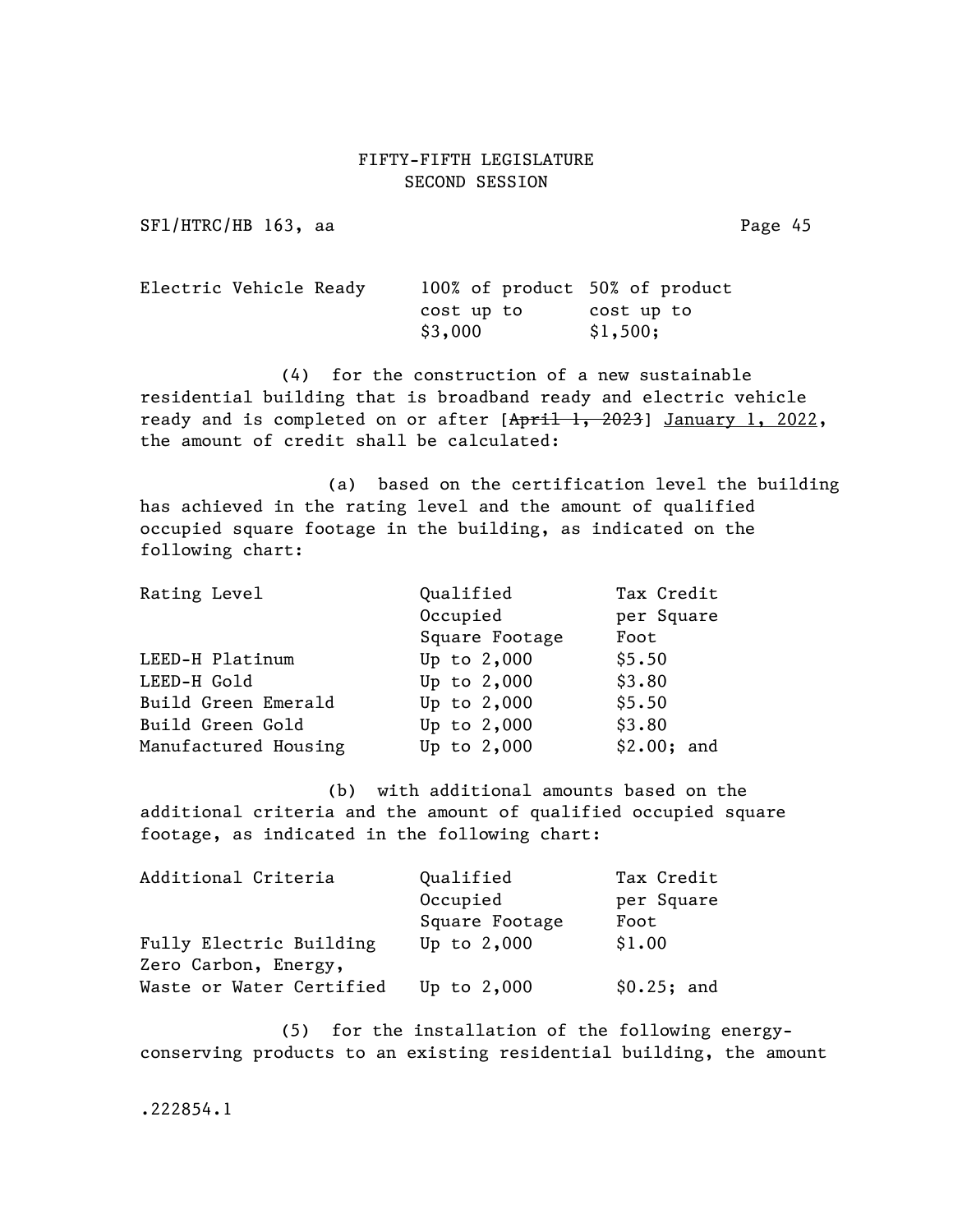SF1/HTRC/HB 163, aa Page 46

of credit shall be based on the cost of the product installed, which shall include installation costs, and if the building is affordable housing or the taxpayer is a low-income taxpayer, per product installed:

| Product                      | Amount of Credit               |                |  |  |
|------------------------------|--------------------------------|----------------|--|--|
|                              | Affordable                     | Non-Affordable |  |  |
|                              | Housing and Housing and        |                |  |  |
|                              | Low-Income Non-Low Income      |                |  |  |
| Energy Star Air              |                                |                |  |  |
| Source Heat Pump             | \$2,000                        | \$1,000        |  |  |
| Energy Star Ground           |                                |                |  |  |
| Source Heat Pump             | \$2,000                        | \$1,000        |  |  |
| Energy Star                  |                                |                |  |  |
| Windows and Doors            | 100% of product 50% of product |                |  |  |
|                              | cost up to cost up to          |                |  |  |
|                              | \$1,000                        | \$500          |  |  |
| Insulation Improvements That |                                |                |  |  |
| Meet Rules of the            |                                |                |  |  |
| Energy, Minerals and Natural |                                |                |  |  |
| Resources Department         | 100% of product 50% of product |                |  |  |
|                              | cost up to cost up to          |                |  |  |
|                              | \$2,000                        | \$1,000        |  |  |
| Energy Star Heat Pump Water  |                                |                |  |  |
| Heater                       | \$700                          | \$350          |  |  |
| Electric Vehicle Ready       | \$1,000                        | \$500.         |  |  |

C. A person that is a building owner may apply for a certificate of eligibility for the 2021 sustainable building tax credit from the energy, minerals and natural resources department after the construction, installation or renovation of the sustainable building or installation of energy-conserving products in an existing building is complete. Applications shall be considered in the order received. If the energy, minerals and natural resources department determines that the building owner meets the requirements of this subsection and that the building with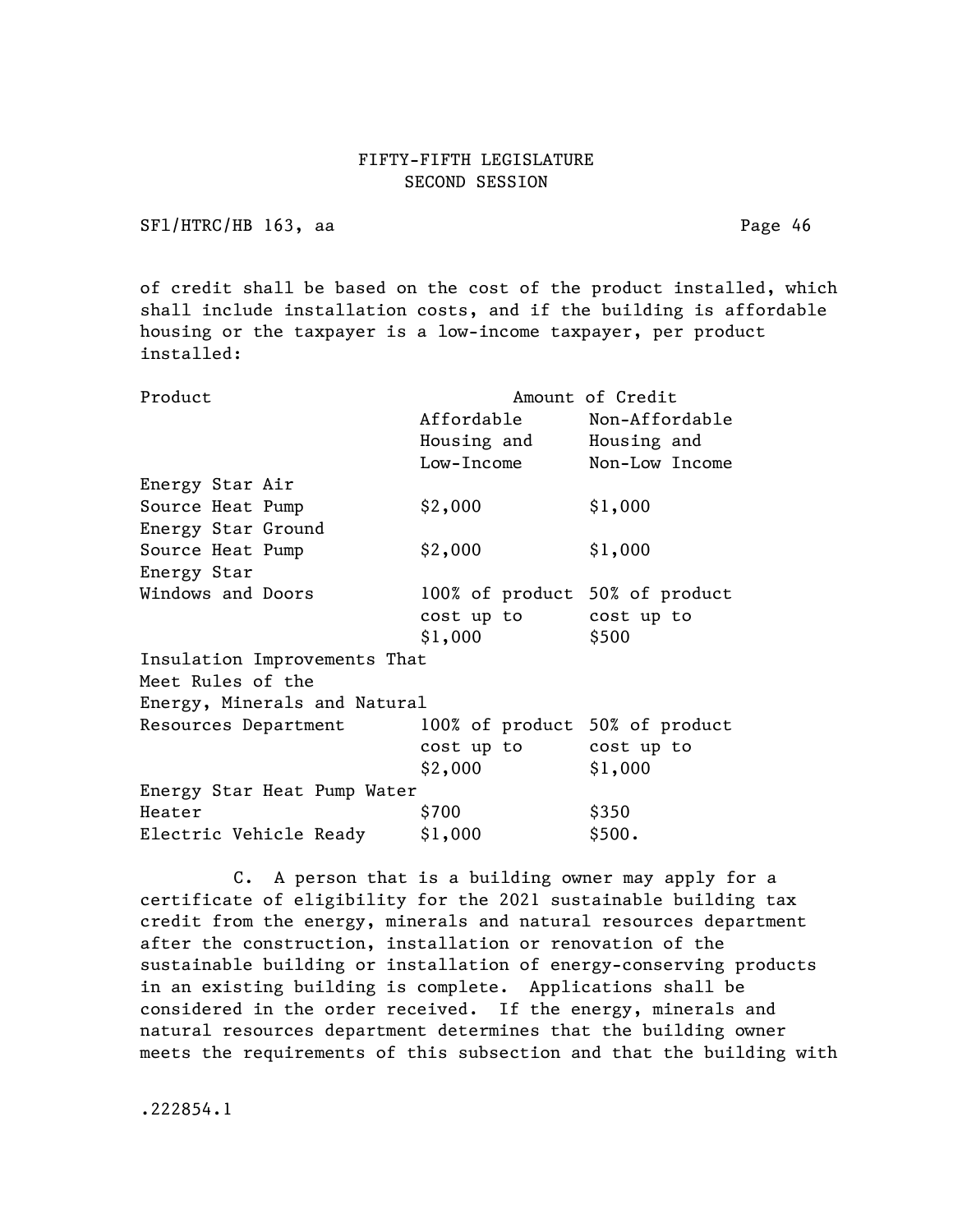SFl/HTRC/HB 163, aa Page 47

respect to which the application is made meets the requirements of this section for a 2021 sustainable building tax credit, the energy, minerals and natural resources department may issue a certificate of eligibility to the building owner, subject to the limitations in Subsection D of this section. The certificate shall include the rating system certification level awarded to the building, the amount of qualified occupied square footage in the building, a calculation of the maximum amount of 2021 sustainable building tax credit for which the building owner would be eligible, the identification number, date of issuance and the first taxable year that the credit shall be claimed. The energy, minerals and natural resources department may issue rules governing the procedure for administering the provisions of this subsection. If the certification level for the sustainable residential building is awarded on or after January 1,  $[2022]$ , the energy, minerals and natural resources department may issue a certificate of eligibility to a building owner  $[**wh**o]$  that is:

(1) the owner of the sustainable residential building at the time the certification level for the building is awarded; or

(2) the subsequent purchaser of a sustainable residential building with respect to which no tax credit has been previously claimed.

D. Except as provided in Subsection E of this section, the energy, minerals and natural resources department may issue a certificate of eligibility only if the total amount of 2021 sustainable building tax credits represented by certificates of eligibility issued by the energy, minerals and natural resources department pursuant to this section and pursuant to the Income Tax Act shall not exceed in any calendar year an aggregate amount of:

(1) one million dollars (\$1,000,000) with respect to the construction of new sustainable commercial buildings;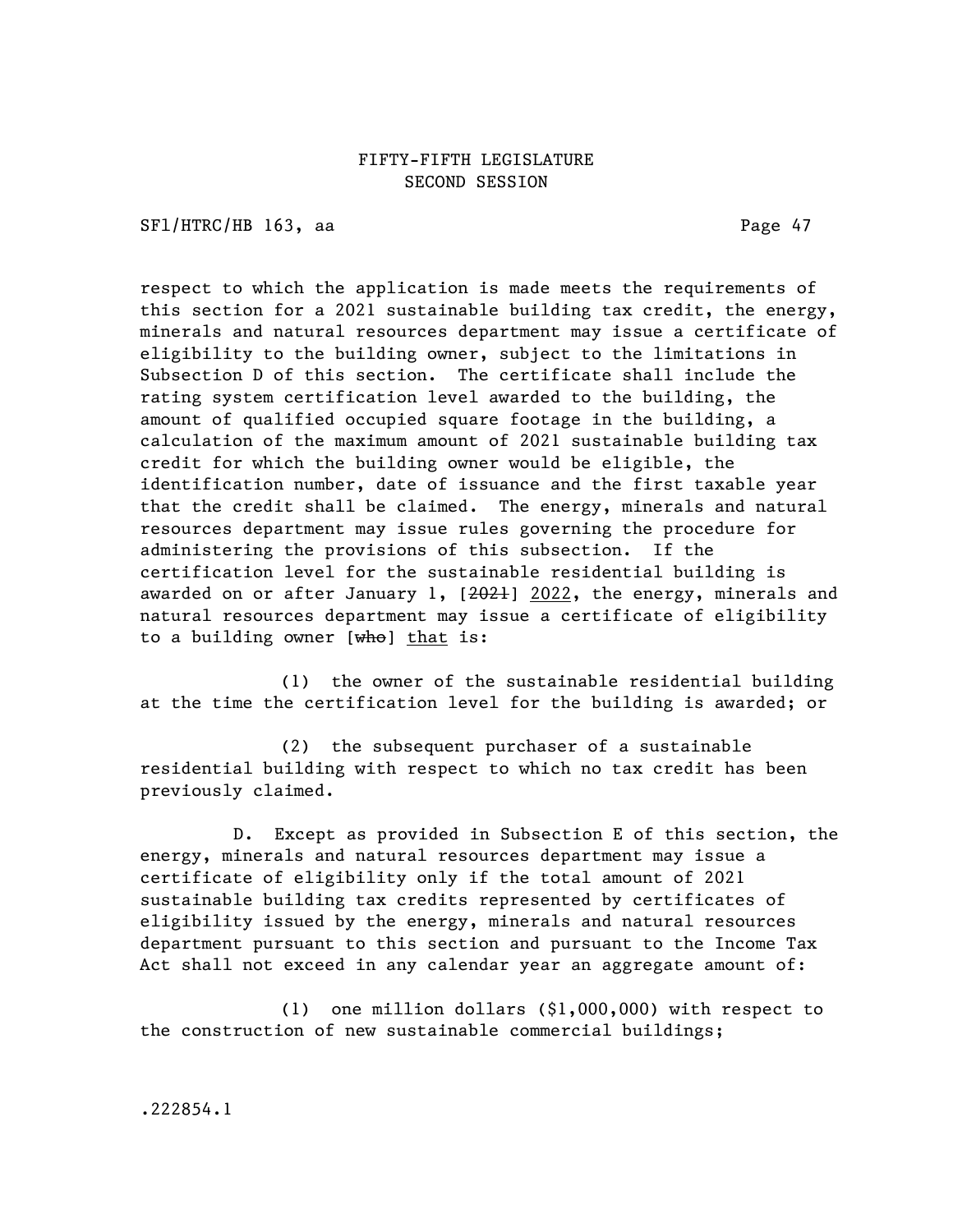SF1/HTRC/HB 163, aa Page 48

(2) two million dollars (\$2,000,000) with respect to the construction of new sustainable residential buildings that are not manufactured housing;

(3) two hundred fifty thousand dollars (\$250,000) with respect to the construction of new sustainable residential buildings that are manufactured housing;

(4) one million dollars (\$1,000,000) with respect to the renovation of large commercial buildings; and

(5) two million nine hundred thousand dollars (\$2,900,000) with respect to the installation of energy-conserving products in existing commercial buildings pursuant to Paragraph (3) of Subsection B of this section and existing residential buildings pursuant to Paragraph (5) of Subsection B of this section.

E. For any taxable year that the energy, minerals and natural resources department determines that applications for sustainable building tax credits for any type of sustainable building pursuant to Subsection D of this section are less than the aggregate limit for that type of sustainable building for that taxable year, the energy, minerals and natural resources department shall allow the difference between the aggregate limit and the applications to be added to the aggregate limit of another type of sustainable building for which applications exceeded the aggregate limit for that taxable year. Any excess not used in a taxable year shall not be carried forward to subsequent taxable years.

F. Installation of a solar thermal system or a photovoltaic system eligible for the new solar market development tax credit pursuant to Section  $[7-2-18.14]$   $7-2-18.31$  NMSA 1978 shall not be used as a component of qualification for the rating system certification level used in determining eligibility for the 2021 sustainable building tax credit, unless a new solar market development tax credit pursuant to Section [7-2-18.14] 7-2-18.31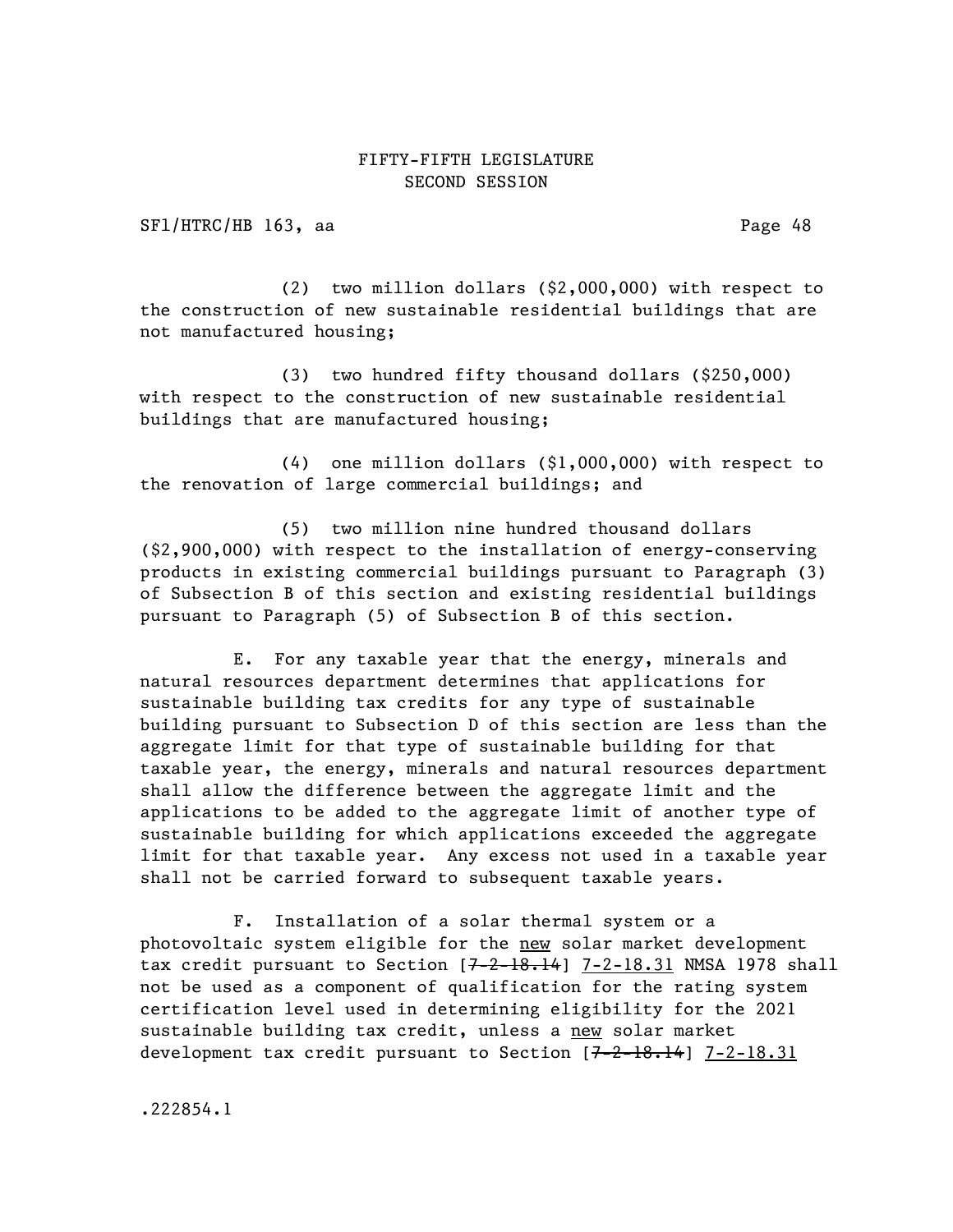SFl/HTRC/HB 163, aa Page 49

NMSA 1978 has not been claimed with respect to that system and the building owner and the taxpayer claiming the 2021 sustainable building tax credit certify that such a tax credit will not be claimed with respect to that system.

G. To claim the 2021 sustainable building tax credit, the building owner shall provide to the taxation and revenue department a certificate of eligibility issued by the energy, minerals and natural resources department pursuant to the requirements of Subsection C of this section and any other information the taxation and revenue department may require.

H. If the approved amount of a 2021 sustainable building tax credit for a taxpayer in a taxable year represented by a document issued pursuant to Subsection C of this section is:

(1) less than one hundred thousand dollars (\$100,000), a maximum of twenty-five thousand dollars (\$25,000) shall be applied against the taxpayer's corporate income tax liability for the taxable year for which the credit is approved and the next three subsequent taxable years as needed depending on the amount of credit; or

(2) one hundred thousand dollars (\$100,000) or more, increments of twenty-five percent of the total credit amount in each of the four taxable years, including the taxable year for which the credit is approved and the three subsequent taxable years, shall be applied against the taxpayer's corporate income tax liability.

I. If the sum of all 2021 sustainable building tax credits that can be applied to a taxable year for a taxpayer, calculated according to Paragraph (1) or (2) of Subsection H of this section, exceeds the taxpayer's corporate income tax liability for that taxable year, the excess may be carried forward for a period of up to seven years.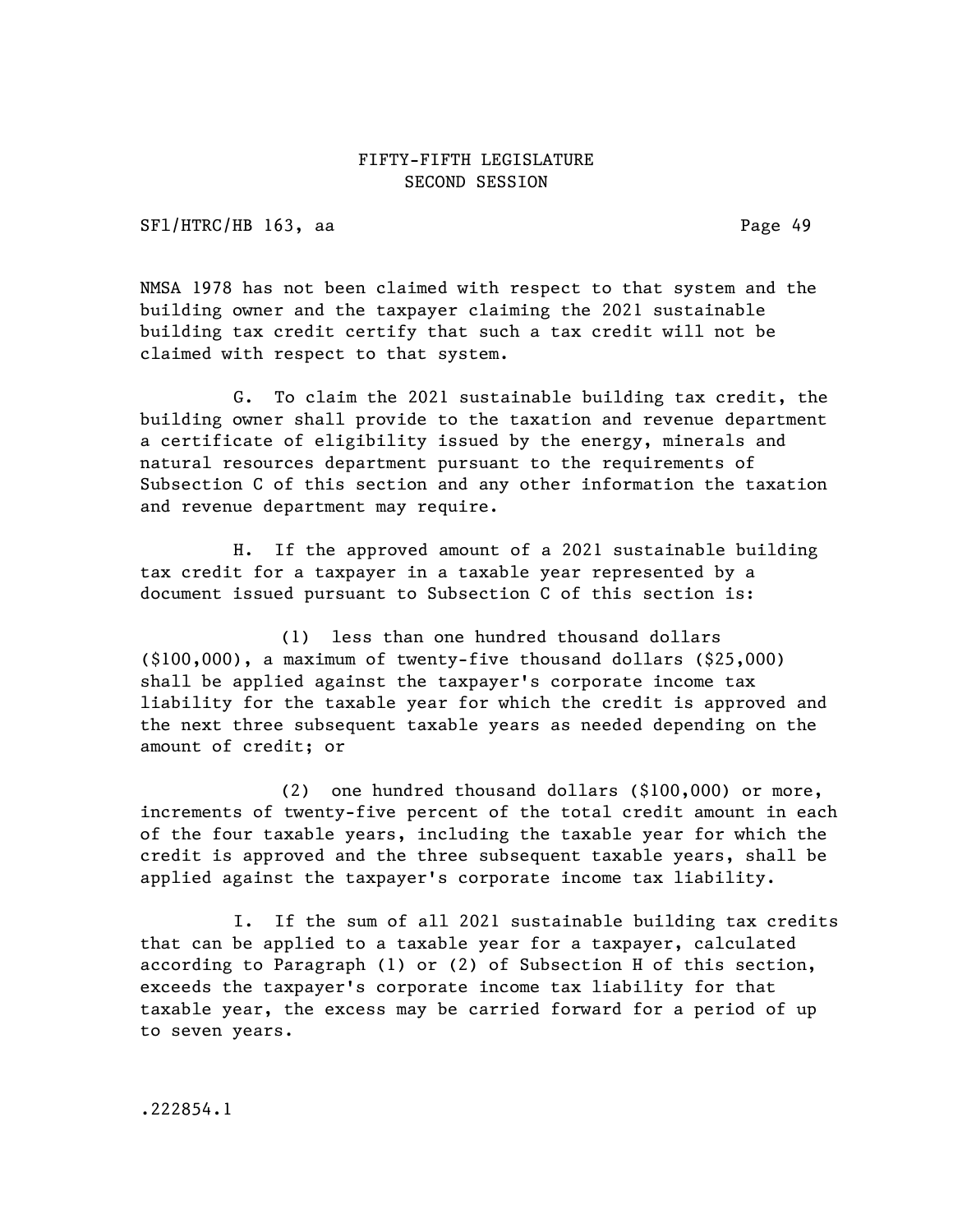SFl/HTRC/HB 163, aa Page 50

J. A taxpayer that otherwise qualifies and claims a 2021 sustainable building tax credit with respect to a sustainable building owned by a partnership or other business association of which the taxpayer is a member may claim a credit only in proportion to that taxpayer's interest in the partnership or association. The total credit claimed in the aggregate by all members of the partnership or association with respect to the sustainable building shall not exceed the amount of the credit that could have been claimed by a sole owner of the property.

K. If the requirements of this section have been complied with, the department shall issue to the building owner a document granting a 2021 sustainable building tax credit. The document shall be numbered for identification and declare its date of issuance and the amount of the tax credit allowed pursuant to this section. The document may be submitted by the building owner with that taxpayer's income tax return, if applicable, or may be sold, exchanged or otherwise transferred to another taxpayer. The parties to such a transaction shall notify the department of the sale, exchange or transfer within ten days of the sale, exchange or transfer.

L. The department and the energy, minerals and natural resources department shall compile an annual report on the 2021 sustainable building tax credit created pursuant to this section that shall include the number of taxpayers approved to receive the tax credit, the aggregate amount of tax credits approved and any other information necessary to evaluate the effectiveness of the tax credit. The department shall present the report to the revenue stabilization and tax policy committee and the legislative finance committee with an analysis of the effectiveness and cost of the tax credit.

M. For the purposes of this section:

(1) "broadband ready" means a building with an internet connection capable of connecting to a broadband provider;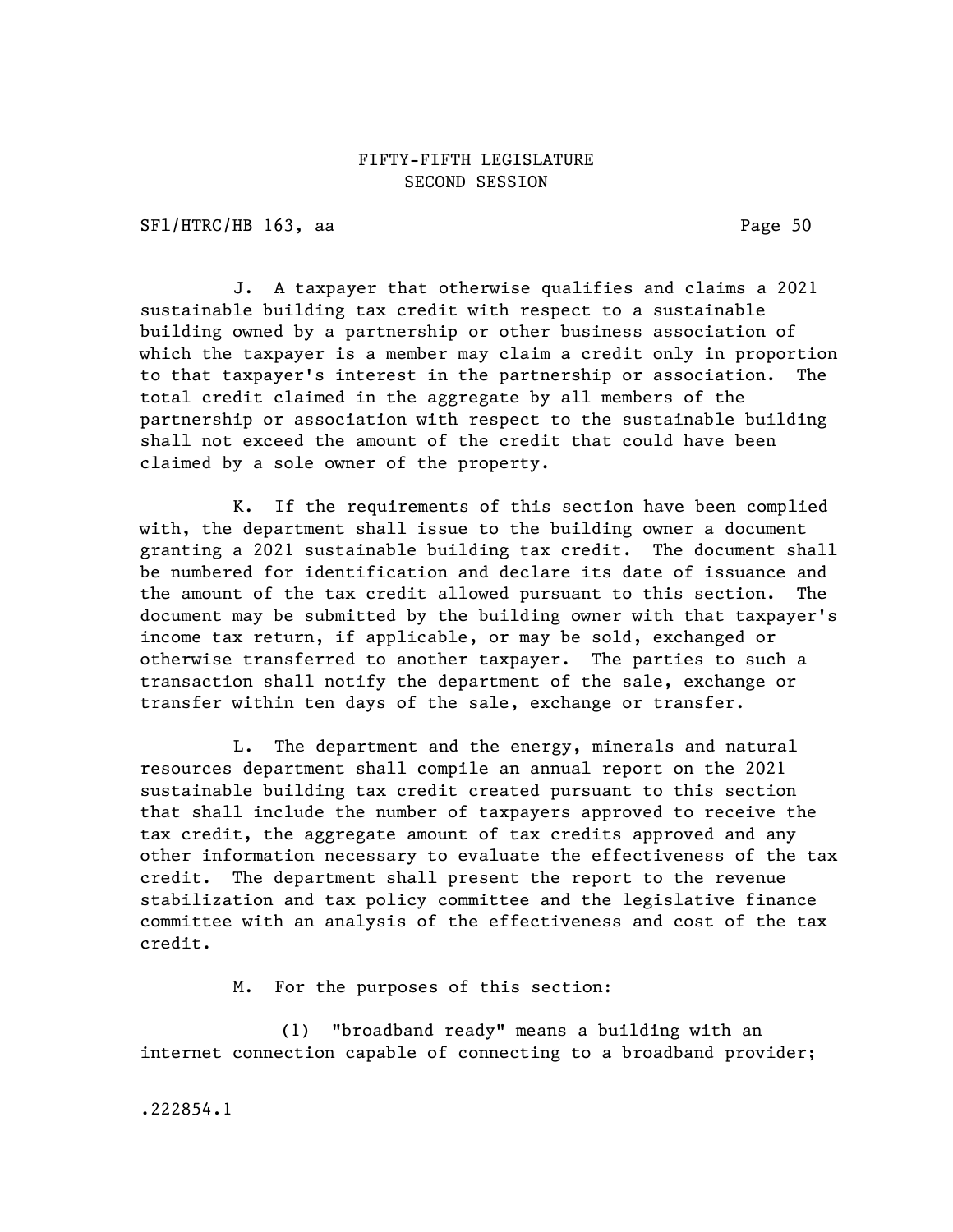SFl/HTRC/HB 163, aa Page 51

(2) "build green emerald" means the emerald level certification standard adopted by build green New Mexico, which includes water conservation standards and uses forty percent less energy than is required by the prescriptive path of the most current residential energy conservation code promulgated by the construction industries division of the regulation and licensing department;

(3) "build green gold" means the gold level certification standard adopted by build green New Mexico, which includes water conservation standards and uses thirty percent less energy than is required by the prescriptive path of the most current residential energy conservation code promulgated by the construction industries division of the regulation and licensing department;

(4) "electric vehicle ready" means a property that provides for commercial buildings at least ten percent of parking spaces and for residential buildings at least one parking space with one forty-ampere, two-hundred-eight-volt or two-hundred-forty-volt dedicated branch circuit for servicing electric vehicles that terminates in a suitable termination point, such as a receptacle or junction box, and is located in reasonably close proximity to the proposed location of the parking spaces;

(5) "energy rating system index" means a numerical score given to a building where one hundred is equivalent to the 2006 international energy conservation code and zero is equivalent to a net-zero home. As used in this paragraph, "net-zero home" means an energy-efficient home where, on a source energy basis, the actual annual delivered energy is less than or equal to the on-site renewable exported energy;

(6) "Energy Star" means products and devices certified under the energy star program administered by the United States environmental protection agency and United States department of energy that meet the specified performance requirements at the installed locations;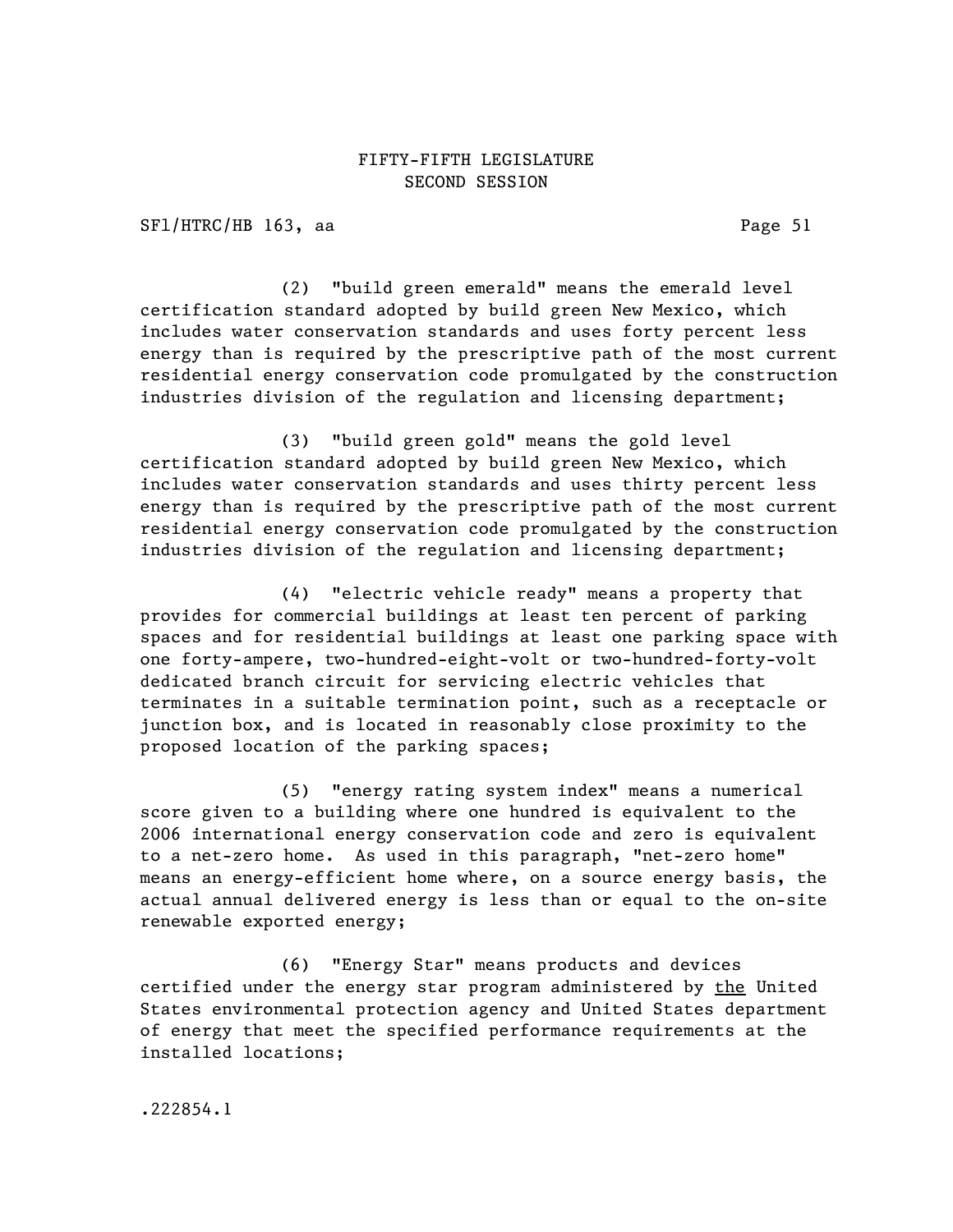SFl/HTRC/HB 163, aa Page 52

(7) "fully electric building" means a building that uses a permanent supply of electricity as the source of energy for all space heating, water heating, including pools and spas, cooking appliances and clothes drying appliances and, in the case of a new building, has no natural gas or propane plumbing installed in the building or, in the case of an existing building, has no connected natural gas or propane plumbing;

(8) "LEED" means the most current leadership in energy and environmental design green building rating system guidelines developed and adopted by the United States green building council;

(9) "LEED-CI" means the LEED rating system for commercial interiors;

(10) "LEED-CS" means the LEED rating system for the core and shell of buildings;

(11) "LEED-EB" means the LEED rating system for existing buildings;

(12) "LEED gold" means the rating in compliance with, or exceeding, the second-highest rating awarded by the LEED certification process;

(13) "LEED-H" means the LEED rating system for homes;

(14) "LEED-NC" means the LEED rating system for new buildings and major renovations;

(15) "LEED platinum" means the rating in compliance with, or exceeding, the highest rating awarded by the LEED certification process;

(16) "low-income taxpayer" means a taxpayer with an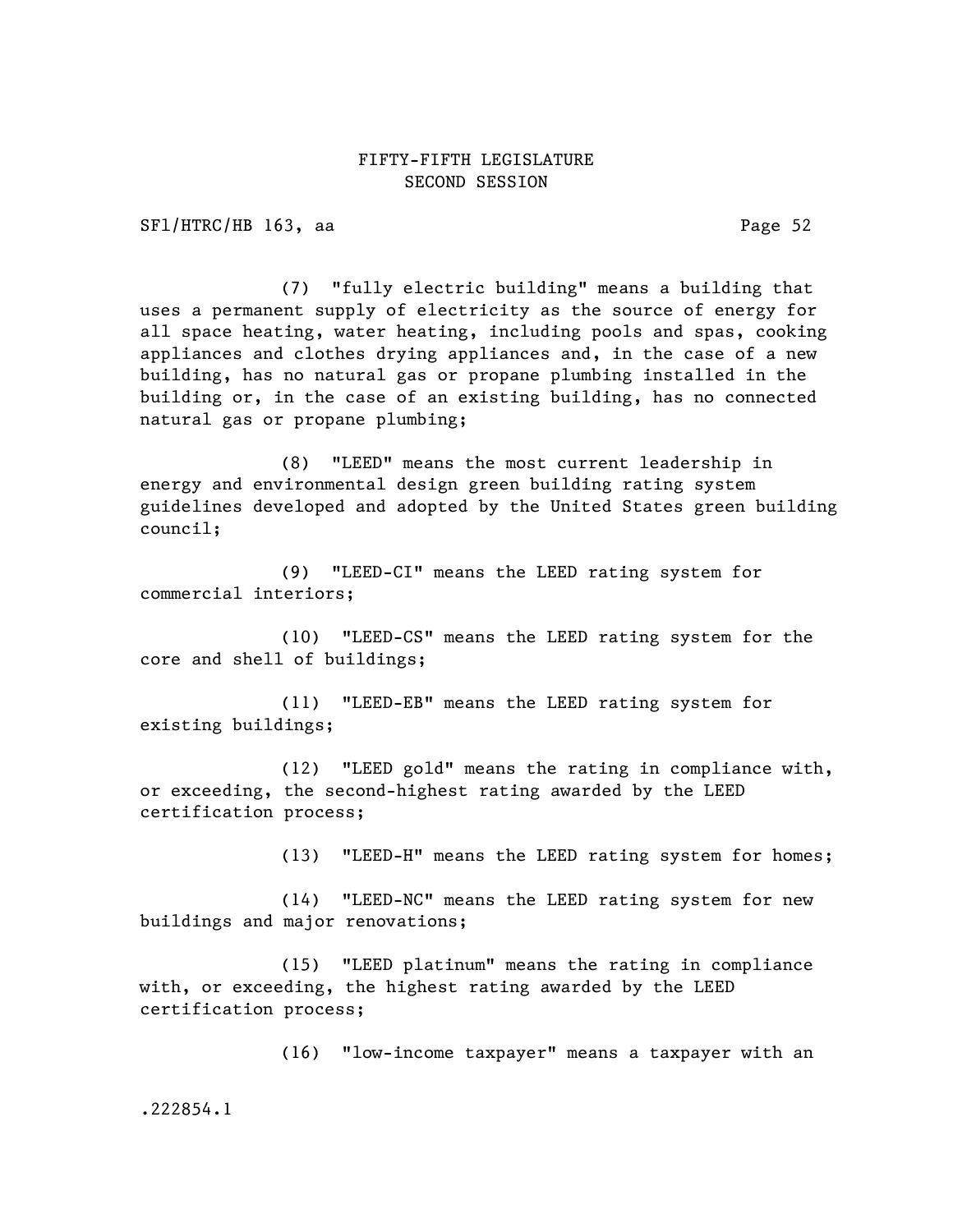SFl/HTRC/HB 163, aa Page 53

annual household adjusted gross income equal to or less than two hundred percent of the federal poverty level guidelines published by the United States department of health and human services;

(17) "manufactured housing" means a multisectioned home that is:

(a) a manufactured home or modular home;

(b) a single-family dwelling with a heated area of at least thirty-six feet by twenty-four feet and a total area of at least eight hundred sixty-four square feet;

(c) constructed in a factory to the standards of the United States department of housing and urban development, the National Manufactured Housing Construction and Safety Standards Act of 1974 and the Housing and Urban Development Zone Code 2 or New Mexico construction codes up to the date of the unit's construction; and

(d) installed consistent with the Manufactured Housing Act and rules adopted pursuant to that act relating to permanent foundations;

(18) "qualified occupied square footage" means the occupied spaces of the building as determined by:

(a) the United States green building council for those buildings obtaining LEED certification;

(b) the administrators of the build green New Mexico rating system for those homes obtaining build green New Mexico certification; and

(c) the United States environmental protection agency for Energy Star-certified manufactured homes;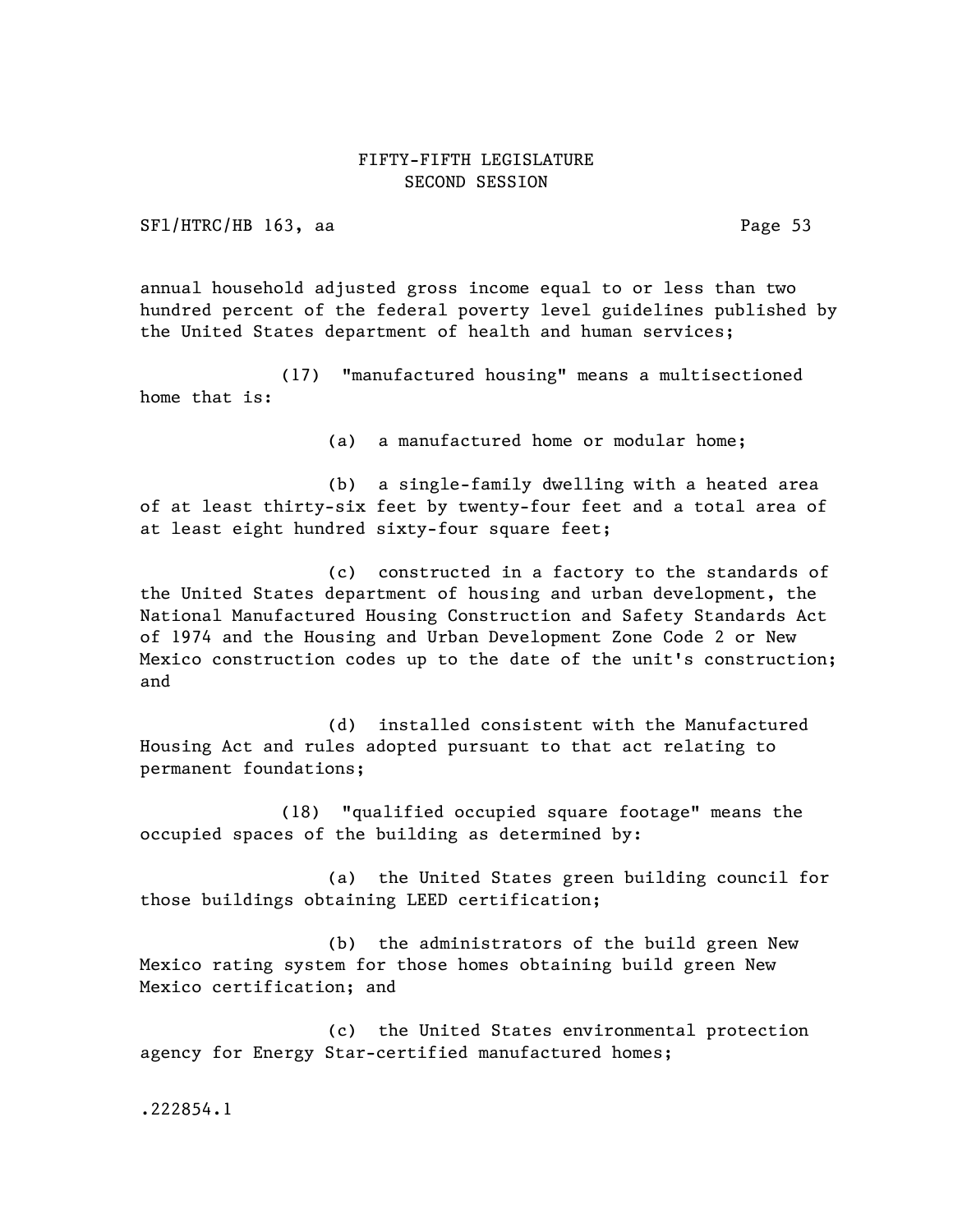SFl/HTRC/HB 163, aa Page 54

(19) "person" does not include state, local government, public school district or tribal agencies;

(20) "sustainable building" means either a sustainable commercial building or a sustainable residential building;

(21) "sustainable commercial building" means:

(a) a commercial building that is certified as any LEED platinum or gold for commercial buildings;

(b) a multifamily dwelling unit that is certified as LEED-H platinum or gold or build green emerald or gold and uses at least thirty percent less energy than is required by the prescriptive path of the most current applicable energy conservation code promulgated by the construction industries division of the regulation and licensing department for build green gold or LEED-H, or uses at least forty percent less energy than is required by the prescriptive path of the most current residential energy conservation code promulgated by the construction industries division of the regulation and licensing department for build green emerald or LEED platinum; or

(c) a building that: 1) is certified at LEED-NC, LEED-EB, LEED-CS or LEED-CI platinum or gold levels; 2) achieves any prerequisite for and at least one point related to commissioning under the LEED energy and atmosphere category, if included in the applicable rating system; and 3) has reduced energy consumption beginning January 1, 2012 by forty percent based on the national average for that building type as published by the United States department of energy as substantiated by the United States environmental protection agency target finder energy performance results form, dated no sooner than the schematic design phase of development;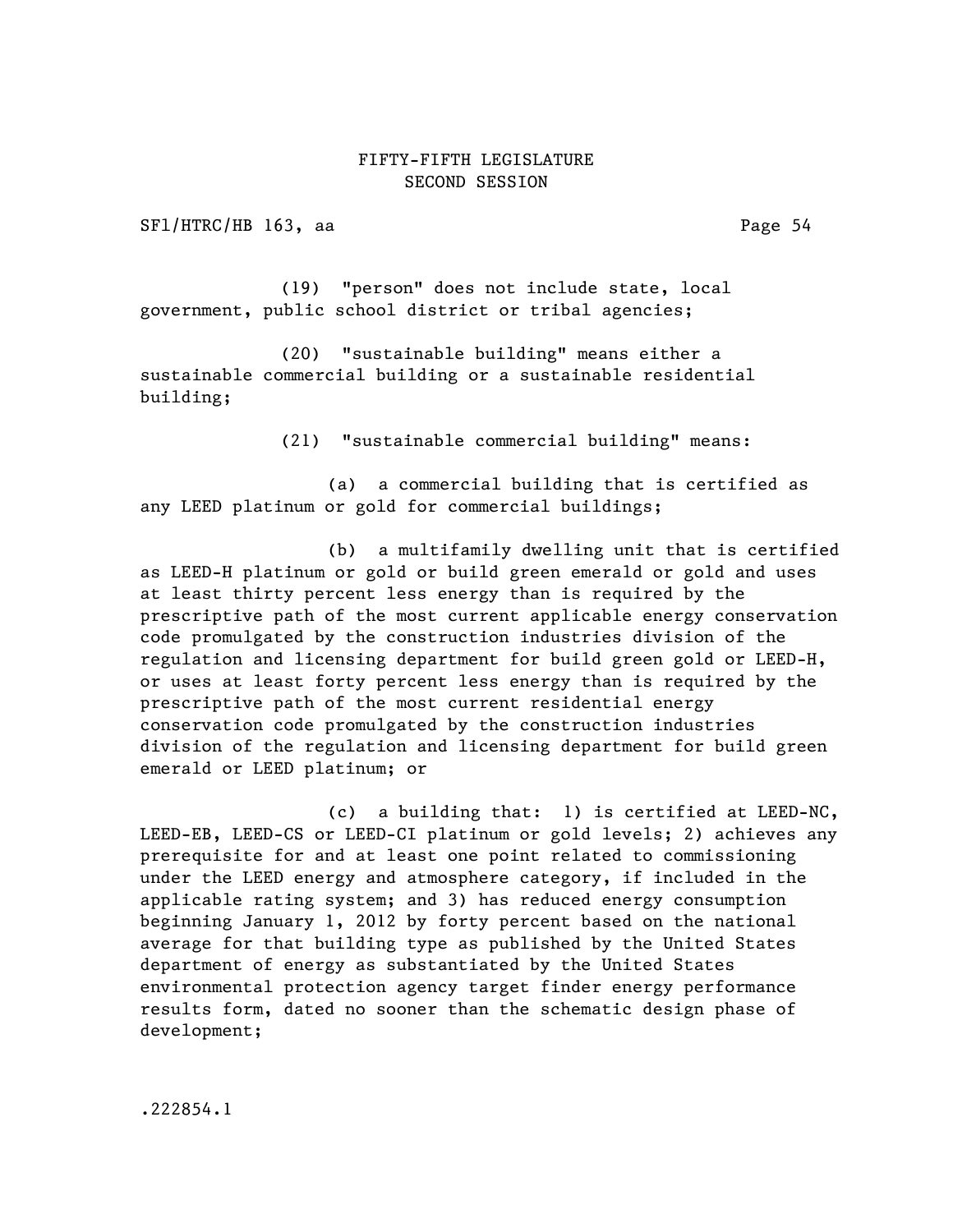SFl/HTRC/HB 163, aa Page 55

(22) "sustainable residential building" means:

(a) a building used as a single-family residence that: 1) is certified as LEED-H platinum or gold or build green emerald or gold; 2) uses at least thirty percent less energy than is required by the prescriptive path of the most current residential energy conservation code promulgated by the construction industries division of the regulation and licensing department for build green gold or LEED-H, or uses at least forty percent less energy than is required by the prescriptive path of the most current residential energy conservation code promulgated by the construction industries division of the regulation and licensing department for build green emerald or LEED platinum; 3) has indoor plumbing fixtures and waterusing appliances that, on average, have flow rates equal to or lower than the flow rates required for certification by WaterSense; 4) if landscape area is available at the front of the property, has at least one water line outside the building below the frost line that may be connected to a drip irrigation system; and 5) if landscape area is available at the rear of the property, has at least one water line outside the building below the frost line that may be connected to a drip irrigation system; or

(b) manufactured housing that is Energy Star-

qualified;

(23) "tribal" means of, belonging to or created by a federally recognized Indian nation, tribe or pueblo;

(24) "WaterSense" means a program created by the federal environmental protection agency that certifies water-using products that meet the environmental protection agency's criteria for efficiency and performance;

(25) "zero carbon certified" means a building that is certified as LEED zero carbon by achieving a carbon-dioxideequivalent balance of zero for the building;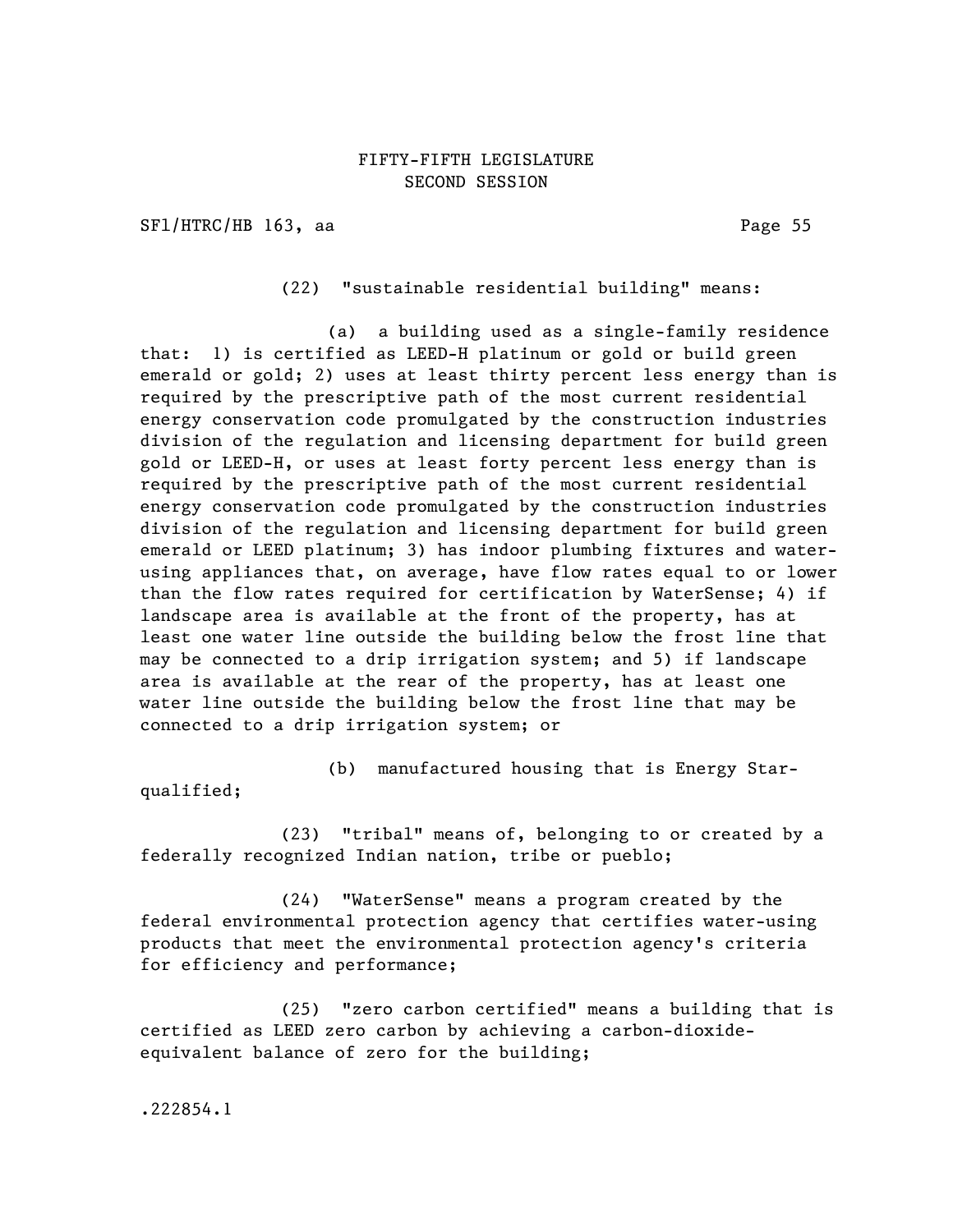SFl/HTRC/HB 163, aa Page 56

(26) "zero energy certified" means a building that is certified as LEED zero energy by achieving a source energy use balance of zero for the building;

(27) "zero waste certified" means a building that is certified as LEED zero waste by achieving green building certification incorporated's true zero waste certification at the platinum level; and

(28) "zero water certified" means a building that is certified as LEED zero water by achieving a potable water use balance of zero for the building."

SECTION 11. Section 7-9-3 NMSA 1978 (being Laws 1978, Chapter 46, Section 1, as amended by Laws 2021, Chapter 65, Section 11 and by Laws 2021, Chapter 66, Section 1) is amended to read:

"7-9-3. DEFINITIONS.--As used in the Gross Receipts and Compensating Tax Act:

A. "buying" or "selling" means a transfer of property for consideration or the performance of service for consideration;

B. "department" means the taxation and revenue department, the secretary of taxation and revenue or an employee of the department exercising authority lawfully delegated to that employee by the secretary;

C. "digital good" means a digital product delivered electronically, including software, music, photography, video, reading material, an application and a ringtone;

D. "disclosed agency" means an agent receiving money on behalf of a principal if the agent or the agent's principal disclosed the agency relationship to a third party from which the agent receives money, or if the third party otherwise has actual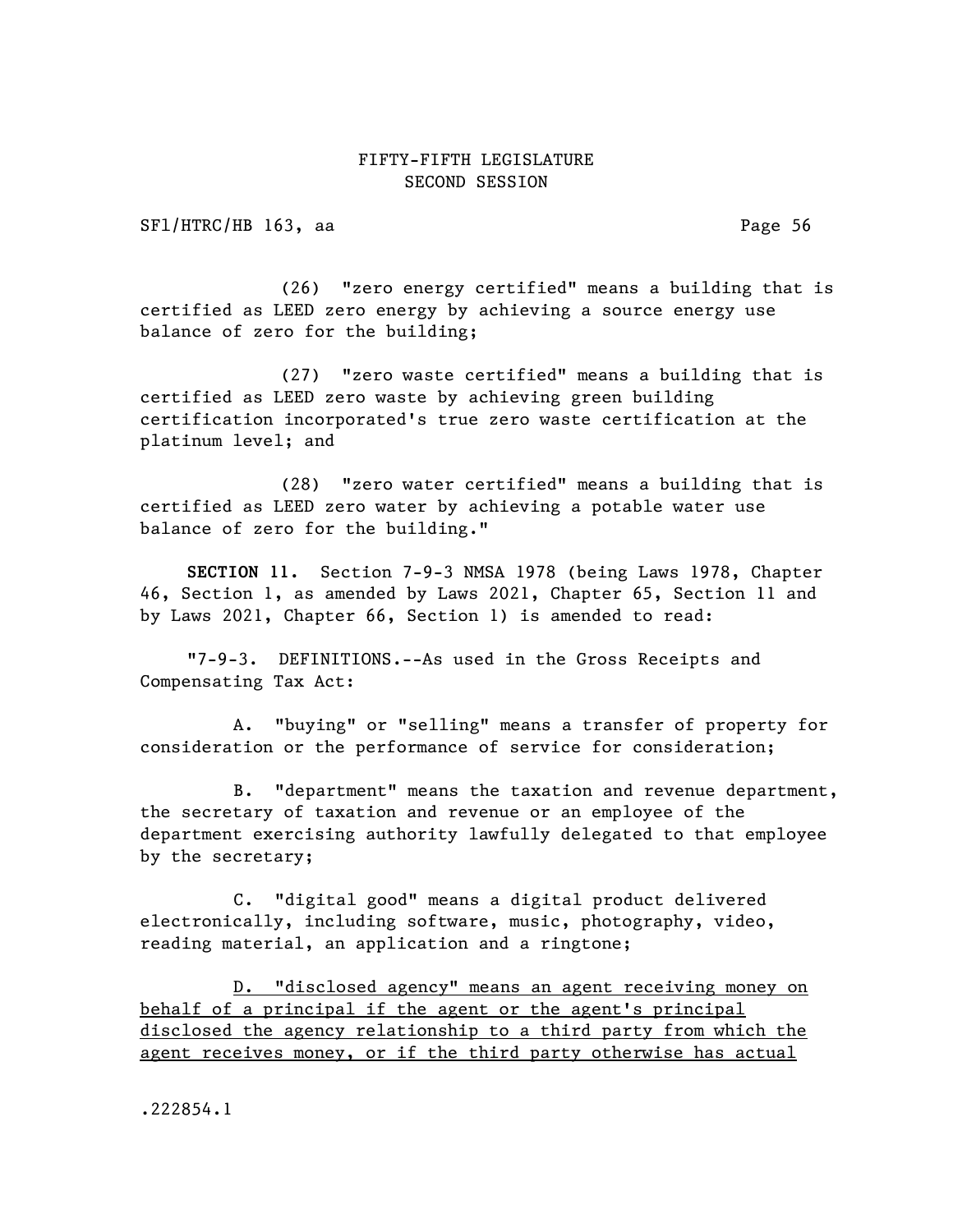SFl/HTRC/HB 163, aa Page 57

#### knowledge that the agent receives money on behalf of the principal;

 $[\frac{\theta}{\theta}]$  E. "financial corporation" means a savings and loan association or an incorporated savings and loan company, trust company, mortgage banking company, consumer finance company or other financial corporation;

 $[E_r]$  F. "initial use" or "initially used" means the first employment for the intended purpose and does not include the following activities:

(1) observation of tests conducted by the performer of services;

(2) participation in progress reviews, briefings, consultations and conferences conducted by the performer of services;

(3) review of preliminary drafts, drawings and other materials prepared by the performer of services;

(4) inspection of preliminary prototypes developed by the performer of services; or

(5) similar activities;

[F.] G. "lease" or "leasing" means an arrangement whereby, for a consideration, the owner of property grants another person the exclusive right to possess and use the property for a definite term;

 $[G_{\bullet}]$  H. "licensing" or "license" means an arrangement whereby, for a consideration, the owner of property grants another person a revocable, non-exclusive right to use the property;

 $[H_r]$  I. "local option gross receipts tax" means a tax authorized to be imposed by a county or municipality upon a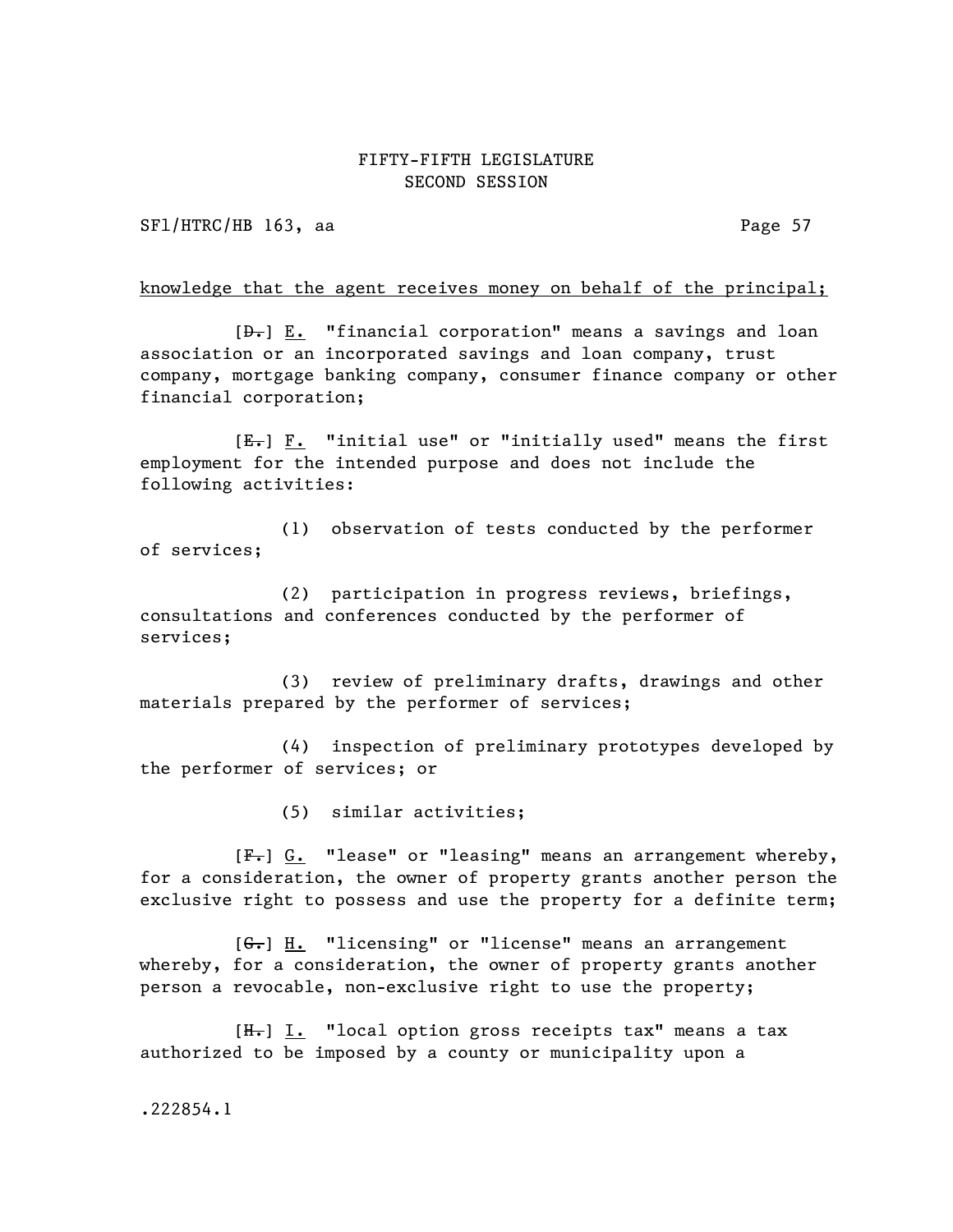SFl/HTRC/HB 163, aa Page 58

taxpayer's gross receipts and required to be collected by the department at the same time and in the same manner as the gross receipts tax;

 $[\frac{1}{\sqrt{1}}]$  J. "manufactured home" means a movable or portable housing structure for human occupancy that exceeds either a width of eight feet or a length of forty feet constructed to be towed on its own chassis and designed to be installed with or without a permanent foundation;

 $[J<sub>r</sub>]$  K. "manufacturing" means combining or processing components or materials to increase their value for sale in the ordinary course of business, but does not include construction services; farming; electric power generation; processing of natural resources, including hydrocarbons; or the processing or preparation of meals for immediate consumption;

 $[K_r]$  L. "manufacturing service" means the service of combining or processing components or materials owned by another, but does not include construction services; farming; electric power generation; processing of natural resources, including hydrocarbons; or the processing or preparation of meals for immediate consumption;

[ $\frac{L}{L}$ ] M. "marketplace provider" means a person who facilitates the sale, lease or license of tangible personal property or services or licenses for use of real property on a marketplace seller's behalf, or on the marketplace provider's own behalf, by:

(1) listing or advertising the sale, lease or license, by any means, whether physical or electronic, including by catalog, internet website or television or radio broadcast; and

(2) either directly or indirectly, through agreements or arrangements with third parties collecting payment from the customer and transmitting that payment to the seller, regardless of whether the marketplace provider receives compensation or other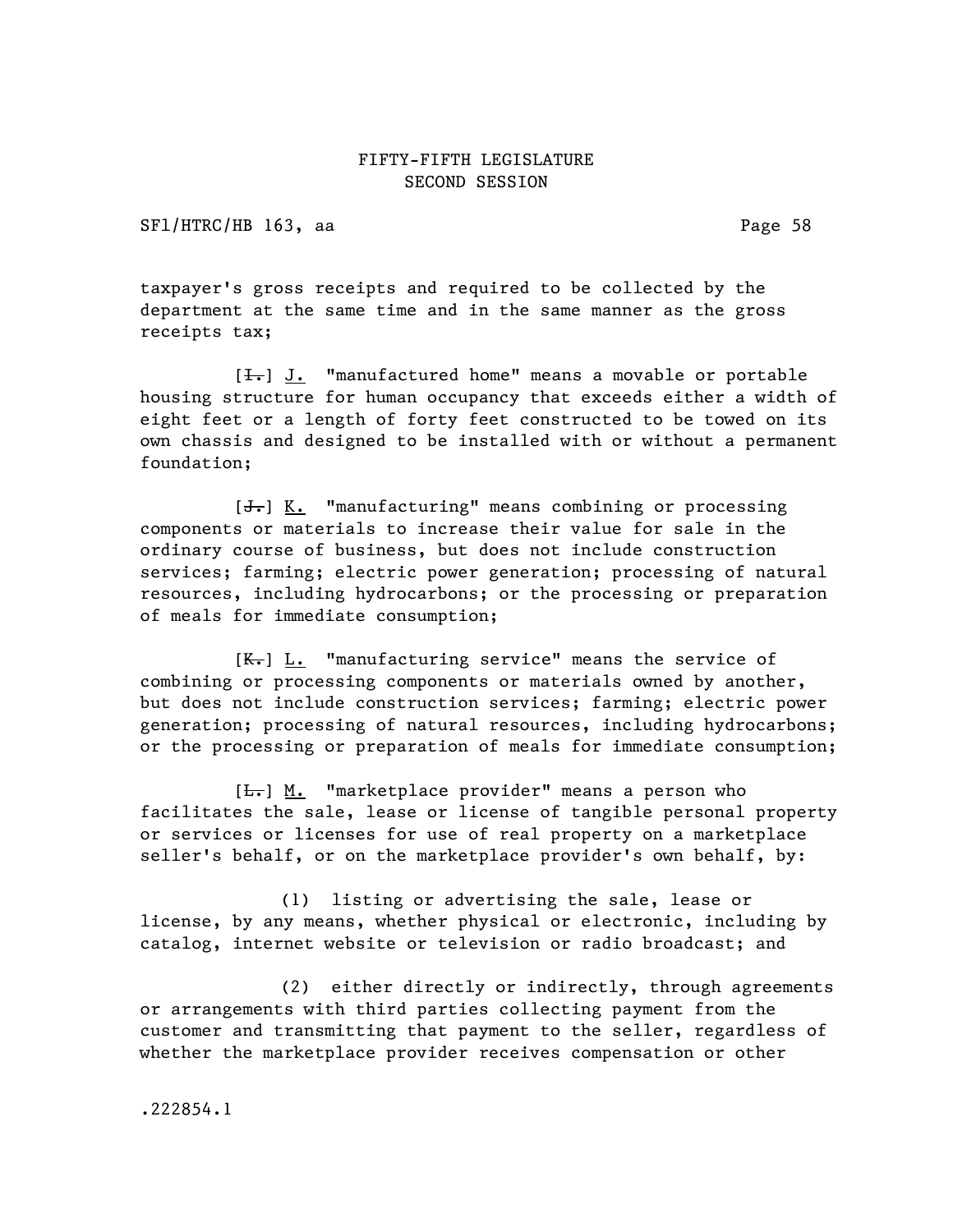SFl/HTRC/HB 163, aa Page 59

consideration in exchange for the marketplace provider's services;

 $[M_r]$  N. "marketplace seller" means a person who sells, leases or licenses tangible personal property or services or who licenses the use of real property through a marketplace provider;

 $[N<sub>1</sub>]$  0. "person" means:

(1) an individual, estate, trust, receiver, cooperative association, club, corporation, company, firm, partnership, limited liability company, limited liability partnership, joint venture, syndicate or other entity, including any gas, water or electric utility owned or operated by a county, municipality or other political subdivision of the state; or

(2) a national, federal, state, Indian or other governmental unit or subdivision, or an agency, department or instrumentality of any of the foregoing;

 $[\Theta_{\bullet}]$  P. "property" means:

(1) real property;

(2) tangible personal property, including electricity and manufactured homes;

(3) licenses, including licenses of digital goods, but not including the licenses of copyrights, trademarks or patents; and

(4) franchises;

 $[P_{\tau}]$  Q. "research and development services" means an activity engaged in for other persons for consideration, for one or more of the following purposes: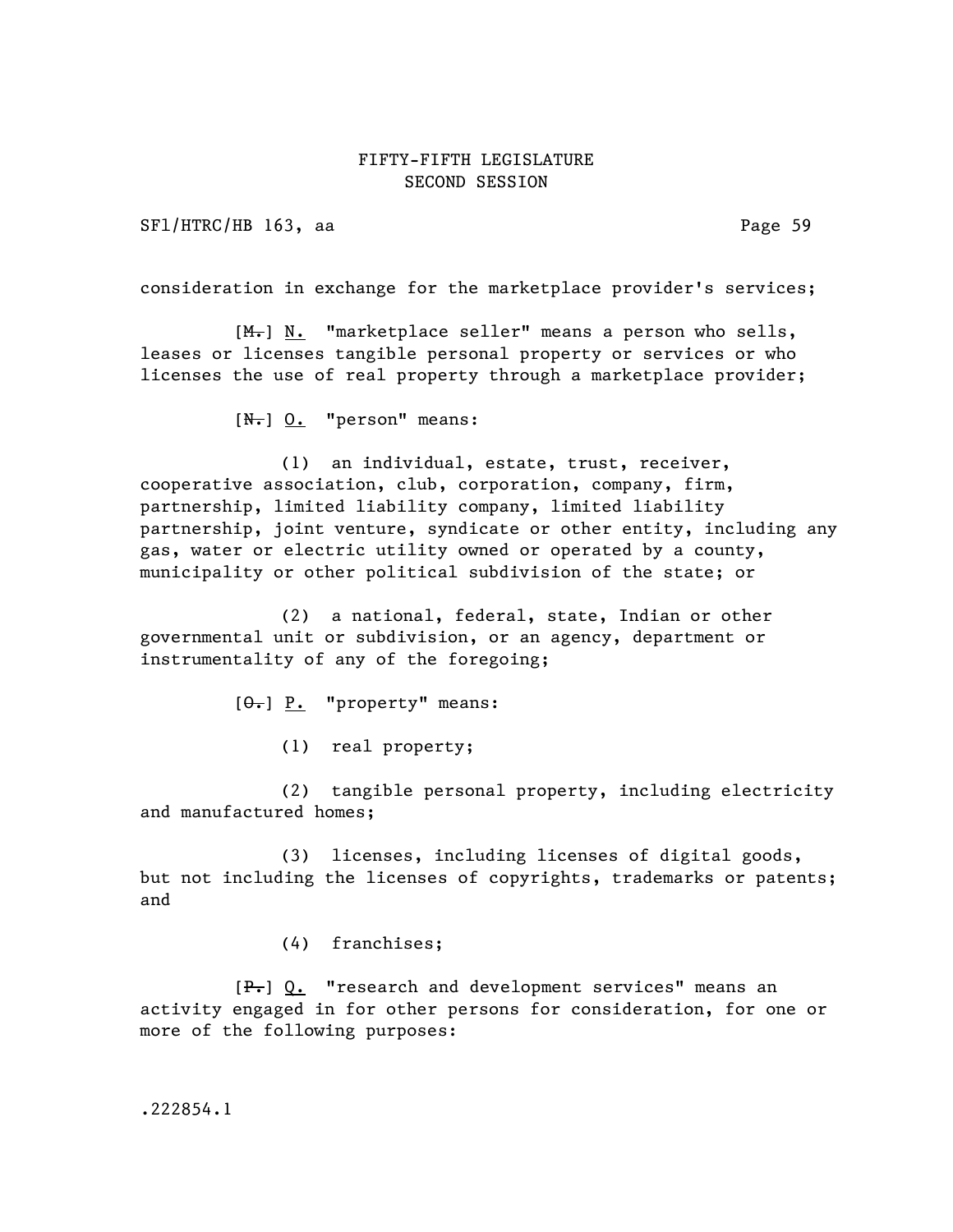SFl/HTRC/HB 163, aa Page 60

(1) advancing basic knowledge in a recognized field of natural science;

(2) advancing technology in a field of technical endeavor;

(3) developing a new or improved product, process or system with new or improved function, performance, reliability or quality, whether or not the new or improved product, process or system is offered for sale, lease or other transfer;

(4) developing new uses or applications for an existing product, process or system, whether or not the new use or application is offered as the rationale for purchase, lease or other transfer of the product, process or system;

(5) developing analytical or survey activities incorporating technology review, application, trade-off study, modeling, simulation, conceptual design or similar activities, whether or not offered for sale, lease or other transfer; or

(6) designing and developing prototypes or integrating systems incorporating the advances, developments or improvements included in Paragraphs (1) through (5) of this subsection;

 $[\theta_{\overline{\tau}}]$  R. "secretary" means the secretary of taxation and revenue or the secretary's delegate;

 $[R_r]$  S. "service" means all activities engaged in for other persons for a consideration, which activities involve predominantly the performance of a service as distinguished from selling or leasing property. "Service" includes activities performed by a person for its members or shareholders. In determining what is a service, the intended use, principal objective or ultimate objective of the contracting parties shall not be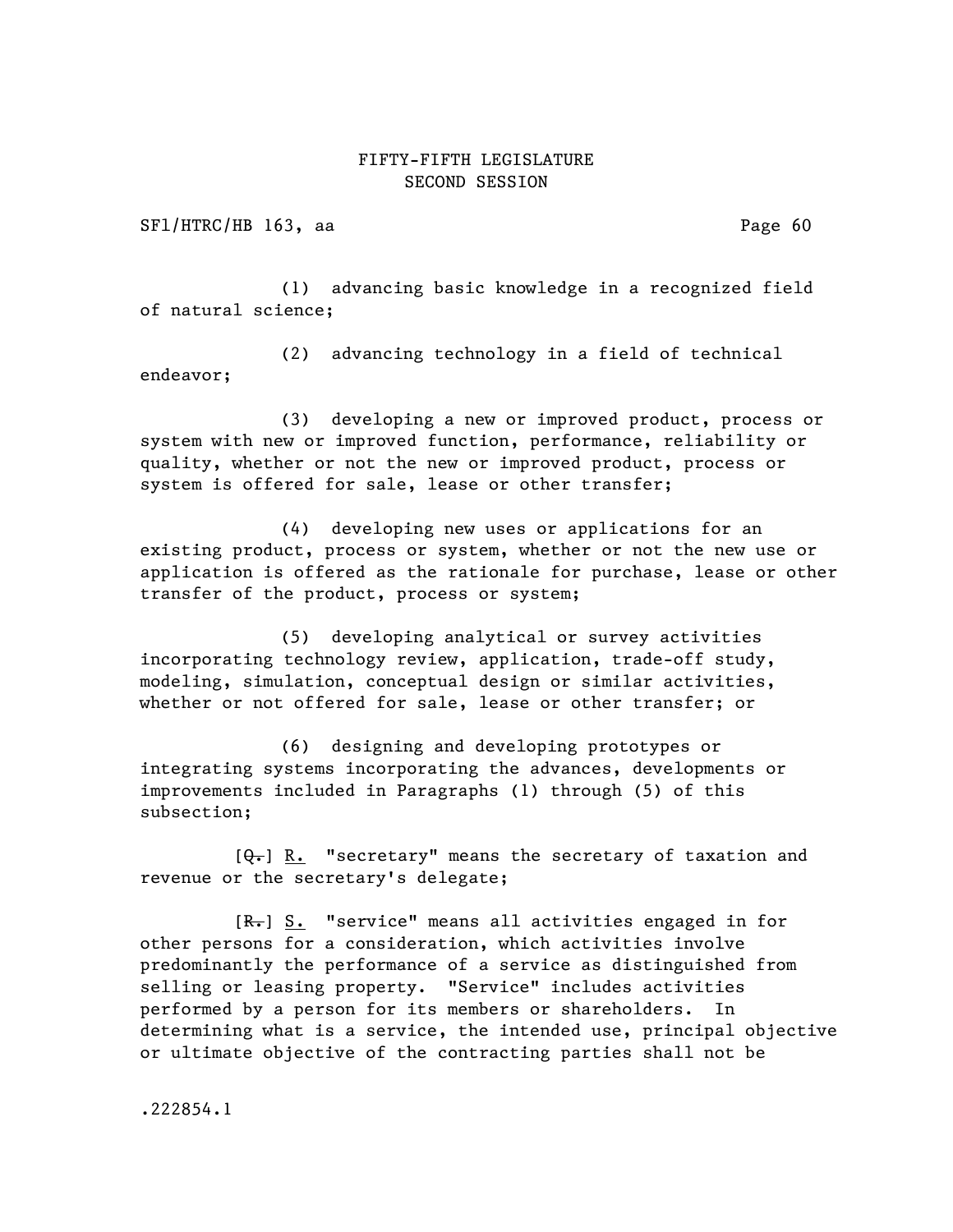SFl/HTRC/HB 163, aa Page 61

controlling. "Service" includes construction activities and all tangible personal property that will become an ingredient or component part of a construction project. That tangible personal property retains its character as tangible personal property until it is installed as an ingredient or component part of a construction project in New Mexico. Sales of tangible personal property that will become an ingredient or component part of a construction project to persons engaged in the construction business are sales of tangible personal property; and

 $[**S**$ . "use" or "using" includes use, consumption or storage other than storage for subsequent sale in the ordinary course of business or for use solely outside this state."

SECTION 12. Section 7-9-4 NMSA 1978 (being Laws 1966, Chapter 47, Section 4, as amended) is amended to read:

"7-9-4. IMPOSITION AND RATE OF TAX--DENOMINATION AS "GROSS RECEIPTS TAX".--

A. For the privilege of engaging in business, an excise tax equal to [five and one-eighth percent] the following percentages of gross receipts is imposed on any person engaging in business in New Mexico:

(1) prior to July 1, 2023, five percent; and

(2) beginning July 1, 2023, four and seven-eighths percent, except as provided in Subsection C of this section.

B. The tax imposed by this section shall be referred to as the "gross receipts tax".

C. If, for any single fiscal year occurring after fiscal year 2025 and prior to fiscal year 2030, gross receipts tax revenues are less than ninety-five percent of the gross receipts tax revenues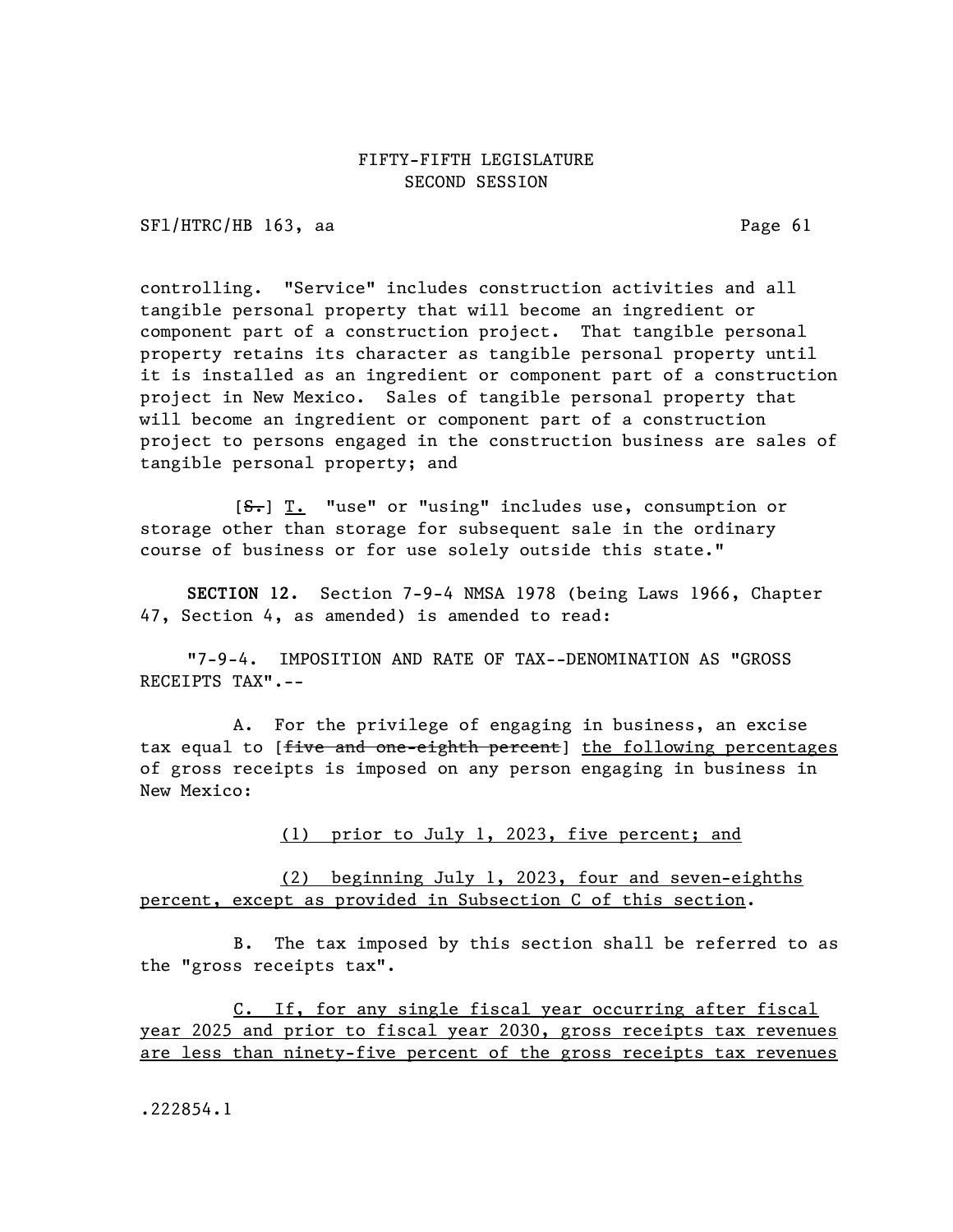SFl/HTRC/HB 163, aa Page 62

for the previous fiscal year, as determined by the secretary of finance and administration, the rate of the gross receipts tax shall be five and one-eighth percent beginning on the July 1 following the determination made by the secretary of finance and administration.

D. On or before February 1 of each year, until the rate of the gross receipts tax is adjusted to five and one-eighth percent pursuant to Subsection C of this section, the secretary of finance and administration shall make a determination for the purposes of Subsection C of this section. If the rate of tax is adjusted pursuant to that subsection, the secretary shall certify to the secretary of taxation and revenue that the rate of the gross receipts tax shall be five and one-eighth percent, effective on the following July 1.

E. As used in this section, "gross receipts tax revenues" means the net receipts attributable to the gross receipts tax and distributed to the general fund."

SECTION 13. Section 7-9-7 NMSA 1978 (being Laws 1966, Chapter 47, Section 7, as amended) is amended to read:

"7-9-7. IMPOSITION AND RATE OF TAX--DENOMINATION AS "COMPENSATING TAX".--

A. For the privilege of making taxable use of tangible personal property in New Mexico, there is imposed on the person using the property an excise tax equal to five [and one-eighth] percent prior to July 1, 2023 and four and seven-eighths percent beginning July 1, 2023, except as provided in Subsection G of this section, of the value of tangible property that was:

(1) manufactured by the person using the property in the state; or

(2) acquired in a transaction for which the seller's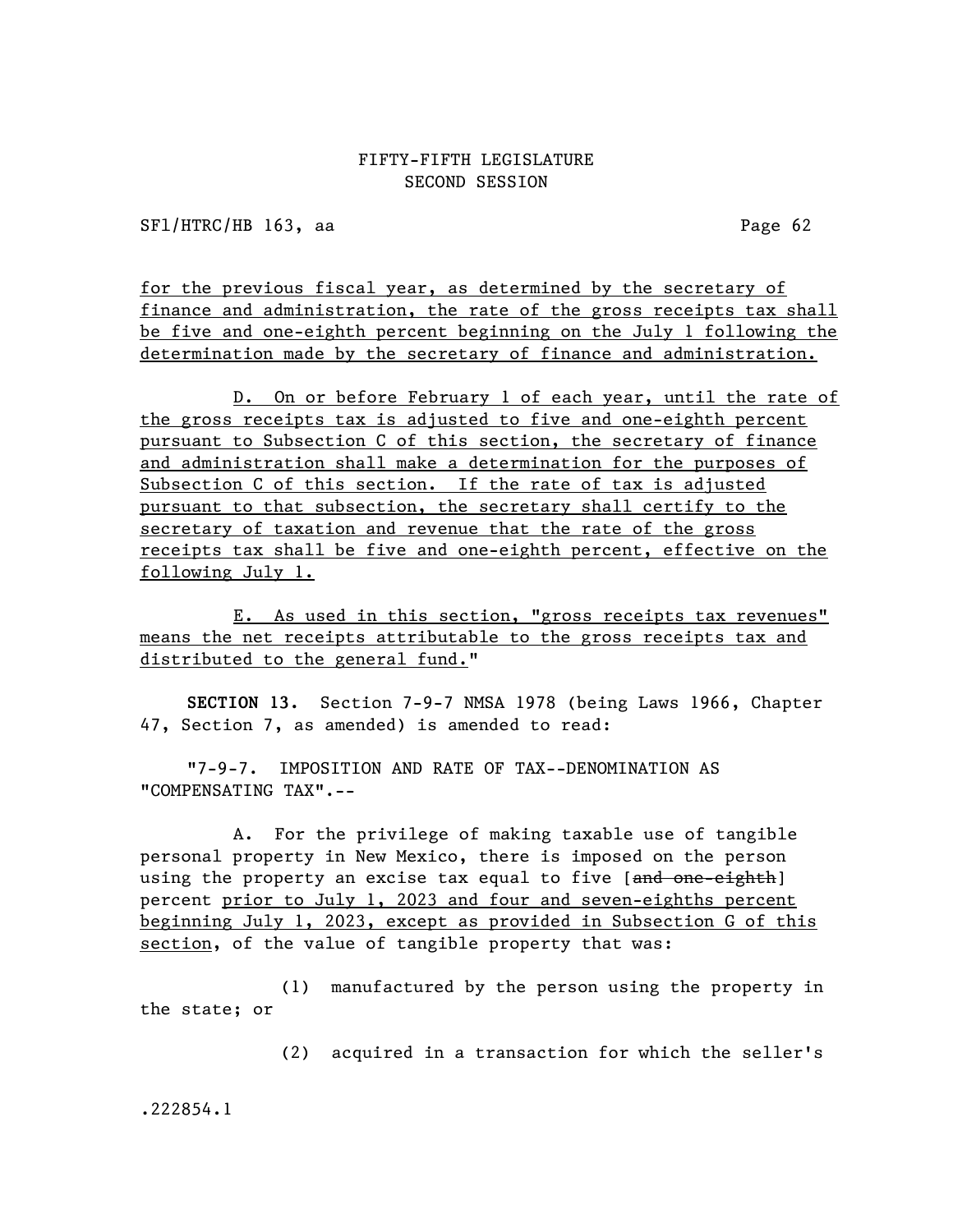SFl/HTRC/HB 163, aa Page 63

receipts were not subject to the gross receipts tax.

B. For the purpose of Subsection A of this section, value of tangible personal property shall be the adjusted basis of the property for federal income tax purposes determined as of the time of acquisition or introduction into this state or of conversion of the property to taxable use, whichever is later. If no adjusted basis for federal income tax purposes is established for the property, a reasonable value of the property shall be used.

C. For the privilege of making taxable use of a license or franchise in New Mexico, there is imposed on the person using the license or franchise an excise tax equal to the rate provided in Subsection A or G of this section, as applicable, against the value of the license or franchise in its use in this state. The department by rule, ruling or instruction shall fairly apportion, where appropriate, the value of a license or franchise to its value in use in New Mexico. The tax shall apply only to the value of a license or franchise used in New Mexico where the license or franchise was acquired in a transaction the receipts from which were not subject to the gross receipts tax.

D. For the privilege of making taxable use of services in New Mexico, there is imposed on the person using the services an excise tax equal to the rate provided in Subsection A or  $G$  of this section, as applicable, against the value of the services at the time the services were performed or the product of the service was acquired. For use of services to be a taxable use pursuant to this subsection, the services shall have been acquired in a transaction the receipts from which were not subject to the gross receipts tax.

E. For purposes of this section, receipts are not subject to the gross receipts tax if the person responsible for the gross receipts tax on those receipts lacked nexus in New Mexico or the receipts were exempt or allowed to be deducted pursuant to the Gross Receipts and Compensating Tax Act.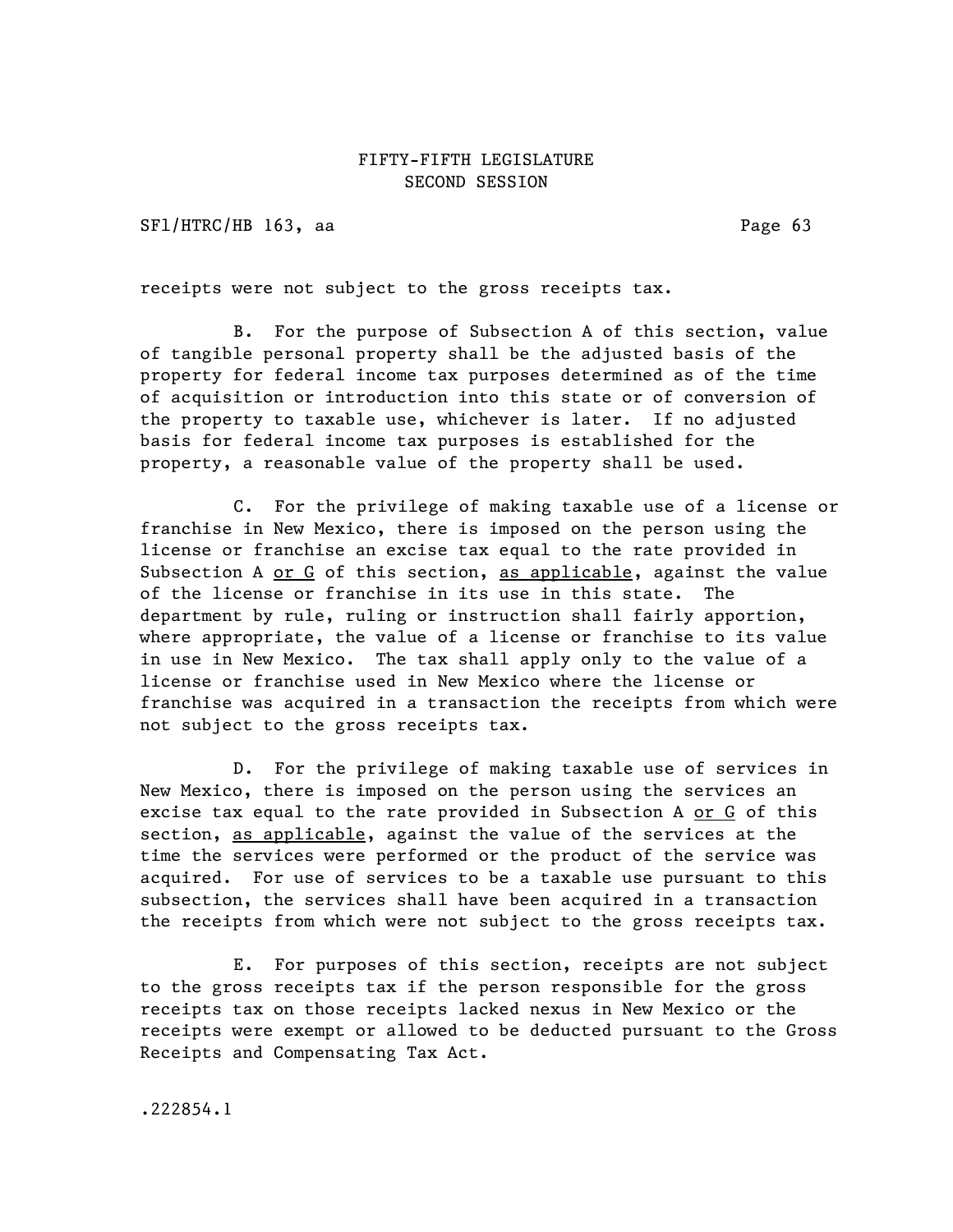SF1/HTRC/HB 163, aa Page 64

F. The tax imposed by this section shall be referred to as the "compensating tax".

G. If the gross receipts tax is increased to five and oneeighth percent pursuant to Subsection C of Section 7-9-4 NMSA 1978, the rate of the compensating tax shall be five and one-eighth percent.

[G.] H. As used in this section, "taxable use" means use by a person who acquires tangible personal property, a license, a franchise or a service, and the use of which would not have qualified for an exemption or deduction pursuant to the Gross Receipts and Compensating Tax Act."

SECTION 14. A new section of the Gross Receipts and Compensating Tax Act is enacted to read:

"[NEW MATERIAL] DEDUCTION--GROSS RECEIPTS--GOVERNMENTAL GROSS RECEIPTS--SALES OF SERVICES TO MANUFACTURERS.--

A. Receipts from selling professional services may be deducted from gross receipts or from governmental gross receipts if the sale is made to a person engaged in the business of manufacturing who delivers a nontaxable transaction certificate to the seller or provides alternative evidence pursuant to Section 7-9-43 NMSA 1978. The professional services shall be related to the product that the buyer is in the business of manufacturing.

B. The purpose of the deductions provided in this section is to encourage manufacturing businesses to locate in New Mexico and to reduce the tax burden, including reducing pyramiding, on the professional services that are purchased by manufacturing businesses in New Mexico.

C. A taxpayer allowed a deduction pursuant to this section shall report the amount of the deduction separately in a manner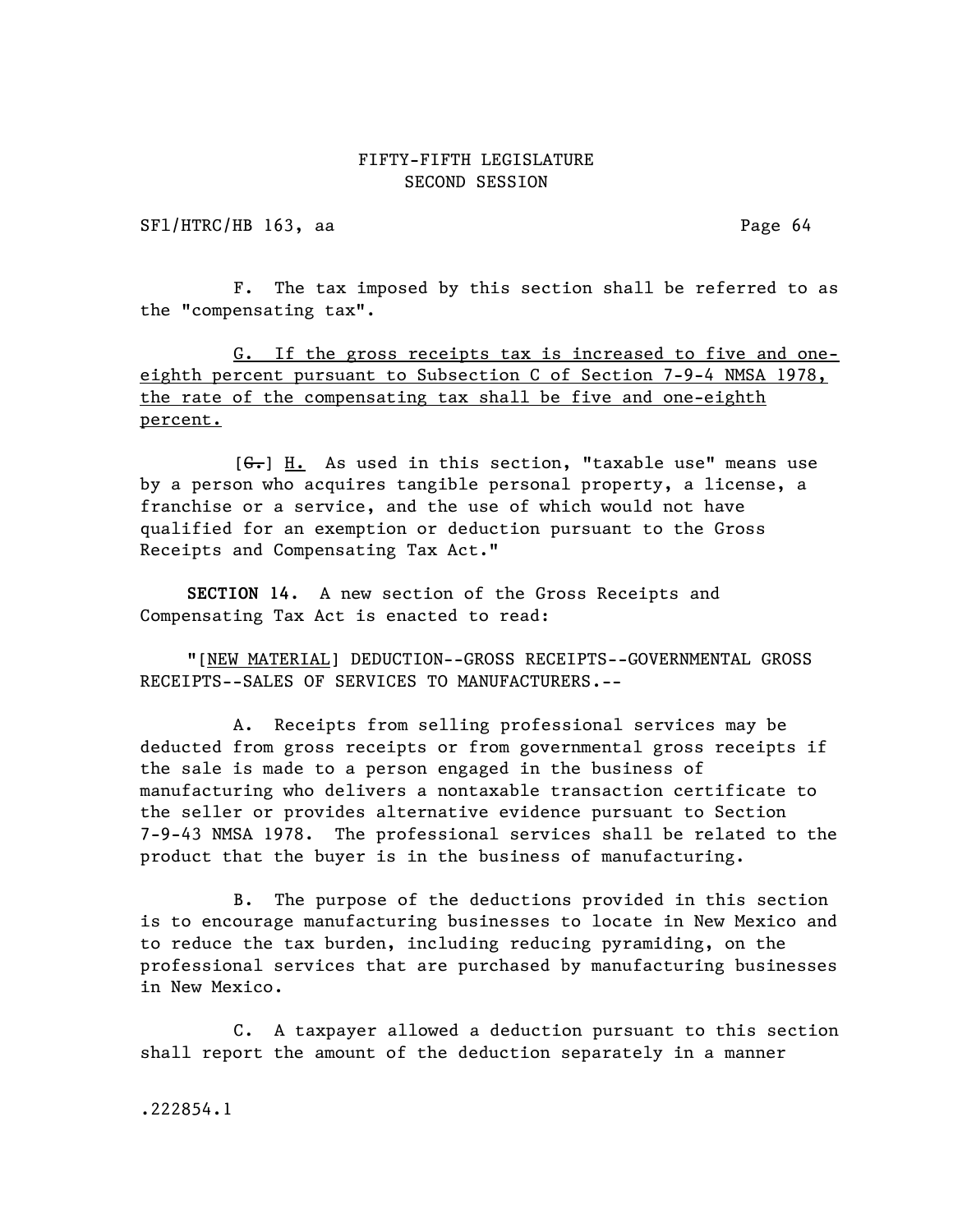SFl/HTRC/HB 163, aa Page 65

required by the department.

D. The department shall compile an annual report on the deduction provided by this section that shall include the number of taxpayers that claimed the deduction, the aggregate amount of deductions claimed and any other information necessary to evaluate the effectiveness of the deduction. The department shall compile and present the report to the revenue stabilization and tax policy committee and the legislative finance committee with an analysis of the cost of the deduction and whether the deduction is performing the purpose for which it was created.

E. As used in this section:

(1) "accounting services" means the systematic and comprehensive recording of financial transactions pertaining to a business entity and the process of summarizing, analyzing and reporting these transactions to oversight agencies or tax collection entities, including certified public auditing, attest services and preparing financial statements, bookkeeping, tax return preparation, advice and consulting and, where applicable, representing taxpayers before tax collection agencies. "Accounting services" does not include, except as provided with respect to financial management services, investment advice, wealth management advice or consulting or any tax return preparation, advice, counseling or representation for individuals, regardless of whether those individuals are owners of pass-through entities, such as partnerships, limited liability companies or S corporations;

(2) "architectural services" means services related to the art and science of designing and building structures for human habitation or use and includes planning, providing preliminary studies, designs, specifications and working drawings and providing for general administration of construction contracts;

(3) "engineering services" means consultation, the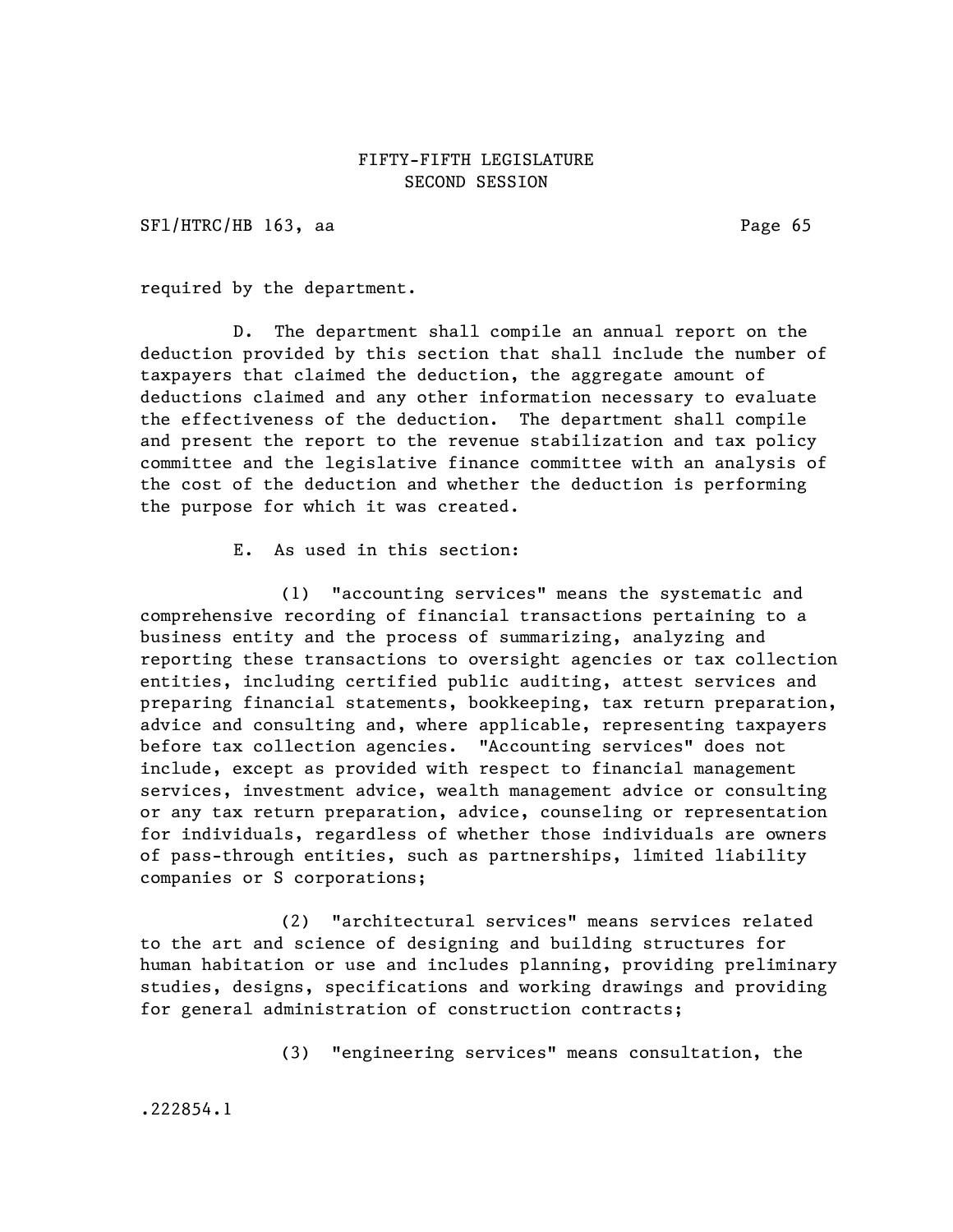SFl/HTRC/HB 163, aa Page 66

production of a creative work, investigation, evaluation, planning and design, the performance of studies and reviewing planning documents when performed by, or under the supervision of, a licensed engineer, including the design, development and testing of mechanical, electrical, hydraulic, chemical, pneumatic or thermal machinery or equipment, industrial or commercial work systems or processes and military equipment. "Engineering services" does not include medical or medical laboratory services, any engineering performed in connection with a construction service or the design and installation of computer or computer network infrastructure;

(4) "information technology services" means separately stated services for installing and maintaining a business's computers and computer network, including performing computer network design; installing, repairing, maintaining or restoring computer networks, hardware or software; and performing custom software programming or making custom modifications to existing software programming. "Information technology services" does not include:

(a) software maintenance and update agreements, unless made in conjunction with custom programming;

(b) computers, servers, chilling equipment and pre-programmed software;

(c) data processing services or the processing or storage of information to compile and produce records of transactions for retrieval or use, including data entry, data retrieval, data searches and information compilation; or

(d) access to telecommunications or internet;

(5) "legal services" means services performed by a licensed attorney or under the supervision of a licensed attorney for a client, regardless of the attorney's form of business entity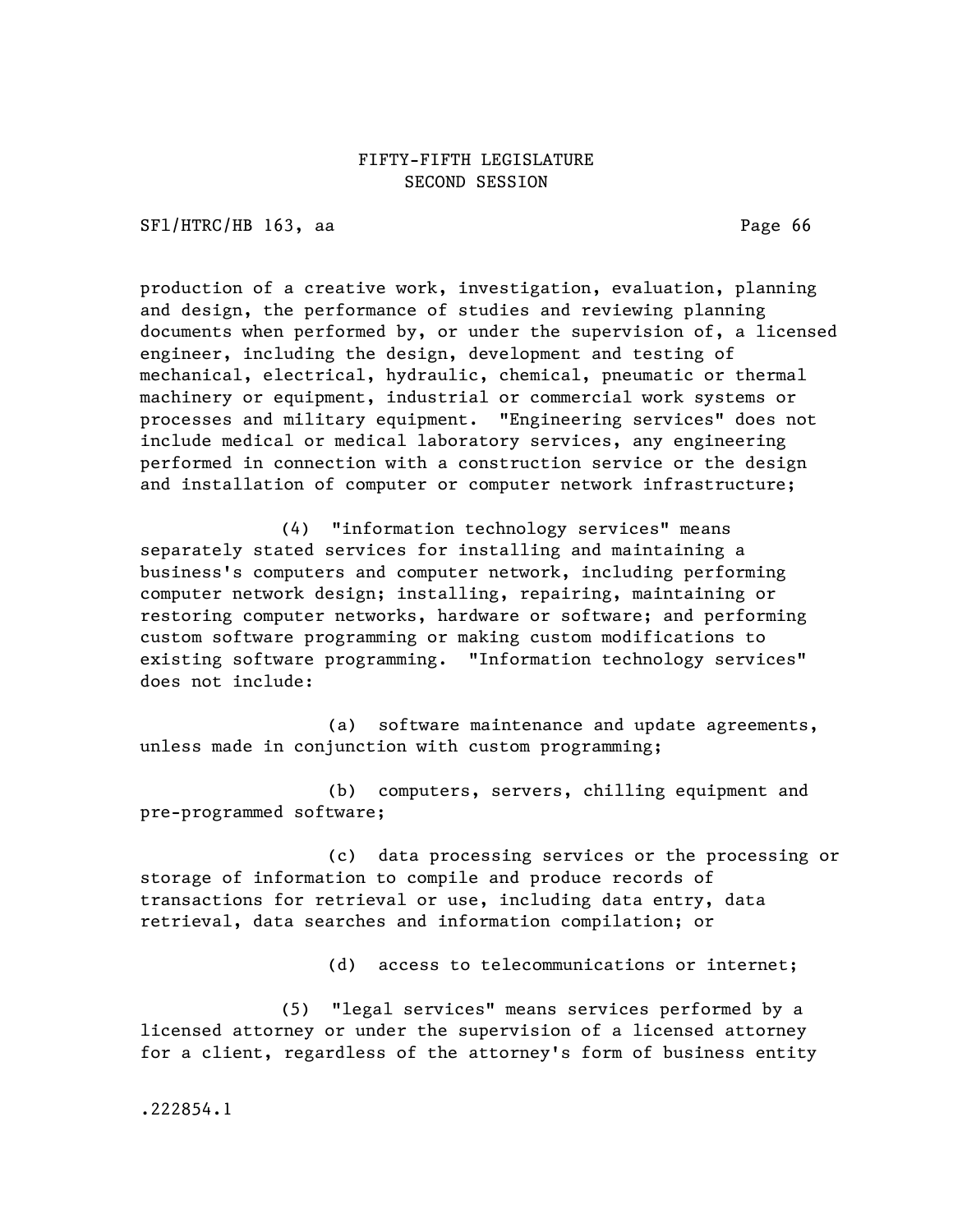SFl/HTRC/HB 163, aa Page 67

or whether the services are prepaid, including legal representation before courts or administrative agencies; drafting legal documents, such as contracts or patent applications; legal research; advising and counseling; arbitration; mediation; and notary public and other ancillary legal services performed for a client in conjunction with and under the supervision of a licensed attorney. "Legal services" does not include lobbying or government relations services, title insurance agent services, licensing or selling legal software or legal document templates, insurance investigation services or any legal representation involving financial crimes or tax evasion in New Mexico; and

(6) "professional services" means accounting services, architectural services, engineering services, information technology services and legal services."

SECTION 15. A new section of the Gross Receipts and Compensating Tax Act is enacted to read:

"[NEW MATERIAL] DEDUCTION--GROSS RECEIPTS AND GOVERNMENTAL GROSS RECEIPTS--FEMININE HYGIENE PRODUCTS.--

A. Receipts from the sale of feminine hygiene products may be deducted from gross receipts and governmental gross receipts.

B. A taxpayer allowed a deduction pursuant to this section shall report the amount of the deduction separately in a manner required by the department.

C. The department shall compile an annual report on the deduction provided by this section that shall include the number of taxpayers that claimed the deduction, the aggregate amount of deductions claimed and any other information necessary to evaluate the effectiveness of the deduction. The department shall present the report to the revenue stabilization and tax policy committee and the legislative finance committee with an analysis of the cost of